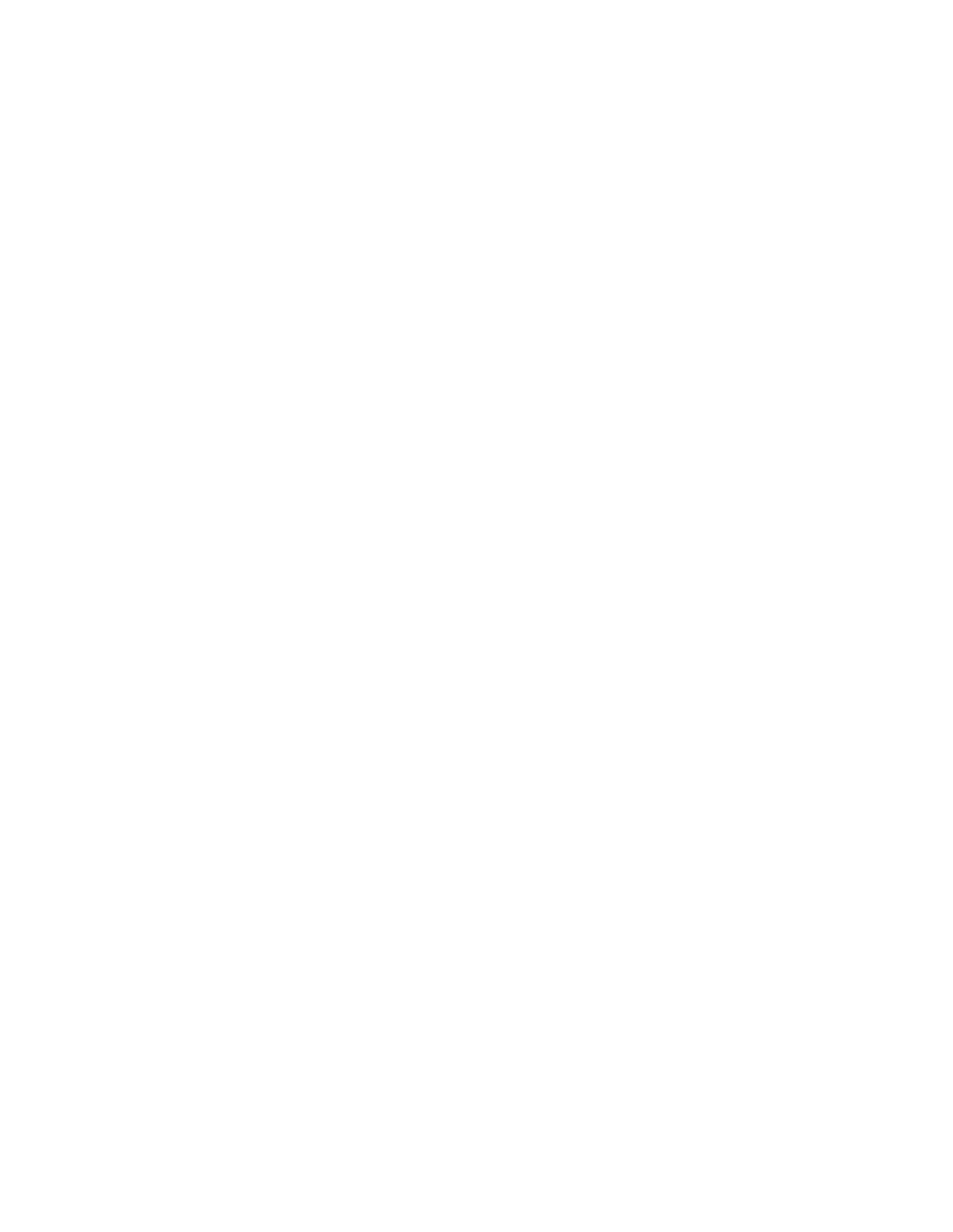|   | <b>Before Scheduling Installation1</b>                              |
|---|---------------------------------------------------------------------|
| ■ | When You are Ready for Installation2                                |
|   |                                                                     |
|   | Required System Components4                                         |
|   | Recommended Optional Equipment12                                    |
|   | Consumables15                                                       |
|   |                                                                     |
|   | How 3D Systems Uses Facility Information19                          |
|   | Facility Information Form Instructions20                            |
|   | sPro 60 SLS Systems Facility Information Form21                     |
|   | Facility Requirements Checklist23                                   |
|   | About the Checklist23                                               |
| ■ | How to Submit Your Completed Facilities Checklist24                 |
| ■ | Facility Requirements Checklist25                                   |
|   |                                                                     |
|   | Clearance Requirements27                                            |
| ■ | Floor Requirements27                                                |
|   |                                                                     |
|   |                                                                     |
|   | Process Station Power Requirements31                                |
|   | sPro 60 SLS Center Transformer Requirements32                       |
| ■ | Grounding Requirements34                                            |
|   |                                                                     |
|   | <b>Chiller Electrical Requirements35</b>                            |
| п | Chiller Coolant Requirements35                                      |
| ■ | Third Party Chiller Requirements36                                  |
|   |                                                                     |
|   | Nitrogen Supply Requirements37                                      |
| ■ | Nitrogen Supply Options38                                           |
|   | Nitrogen Supply and Exhaust Lines41                                 |
|   | Receiving and Moving the System 43<br>What Your Shipment Includes44 |
|   | <b>SLS</b> Materials and Filters46                                  |
| ■ | Shipping Weights and Dimensions47                                   |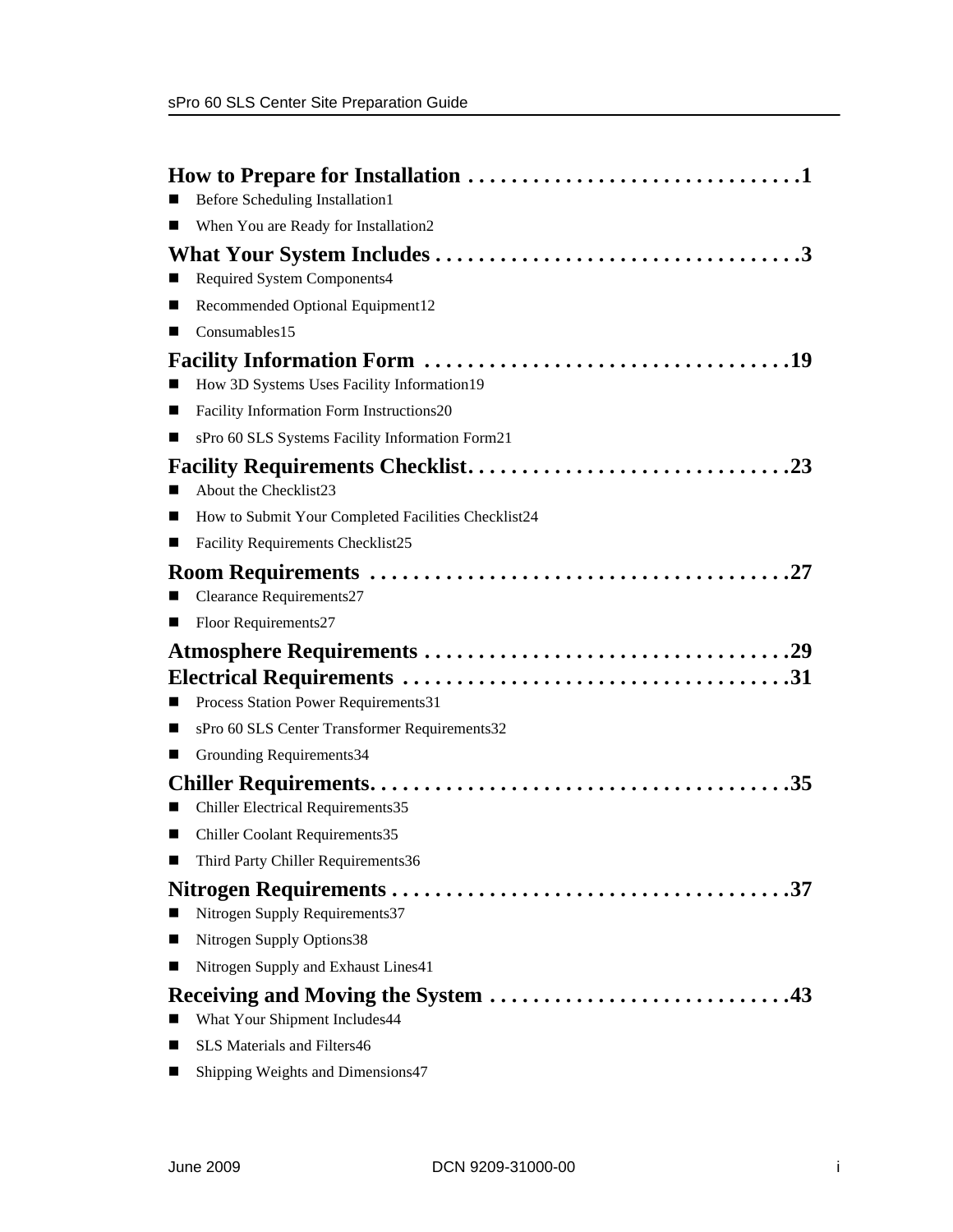| 80                                                          |
|-------------------------------------------------------------|
| About this Manual79                                         |
| For Customer Support79                                      |
| 79                                                          |
| <b>Optional Safety Equipment75</b>                          |
| Nitrogen/Oxygen Safety74                                    |
| <b>Electrical Safety74</b>                                  |
| Powder Storage73                                            |
| Powder Safety72                                             |
| 3D Systems Laser Service Procedures71                       |
| Laser Safety70<br>■                                         |
| General Operator Safety Information67                       |
| 67                                                          |
| Part Finishing Equipment Dimensions and Weights56           |
| Electrical Requirements for Part Finishing Equipment56<br>■ |
| Part Finishing and Maintenance Equipment List55             |
| Part Finishing Area Facilities Requirements 55              |
| Installation Verifications (performed by 3D Systems)54      |
| Moving the sPro 60 SLS Center52                             |
| System Component Weights and Dimensions50                   |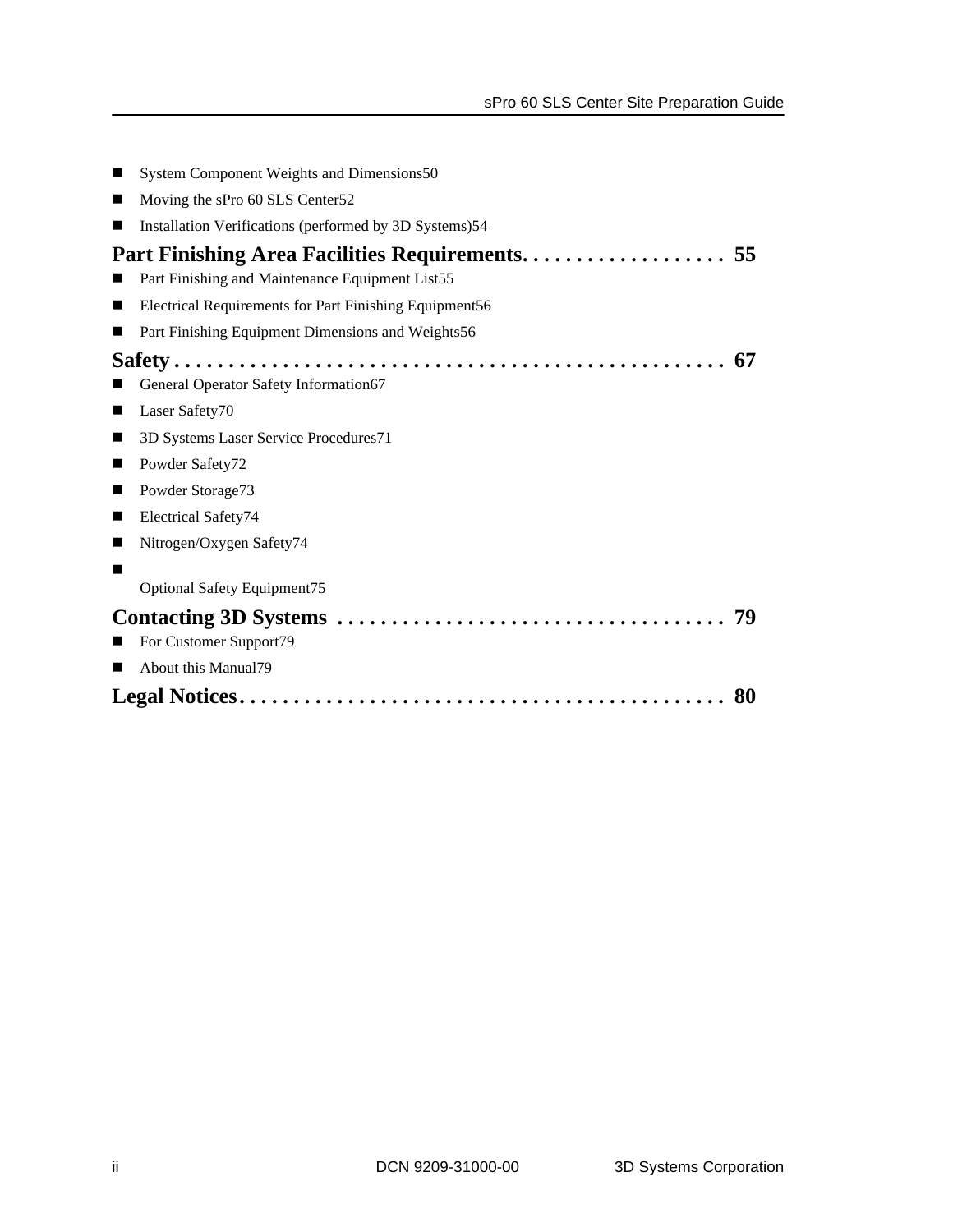## <span id="page-4-0"></span>**How to Prepare for Installation**

Use this guide to prepare your facility for the installation of:

- 3D Systems Corporation's sPro 60 SLS Center.
- Auxiliary equipment for finishing parts made with 3D Systems' Selective Laser Sintering (SLS) process

Also refer to the *sPro 60 SLS Center Facility Requirements* drawing (DCN 8001-20020) as you work through the requirements.

### <span id="page-4-1"></span>**Before Scheduling Installation**

Before 3D Systems Field Service can install the sPro 60 at your site, you must do the following:

- □ Complete the facility requirements listed in each "Requirements" section of this guide.
- $\Box$  Complete and submit the "[Facility Information Form](#page-22-2)" ([page 19](#page-22-2)) and the "Facility [Requirements Checklist"](#page-26-2) ([page 23\)](#page-26-2) to 3D Systems Customer Support via fax, mail, or e-mail.

**The "[Facility Requirements Checklist"](#page-26-2) must be completed before 3D Systems Field Service can install the sPro 60 at your site.**

> **NOTE** If you plan to use 3D Systems' LaserForm ST-100 metal material, you must also complete and submit the "Facility Requirements Checklist" for the LaserForm Oven found in the "Facility Requirements" section of the *LaserForm Oven Guide* (DCN 8002-20031).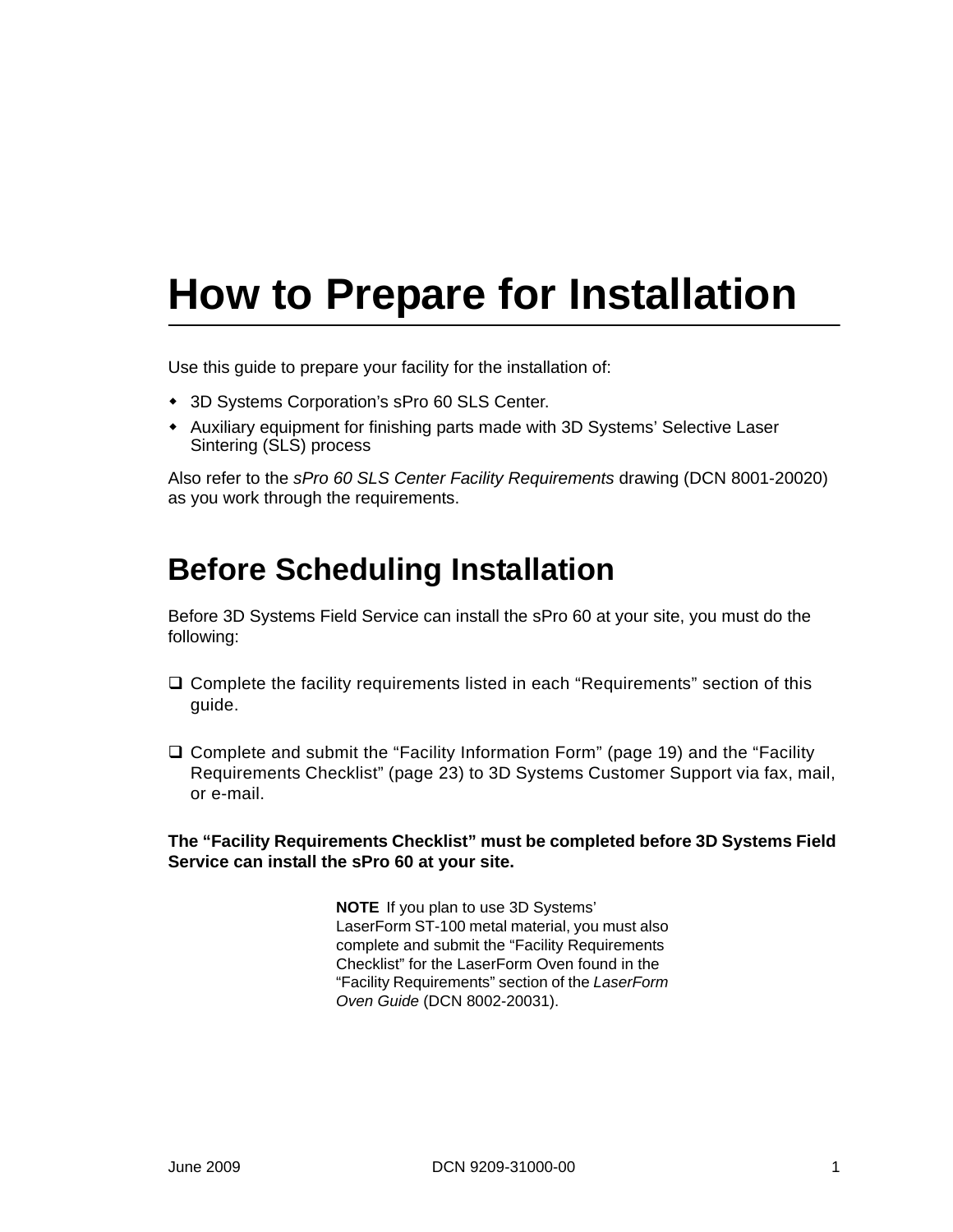### <span id="page-5-0"></span>**When You are Ready for Installation**

Once your facility is ready and you've scheduled an installation date with 3D Systems Customer Support, read "[Receiving and Moving the System](#page-46-1)" starting on [page 43](#page-46-1). This will show you how to properly unpack the sPro 60 system and move it into place.

Also, before using the sPro 60, please read the "[Safety"](#page-70-2) chapter starting on [page 67](#page-70-2) to find out the how to safely handle the SLS materials and various system components.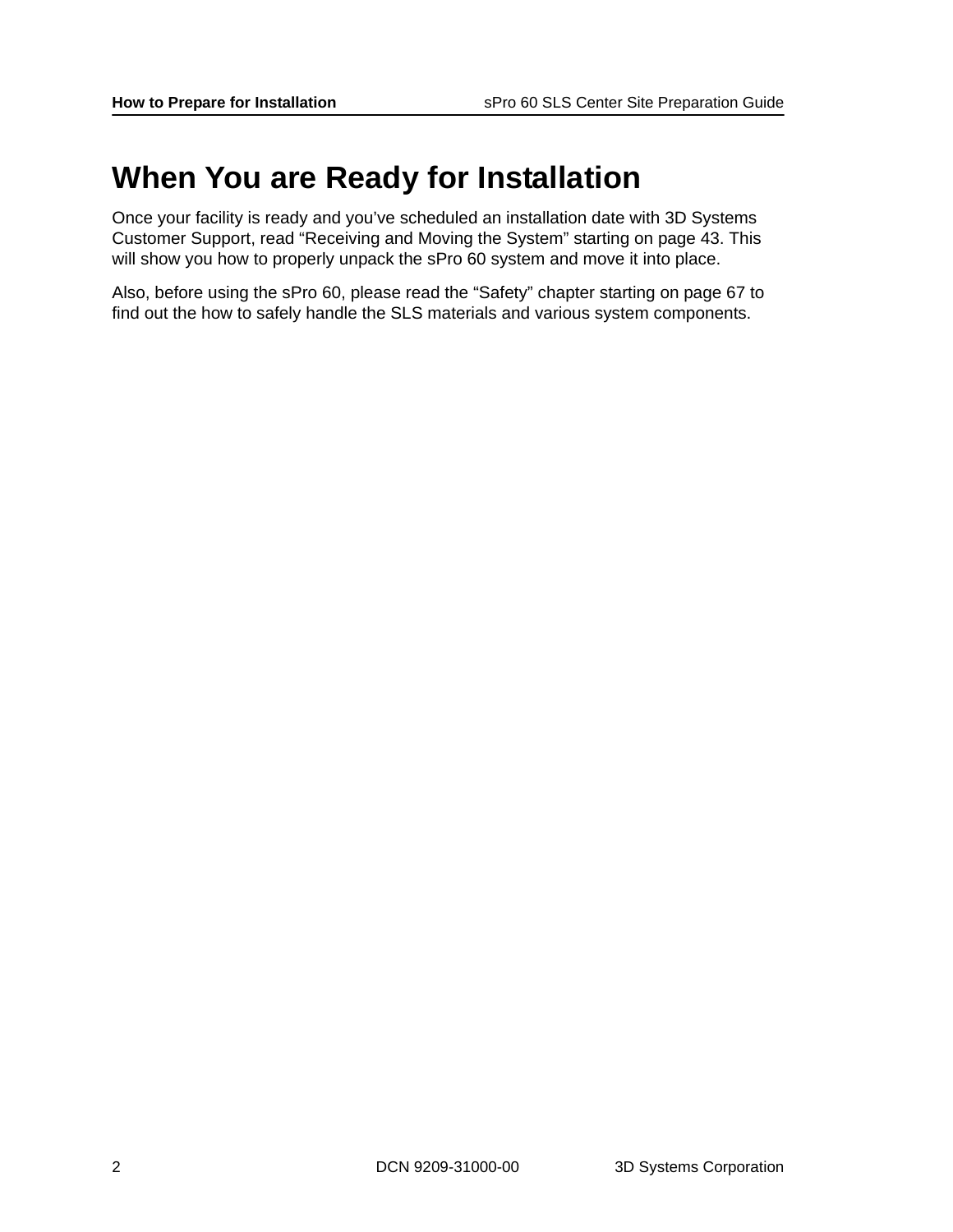# <span id="page-6-0"></span>**What Your System Includes**

This section lists all required and optional components of a 3D Systems sPro 60 SLS Center. These include:

- An sPro 60 process station for building the SLS parts
- Equipment for breaking out and finishing SLS parts
- Maintenance and safety equipment for cleaning the process station and protecting operators and service personnel
- Items consumed during part builds ("consumables") such as powder, nitrogen, and filters

**NOTE** The sPro 60 SLS Center builds many types of parts out of several types of SLS materials. Each application has some unique requirements. Your system will, most likely, not include every component and material listed in this section. Just focus on the components and materials included in your order.

It is especially important that you prepare your facilities for all non-3D Systems-supplied components in your order. These are listed as "customer-supplied and installed" in this section. **The facilities for these non-3D Systems-supplied components—and in some cases the components themselves—must be in place before the sPro 60 SLS Center can be installed.**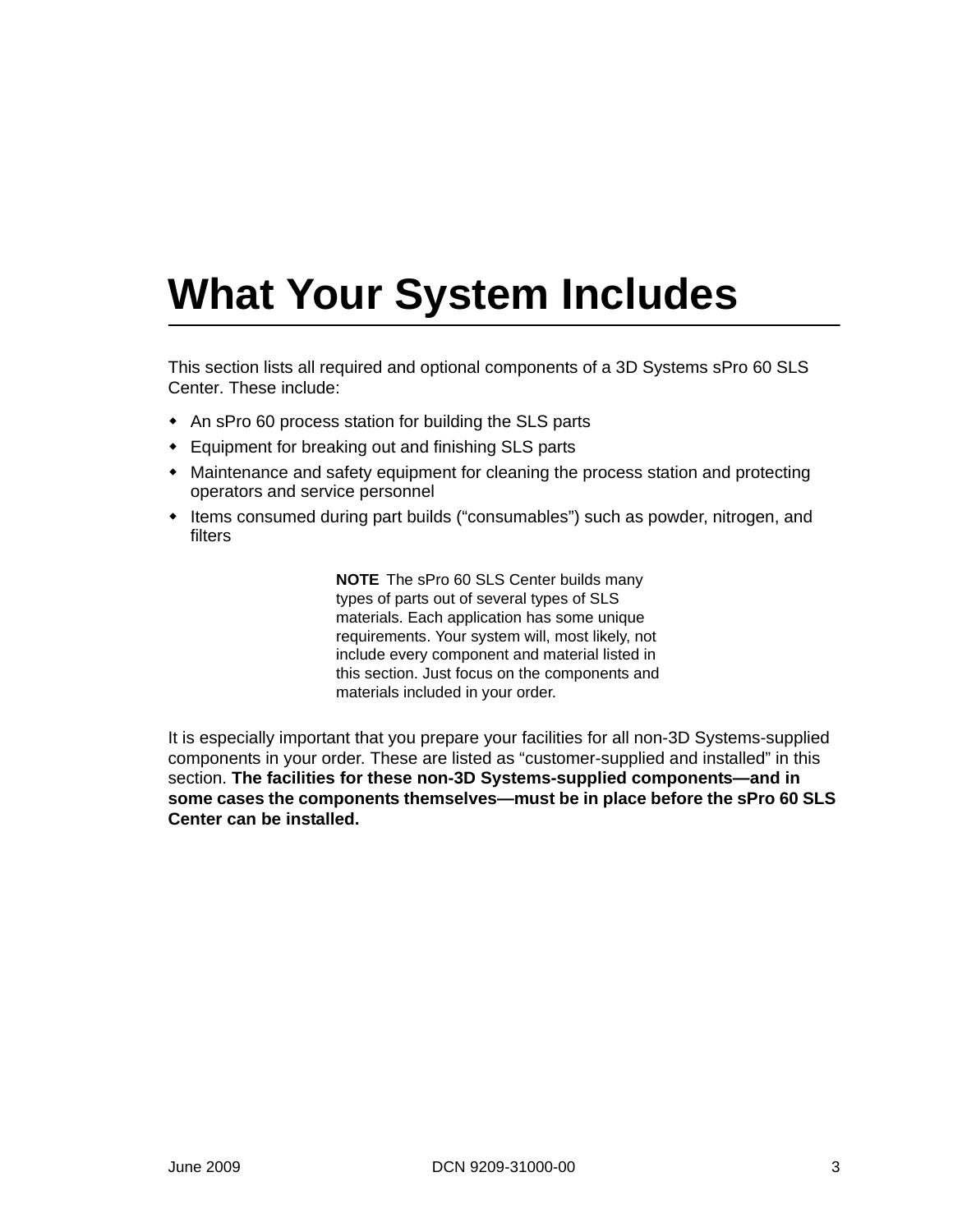## <span id="page-7-0"></span>**Required System Components**

Your sPro 60 SLS Center must include the components described below. Most of these components are 3D Systems-supplied and installed; others can be one of the following:

- Customer supplied and supplier-installed, or,
- Customer supplied and 3D Systems-installed

When a required system component can be customer-supplied, the source (or sources) for the component are listed, along with purchasing information.<sup>1</sup>

All required system components are listed below. Each component is detailed separately in the sections that follow.

- [Process Station \(page 5\)](#page-8-0)
- [Chiller \(page 6\)](#page-9-0)
- [Nitrogen Supply \(page 7\)](#page-10-0)
- [Breakout Station \(BOS\) \(page 8\)](#page-11-0)
- [Non-ignition Vacuum Cleaner \(page 9\)](#page-12-0)
- [Laser Safety Curtains or Partitions \(page 9\)](#page-12-1)
- [LaserForm Oven \(page 10\)](#page-13-0)
- [SandForm/CastForm Forced Convection Oven \(page 10\)](#page-13-1)
- [sPro 60 SLS Center Transformer \(page 11\)](#page-14-0)

<sup>1.</sup> Purchasing information is current at the time of printing, however, it is subject to change. Contact 3D Systems Customer Support if you need help contacting a supplier.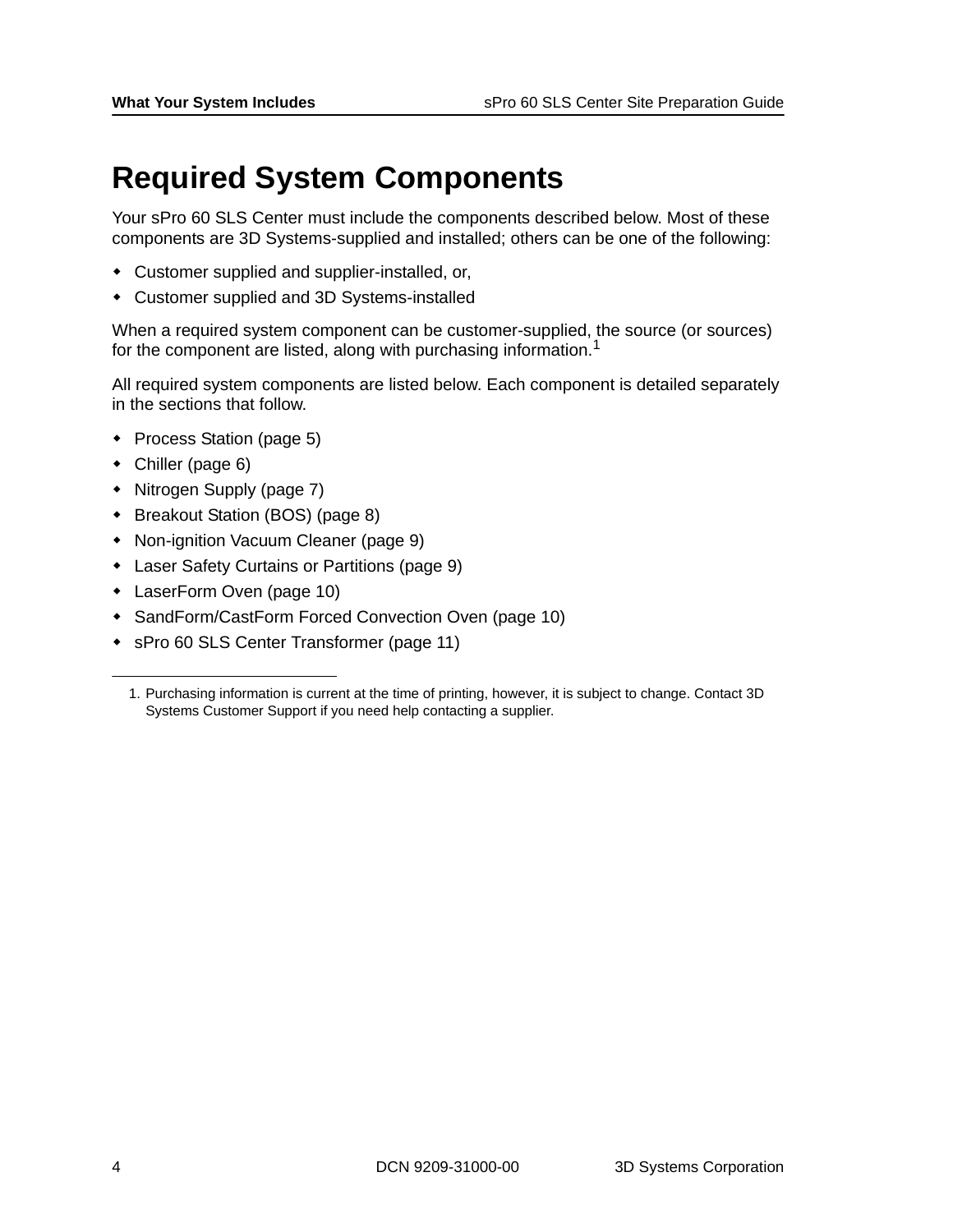#### <span id="page-8-0"></span>Process Station

**Supplied by:** 3D Systems

**Installed by:** 3D Systems

The process station requires a 3-phase, 240 VAC, 50/60 Hz, 12.5 kVA power source and a separate chiller with its own single-phase power source.

Ceiling drop lines for nitrogen supply and exhaust are required, and the floor below the process station must be flat and vibration-free. The room must be air-conditioned, with no vents directly above the machine. Clearance around the process station is required so hinged access panels can be fully opened.



sPro 60 SLS Center Process Station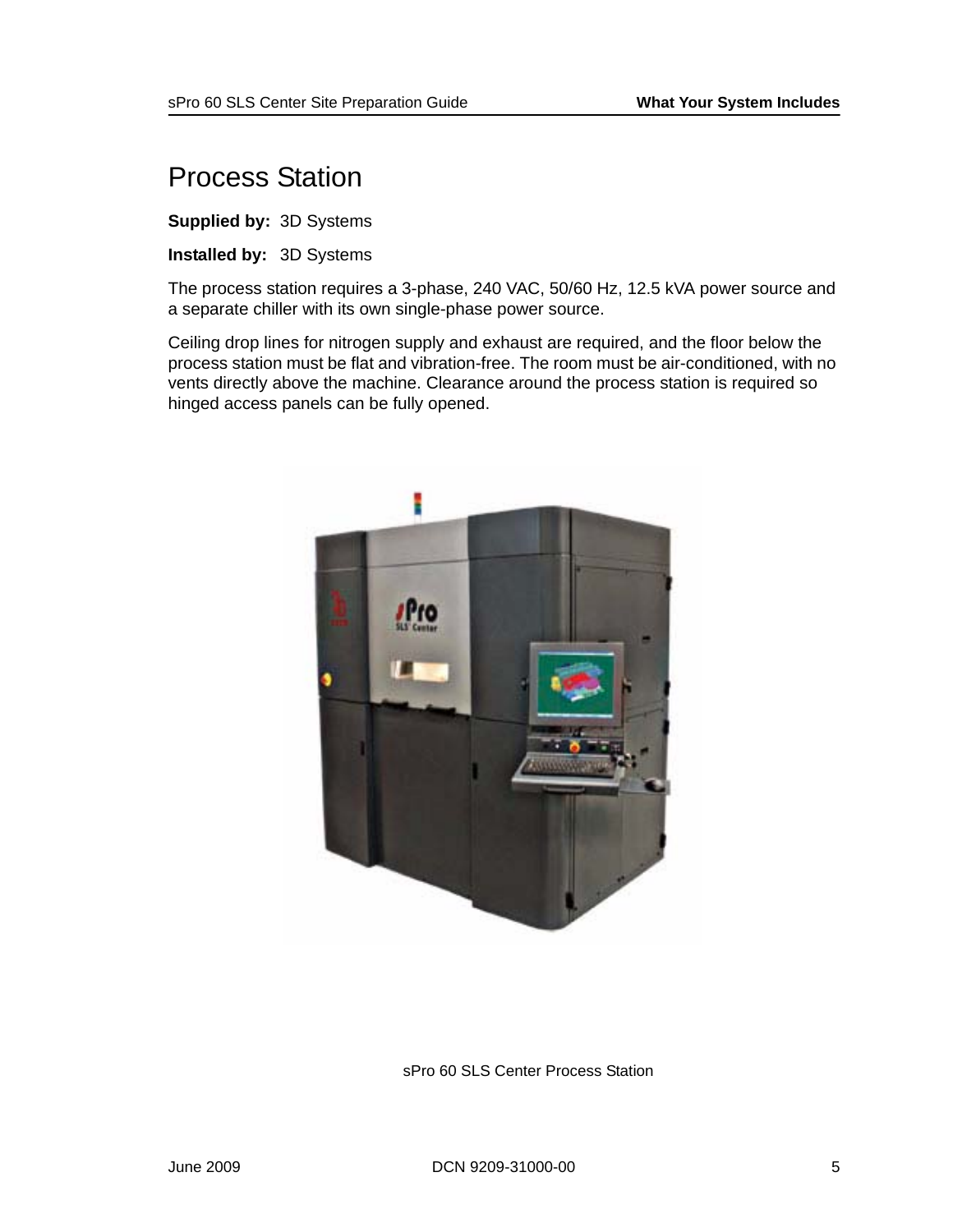#### <span id="page-9-0"></span>**Chiller**

**Supplied by:** 3D Systems

**Installed by:** 3D Systems

Source:  $\rightarrow$  Neslab

The 3D Systems-supplied chiller ships with the system. It requires a separate, single-phase power source and a coolant hose kit. (The 3D Systems-supplied hose kit must be purchased separately.)

See ["Chiller Requirements" on page 35](#page-38-3) for chiller electrical and clearance requirements.

Use the chiller specifications and purchasing information in this section if you choose to purchase your chiller from a supplier other than 3D Systems.

> **NOTE** The chiller requires coolant to run. Be sure to have sufficient coolant (distilled water and glycol) on hand when 3D Systems comes to install the system. See ["Chiller Coolant](#page-38-4)  [Requirements" on page 35.](#page-38-4)



3D Systems chiller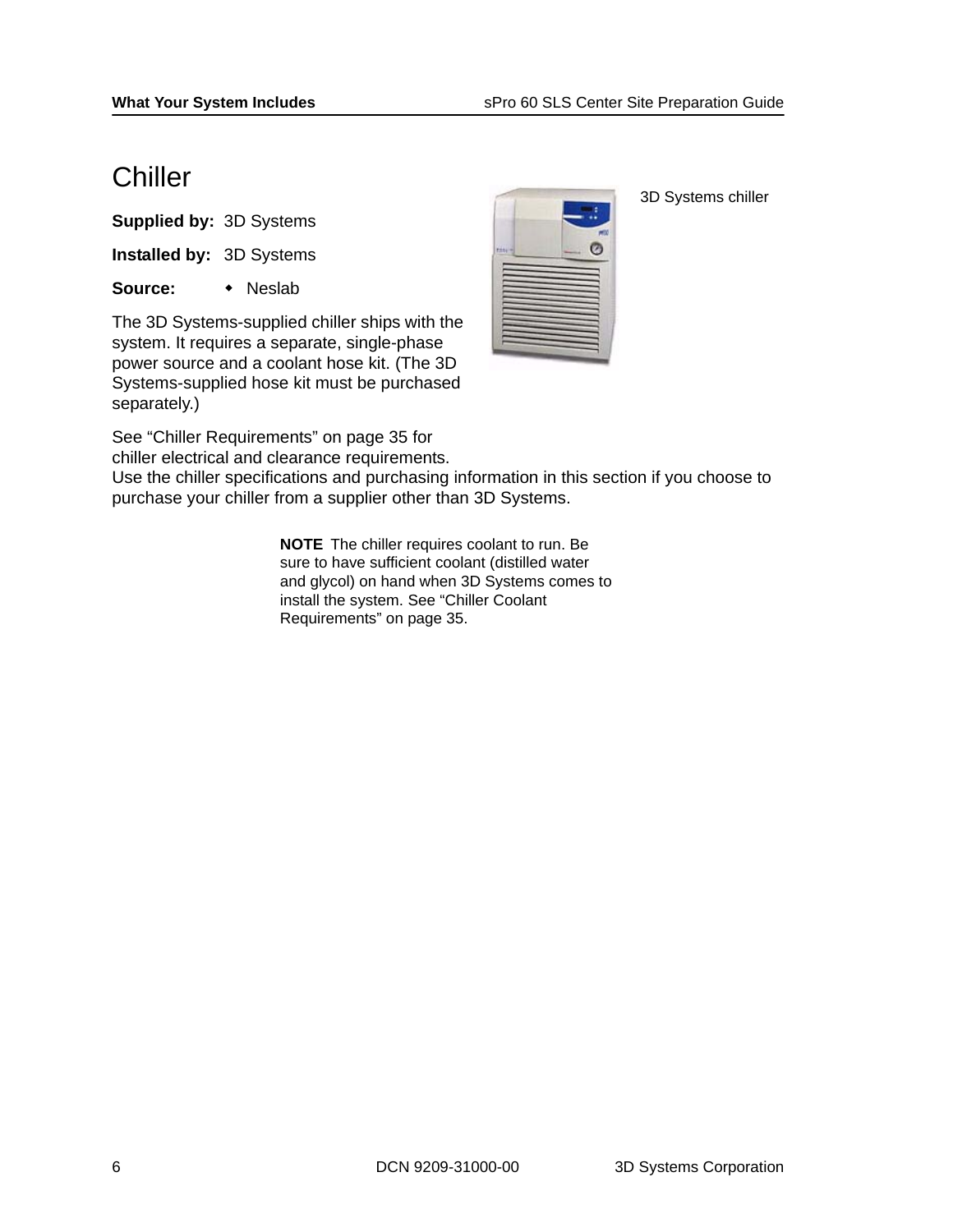#### <span id="page-10-0"></span>Nitrogen Supply

|  |  |  | <b>Supplied by: Customer</b> |
|--|--|--|------------------------------|
|--|--|--|------------------------------|

**Installed by:** Customer (prior to sPro 60 SLS Center installation)

**Source:** Local nitrogen supplier

The nitrogen supply can be any one of the following:

- Two or more nitrogen dewars connected with an auto-switching manifold (as shown)
- Bulk nitrogen tank (as shown)
- A nitrogen generator with or without a compressor and surge tank

The nitrogen supply you choose depends on your projected consumption and the materials you plan to run. If you choose to use a nitrogen generator, you must decide whether or not you will need a compressor and surge tank.



Nitrogen dewars for low-to-medium volume operations



Bulk nitrogen tank for high volume operations

Facility nitrogen supply examples

**NOTE** If a LaserForm Oven will share the nitrogen supply, you **must** use liquid or bottled nitrogen. The nitrogen generator does not produce sufficiently pure nitrogen for the oven.

**NOTE 3D Systems does not install, service, or support nitrogen generators.**

See ["Nitrogen Requirements" on page 37](#page-40-2) for nitrogen supply equipment specifications and purchasing information.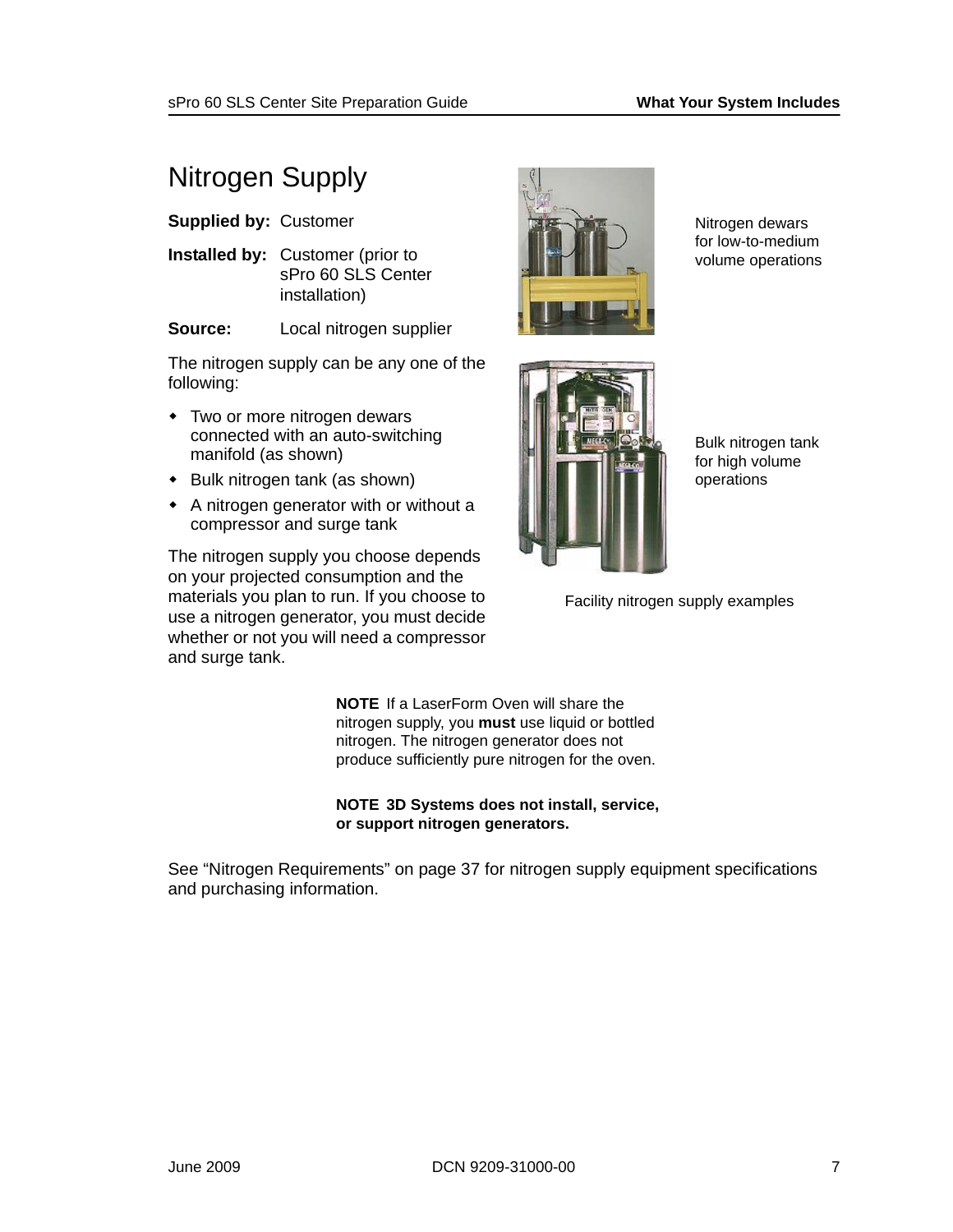#### <span id="page-11-0"></span>Breakout Station (BOS)

**Supplied by:** 3D Systems

**Installed by:** 3D Systems

The BOS assembly includes the following:

- Part cleaning table
- Air handler
- Standard-volume under-table sifter
- High-volume sifter (optional)

The BOS needs to be in a part finishing room separate from the process station. (Part breakout is a dusty operation.)

- The air handler requires single-phase 208/240 VAC 50/60 Hz power.
- The sifter requires singlephase 220/240 VAC 50/60 Hz power.



#### **BOS components:**

- **1** Part cleaning table
- **2** Air handler
- **3** Under-table (standard volume) sifter

If you have a high volume operation, 3D Systems recommends using a commercialgrade, metal-drum cement mixer (as shown in photo) for powder mixing.

See ["Part Finishing Area Facilities Requirements" on page 55](#page-58-2) for BOS component specifications and purchasing information.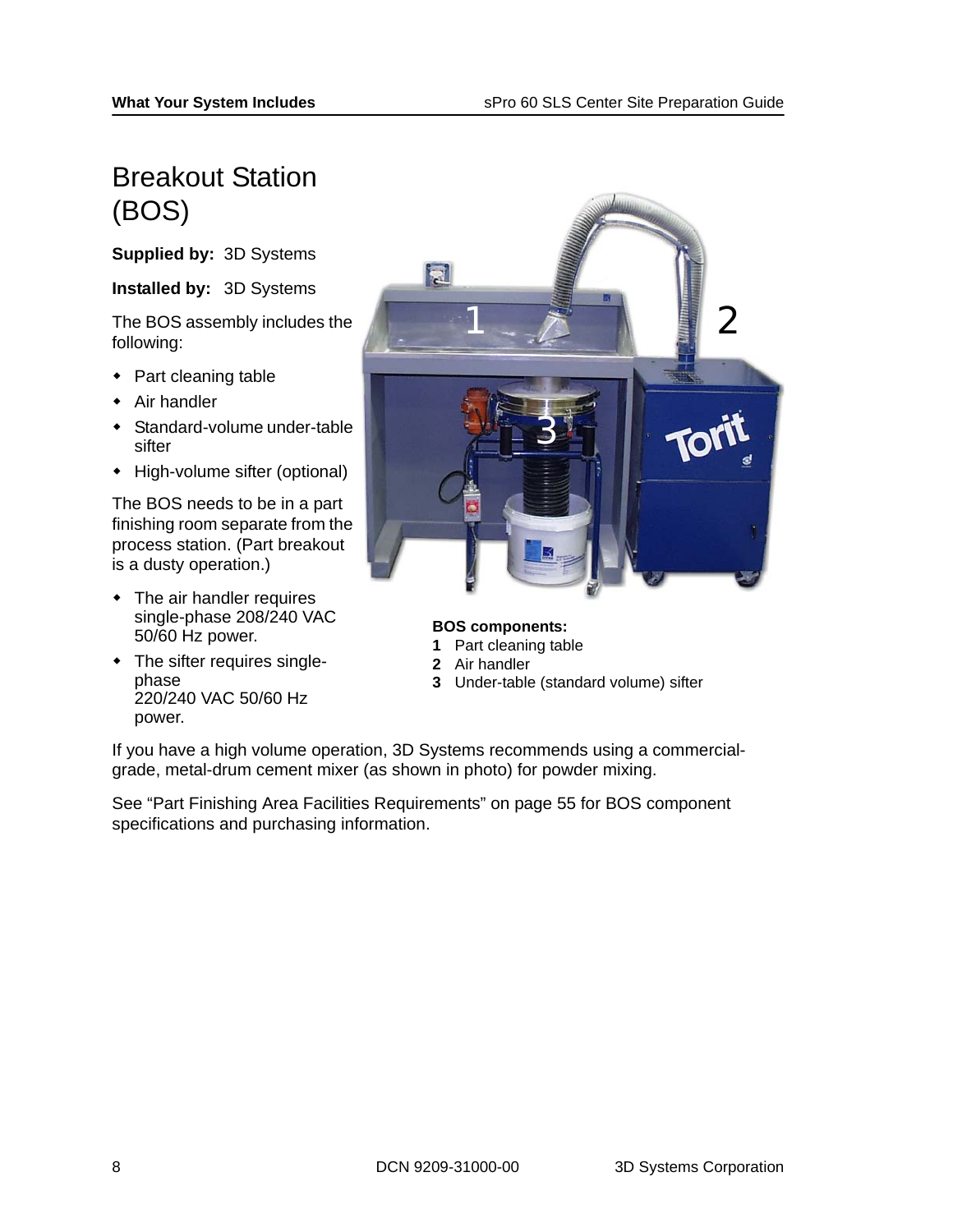#### <span id="page-12-0"></span>Non-ignition Vacuum Cleaner

**Supplied by:** 3D Systems or customer

**Installed by:** Supplier (3D Systems or customer)

- **Source:**  $\rightarrow$  American Vacuum Company (U.S. and Asia Pacific)
	- Nilfisk Advance AG (Europe)

The vacuum is used to clean the process station between builds. A "non-ignition" model is required due to the potential combustibility of airborne powder.



See "Optional Safety Equipment" on page 83 for vacuum safety guidelines, specifications, and purchasing information.

<span id="page-12-1"></span>

**NOTE** Laser safety curtains or partitions must be in place before 3D Systems performs laser maintenance.

See "Optional Safety Equipment" on page 83 for further details.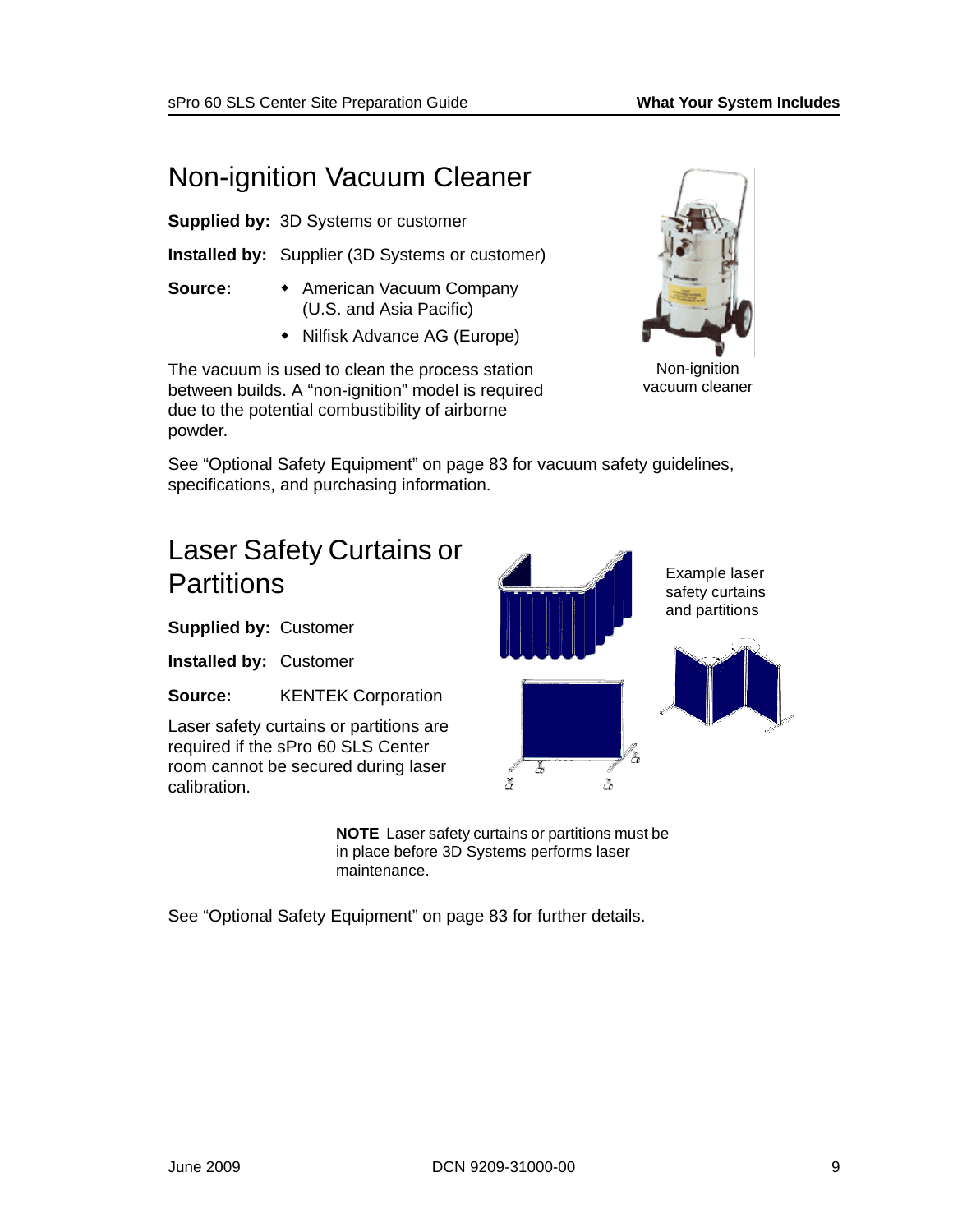#### <span id="page-13-0"></span>LaserForm Oven

**Supplied by:** 3D Systems

**Installed by:** 3D Systems

**NOTE** Required for LaserForm ST-100 metal material only.

See the separate *LaserForm Oven Guide* (DCN 8002-20031) for a complete discussion of the facility requirements for LaserForm ST-100 metals applications.



3D Systems LaserForm Oven for LaserForm ST-100

#### <span id="page-13-1"></span>SandForm/CastForm Forced Convection Oven

- **Supplied by:** 3D Systems or customer
- **Installed by:** 3D Systems or supplier
- **Source:**  $\rightarrow$  Lindberg / Blue M division of Cole-Parmer Instrument Co. (U.S. and Asia Pacific only)
	- ◆ Kendro (Europe)



Forced convection oven for SandForm and CastForm materials

3D Systems recommends this oven for curing SandForm parts and infiltrating CastForm parts. See ["Part Finishing Area Facilities Requirements" on page 55](#page-58-2) for oven specifications and purchasing information.

> **NOTE** The Lindberg/Blue M model shown is for U.S. and Asia Pacific facilities only. It is **not** CE approved.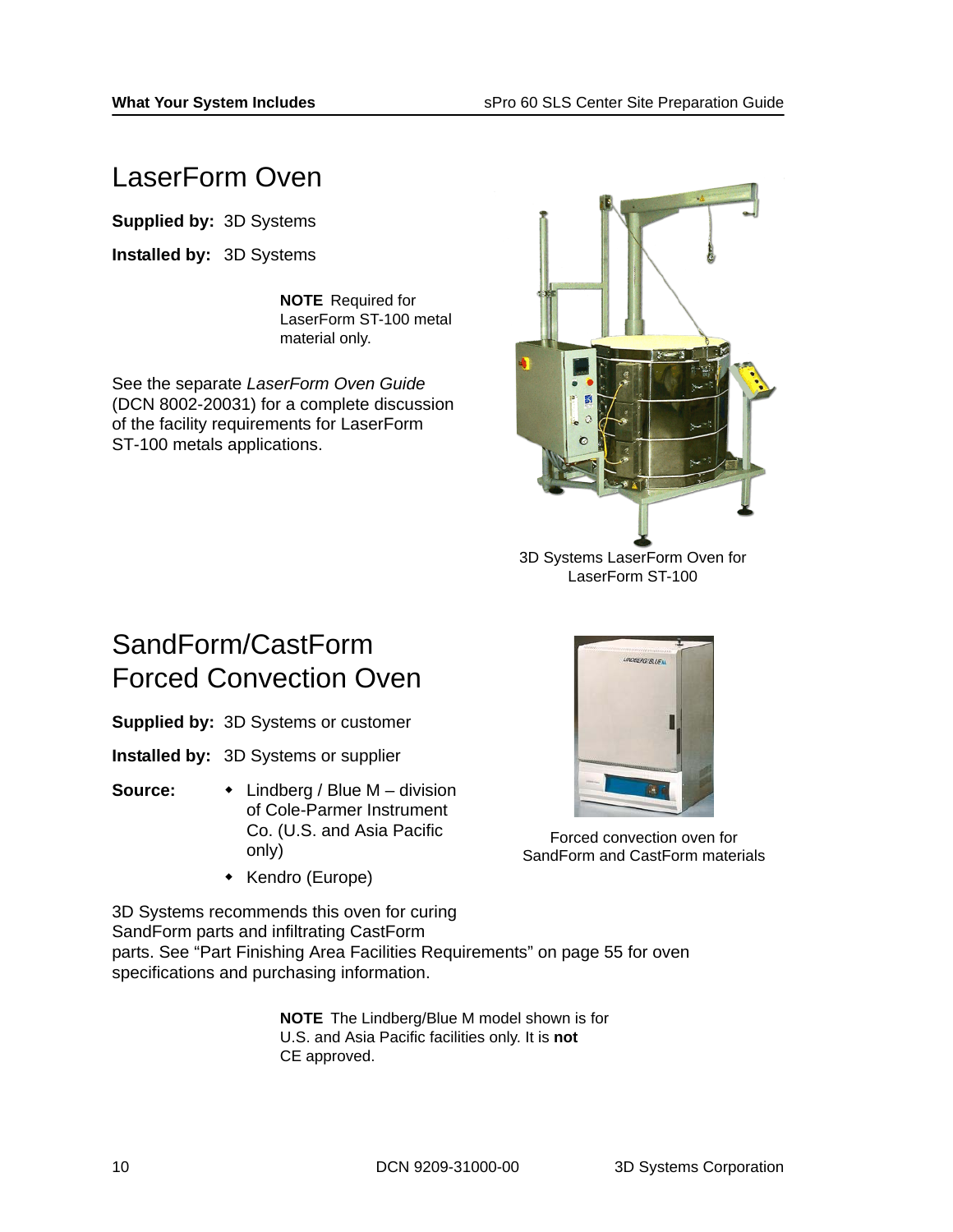#### <span id="page-14-0"></span>sPro 60 SLS Center Transformer

**Supplied by:** 3D Systems or customer

**Installed by:** Supplier (prior to sPro 60 SLS Center installation)

- **Source:**  $\longrightarrow$  Nova Magnetics (recommended; U.S. and Asia Pacific)
	- Isoltra Transformatorenbau GmBH (recommended; Europe)

A customer-supplied step-up or step-down transformer is required if the facility does not have 240 VAC, 3-phase, 50/60 Hz, 12.5 kVA power. A CE-approved version of the transformer is available for European installations through 3D Systems-Europe.

See ["Electrical Requirements" on page 31](#page-34-2) for descriptions of each of the four types of transformers 3D Systems stocks.

> **NOTE** The LaserForm Oven might also require a transformer if facility power does not match its power requirements. See the "Facility Requirements" section of the separate *LaserForm Oven Guide* (DCN 8002-20031) for further information.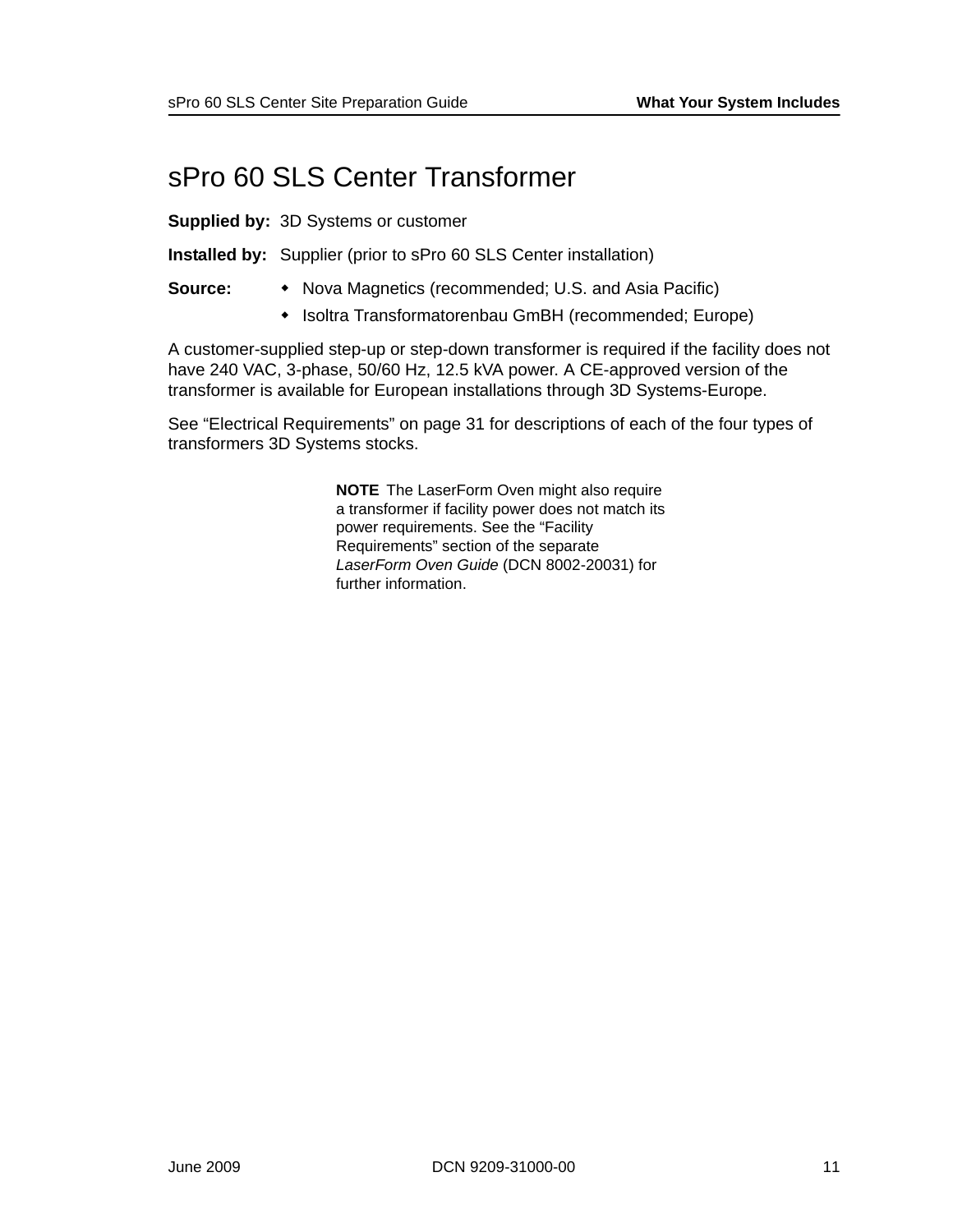## <span id="page-15-0"></span>**Recommended Optional Equipment**

Your sPro 60 SLS Center can optionally include the components listed below. These are described in the sections that follow.

- [Room Area Oxygen Monitor \(page 12\)](#page-15-1)
- ◆ [Bead Blaster \(page 13\)](#page-16-0)
- [Powder Mixer \(page 14\)](#page-17-0)
- [1.5 m \(5 ft\) platform ladder \(page 14\)](#page-17-1)
- [Storage cabinet \(page 14\)](#page-17-1)
- [Anti-static floor mats \(page 14\)](#page-17-1)

All the items above are customer-supplied and installed except for the Bead Blaster, which 3D Systems supplies and installs. 3D Systems can also assist your oxygen monitor supplier with installation.

#### <span id="page-15-1"></span>Room Area Oxygen Monitor

**Supplied by:** 3D Systems

**Installed by:** 3D Systems

**Source:** 3D Systems

For safety when working with nitrogen, 3D Systems recommends you install a room area oxygen monitor on the wall of your Sinsterstation room.

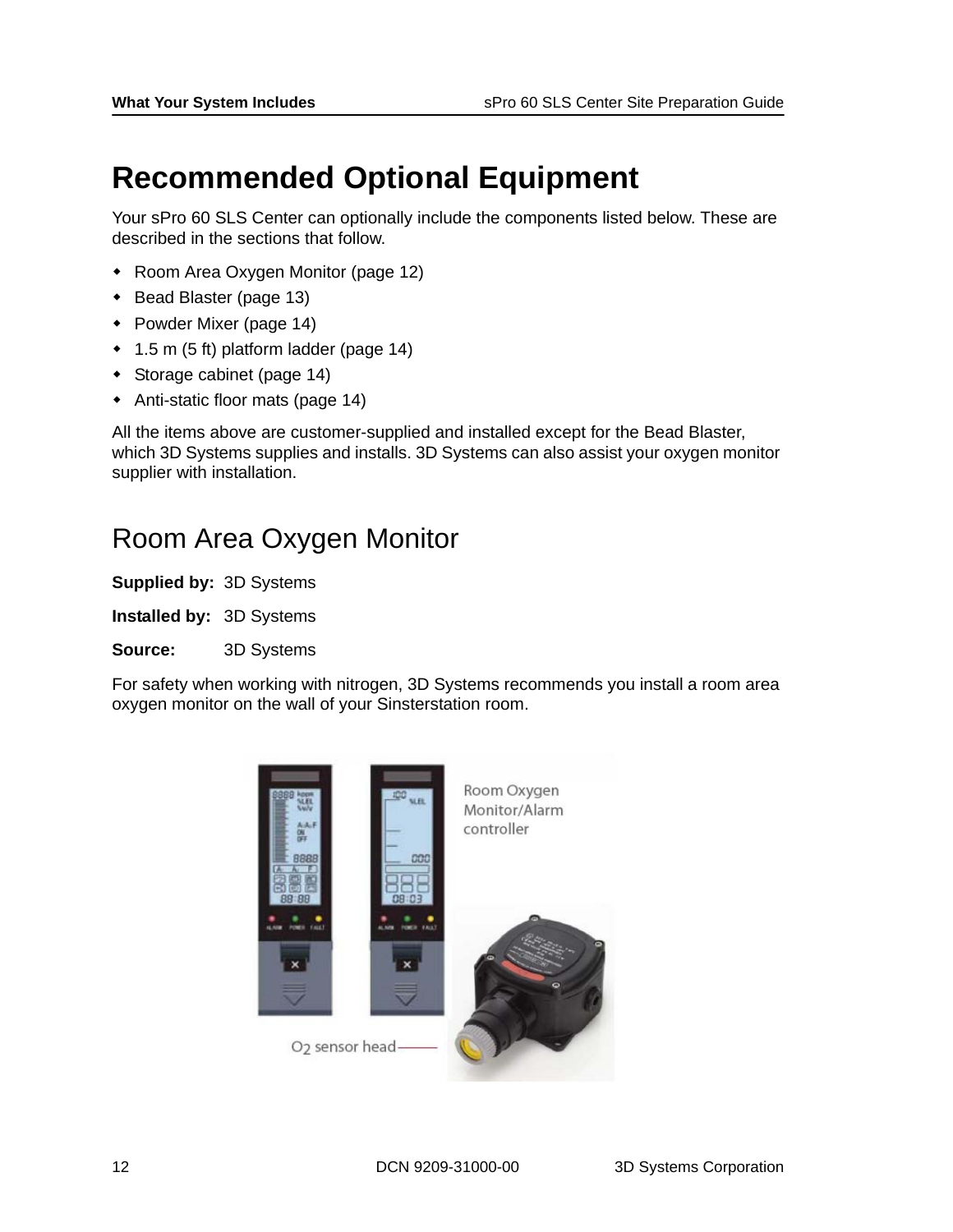See ["Nitrogen/Oxygen Safety" on page 74](#page-77-2) and "Optional Safety Equipment" on page 83 for more oxygen monitor information.

#### <span id="page-16-0"></span>Bead Blaster

**Supplied by:** 3D Systems

**Installed by:** 3D Systems

**Source:**  3D Systems

If you plan to run DuraForm, 3D Systems recommends you install a pneumatic abrasive blast cabinet ("bead blaster") in the part finishing area separate from the sPro 60 SLS Center process station room.

A glass bead blaster is very useful for cleaning sintered DuraForm parts. It requires an 5.5 bar (80 psi) compressed air line and a 110 VAC/60 Hz power source (U.S. and Asia Pacific version) or a 240 VAC/50 Hz power source (European version).

See ["Bead Blaster" on page 62](#page-65-0) in the ["Part](#page-58-2)  [Finishing Area Facilities Requirements](#page-58-2)" section for more information.



Pneumatic abrasive blast cabinet ("bead blaster")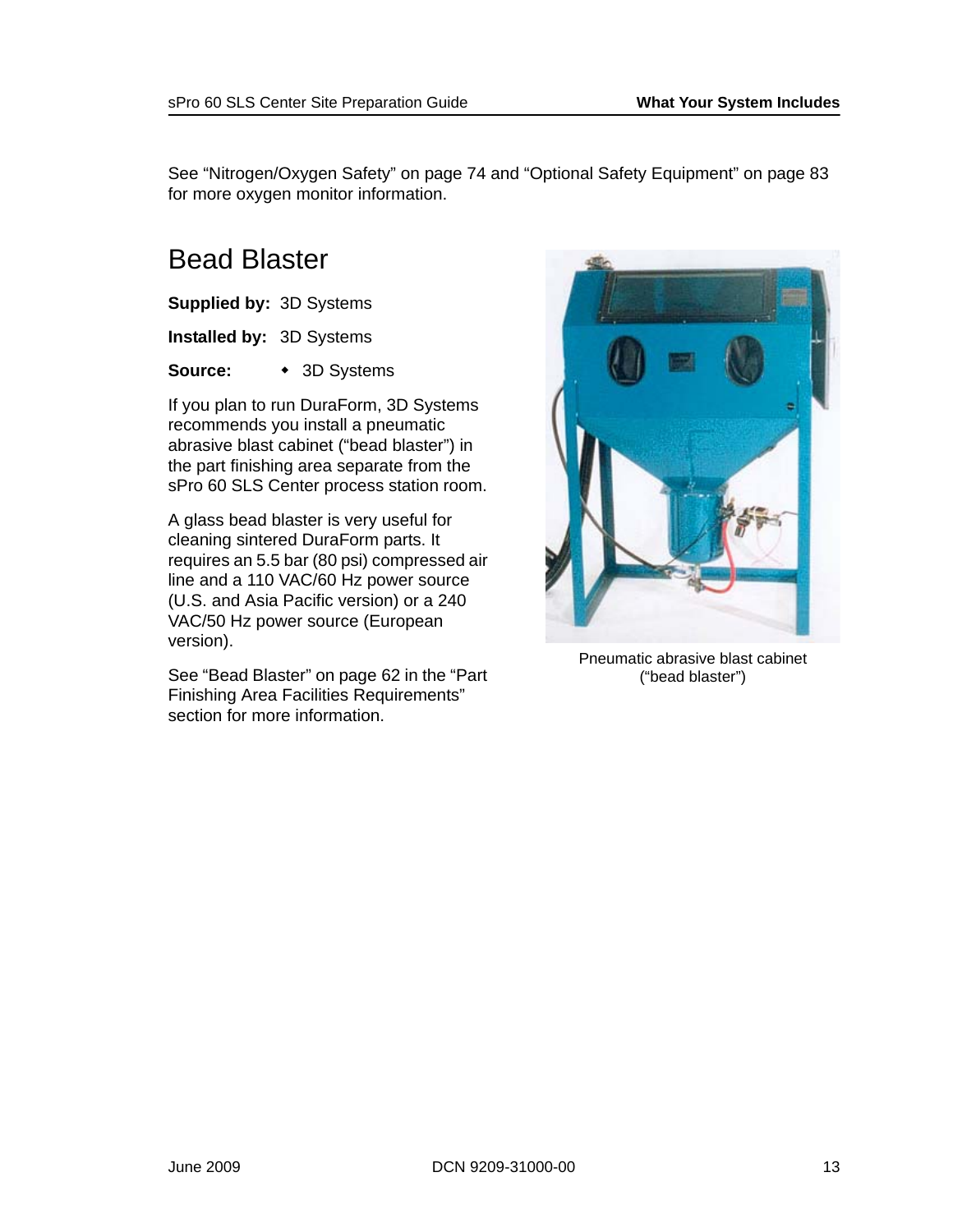#### <span id="page-17-0"></span>Powder Mixer

**Supplied by:** Customer

**Source:** Imer Inc. (www.imerusa.com)

The powder mixer is a standard, low-capacity cement mixer for blending virgin and recycled powder. A drum lid is required to keep powder in the drum while mixing.

The recommended model's specifications are as follows:

| <b>Capacity</b>           | 0.14 m <sup>3</sup> (5 ft <sup>3</sup> )            |
|---------------------------|-----------------------------------------------------|
| <b>Motor</b>              | $0.5$ hp                                            |
| <b>Facility Power</b>     | 110 VAC, single phase, 60 Hz,<br>3.0 A, 0.37 kW     |
| <b>Overall Dimensions</b> | 76 cm x 145 cm x 127 cm                             |
| $(W \times H \times D)$   | $(30 \text{ in } x 57 \text{ in } x 50 \text{ in})$ |
| <b>Drum Capacity</b>      | 125 kg (275 lb)                                     |
| Weight                    | 66 kg (145 lb)                                      |



Powder mixer with metal drum



The mixer drum must be metal. Mixing plastic powder in a plastic drum builds up static charge which can lead to damaging electrostatic discharge.

### <span id="page-17-1"></span>Miscellaneous Service and Maintenance Equipment

**Supplied by:** Customer

**Source:** Local hardware store or home center

You should also have the following equipment on site prior to sPro 60 SLS Center installation to facilitate service and maintenance:

- 1.5 m (5 ft) platform ladder for installation and service
- Storage cabinet for maintenance parts
- Anti-static floor mats to protect process station and BOS from damaging static discharge



1.5 m (5 ft) platform ladder for service access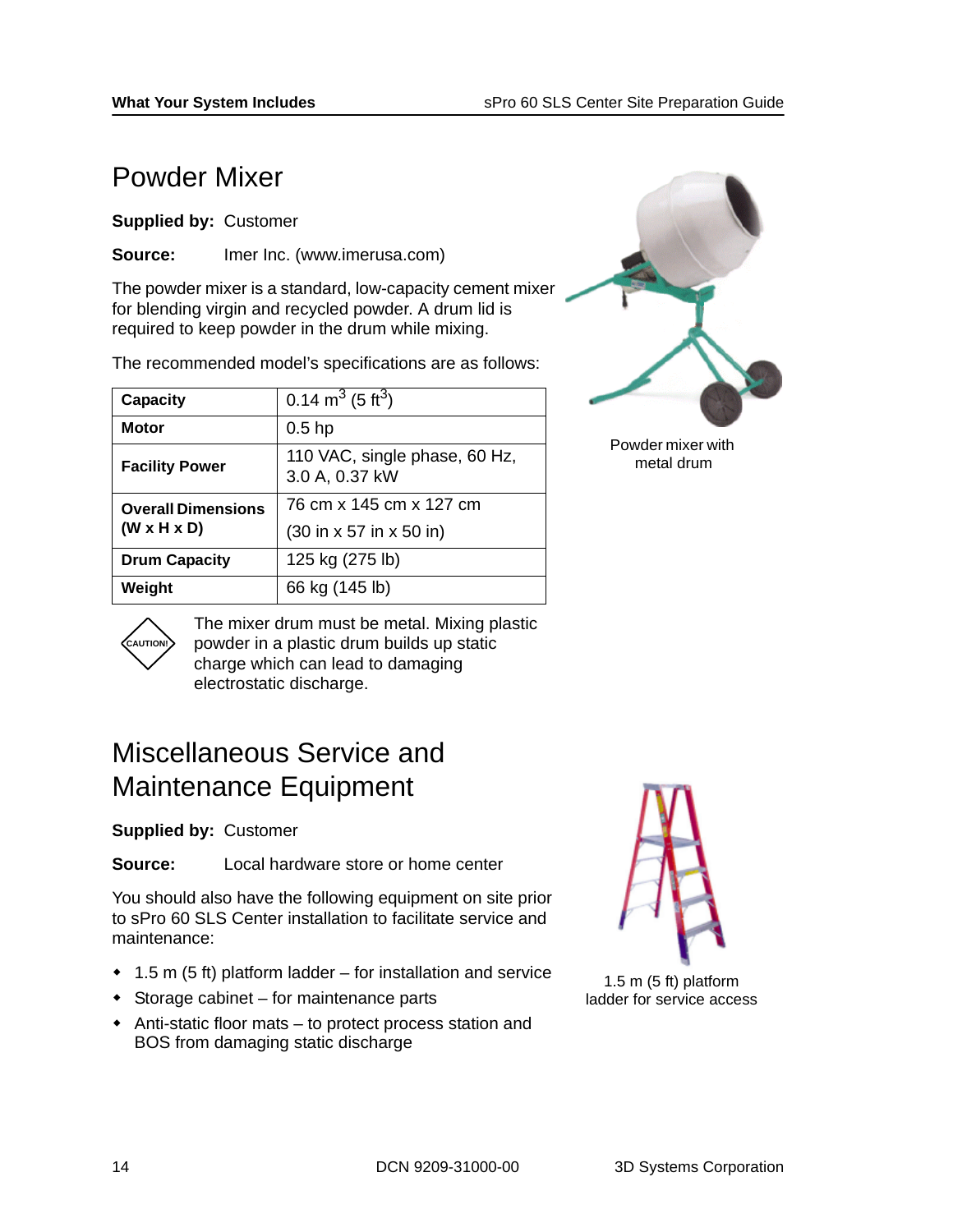## <span id="page-18-0"></span>**Consumables**

The following items are consumed at varying rates during the SLS process:

- [Nitrogen](#page-18-1)
- [SLS Materials \(powders, waxes, sprays, etc.\)](#page-19-0)
- **+** [Filters](#page-20-0)
- [Coolant](#page-21-0)

These items are described separately in the sections that follow.

- Contact 3D Systems to purchase replacement SLS materials and filters.
- See your nitrogen and coolant supplier to replenish stocks of these items.

#### <span id="page-18-1"></span>Nitrogen Consumption

**NOTE** Your site's actual nitrogen consumption may vary from the nitrogen consumption estimate below.

One sPro 60 SLS Center will consume approximately 120 cubic meters (4240 cubic feet) of nitrogen gas per week. This estimate assumes seven days of continuous operation (24 hours/day) with seven purge cycles (one per day).

> **NOTE** This volume estimate is for **gaseous** nitrogen—not liquid nitrogen. Be sure to ask your supplier for the proper liquid-to-gas volume conversion ratio so you can properly size your tanks.

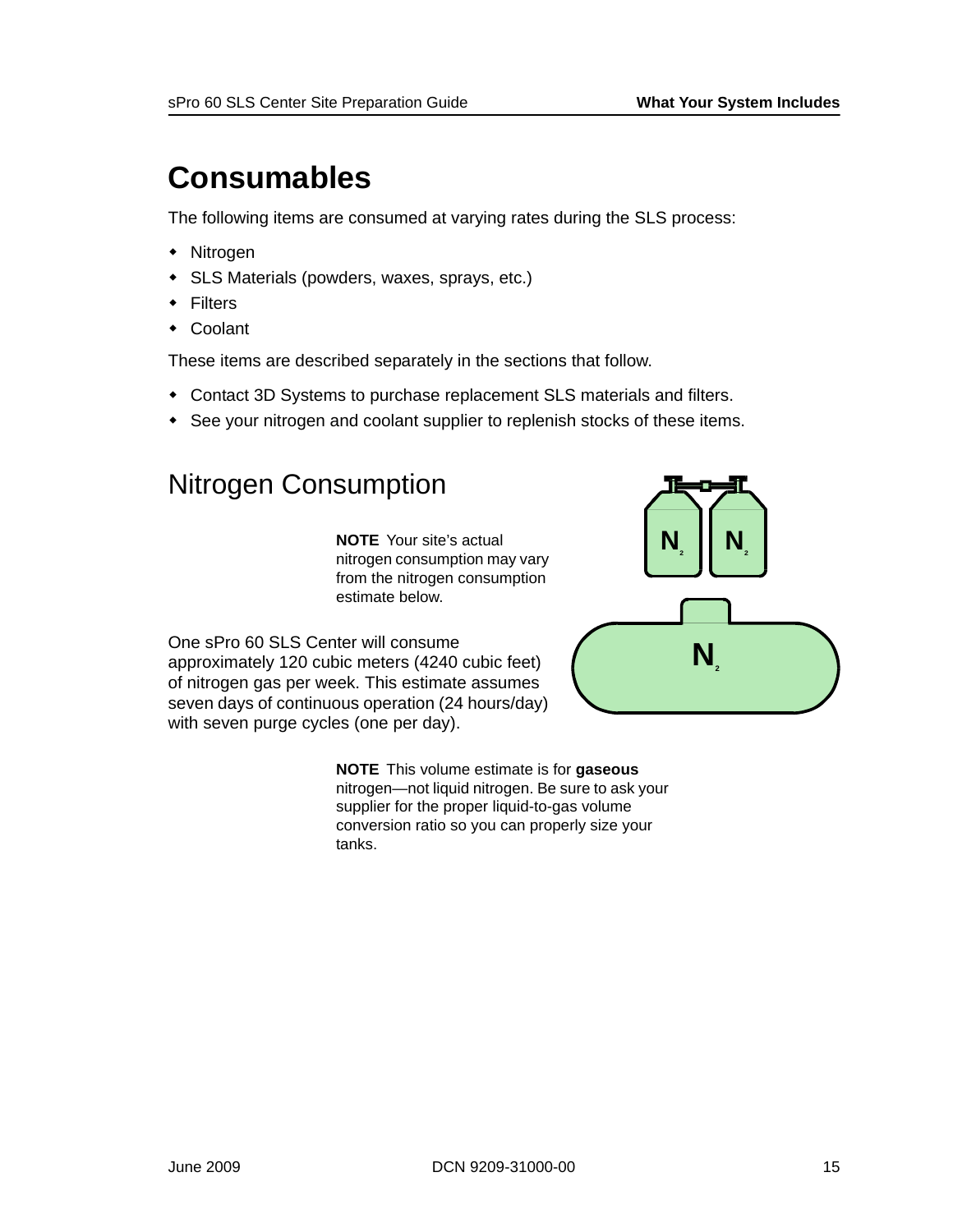#### <span id="page-19-0"></span>SLS Materials

The SLS process consumes SLS materials when making parts. The materials listed below are available for purchase from 3D Systems. Each comes with its own 3D Systems *Material Guide* to help you use it successfully.

- ◆ DuraForm™ PA
- ◆ DuraForm™ GF
- ◆ DuraForm™ Flex
- ◆ DuraForm™ AF
- DuraForm™ EX Black
- ◆ DuraForm™ EX Natural
- DuraForm™ HS-10 General Purpose
- DuraForm™ HS-10 Stiff
- Bronze Infiltrant
- Alumina Powder
- ◆ CastForm™ PS
- ◆ LaserForm ST-100™
- ◆ LaserForm A6

See ["Electrical Safety" on page 74](#page-77-3) to help you determine your SLS material storage needs.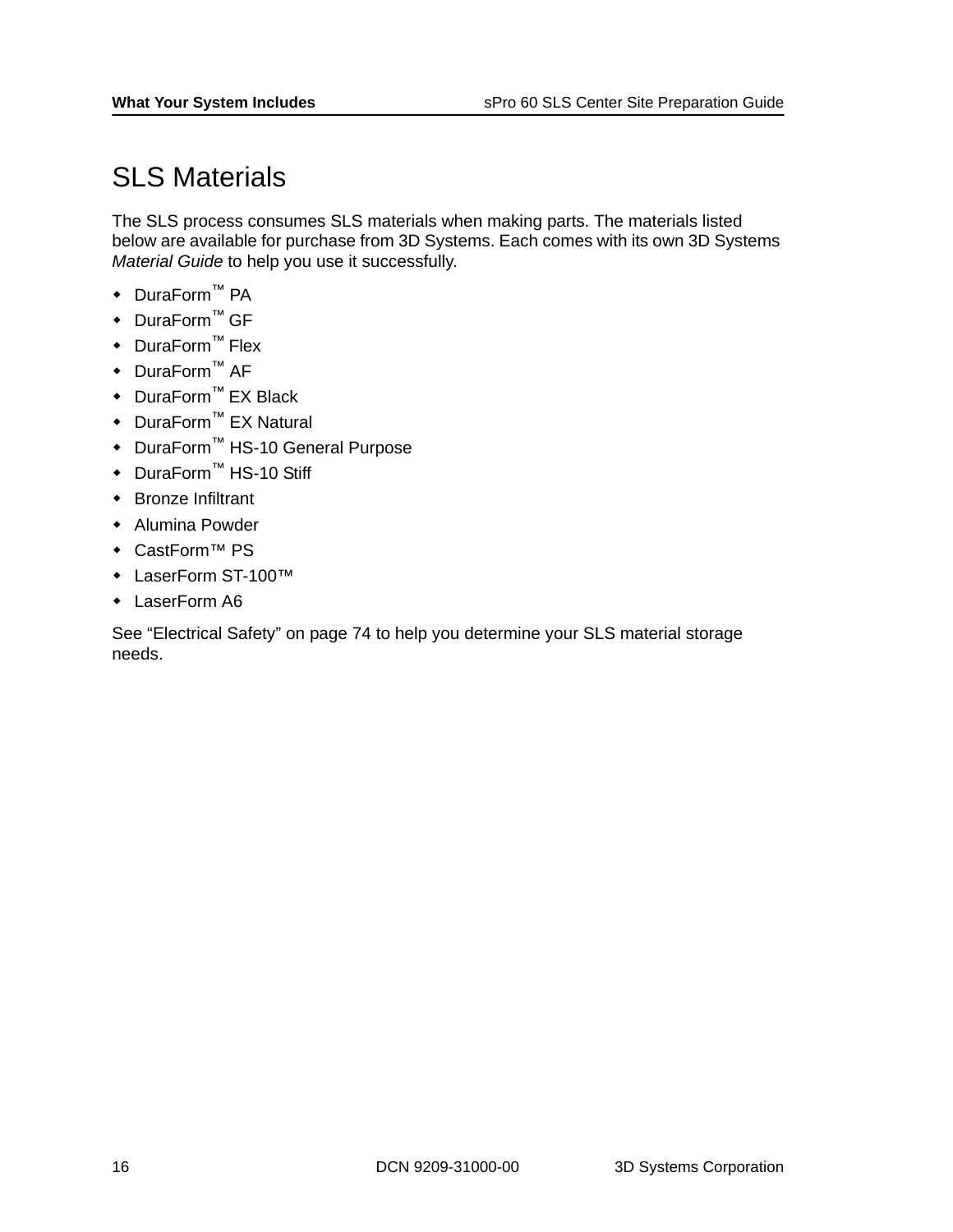#### <span id="page-20-0"></span>Replaceable Filters

The process station and chiller have customer-replaceable filters. 3D Systems recommends you keep a supply of these filters on hand and replace them when necessary to ensure part quality and trouble-free operation.

These filters include:

- Process chamber filter (particulate)
- Process chamber duct filter (charcoal)
- Nitrogen system exhaust filter (cellulose)
- IR block coolant filter
- Chiller air filter (if chiller is purchased from 3D Systems)
- Chiller coolant filter (if chiller is purchased from 3D Systems)

See the *sPro 60 SLS Centers Reference Guide* (DCN 8002-00002) for filter replacement information.

> **NOTE** Filters are also replaced as necessary by your 3D Systems Field Service Representative during scheduled preventive maintenance visits.



Process chamber duct filter at rear of process station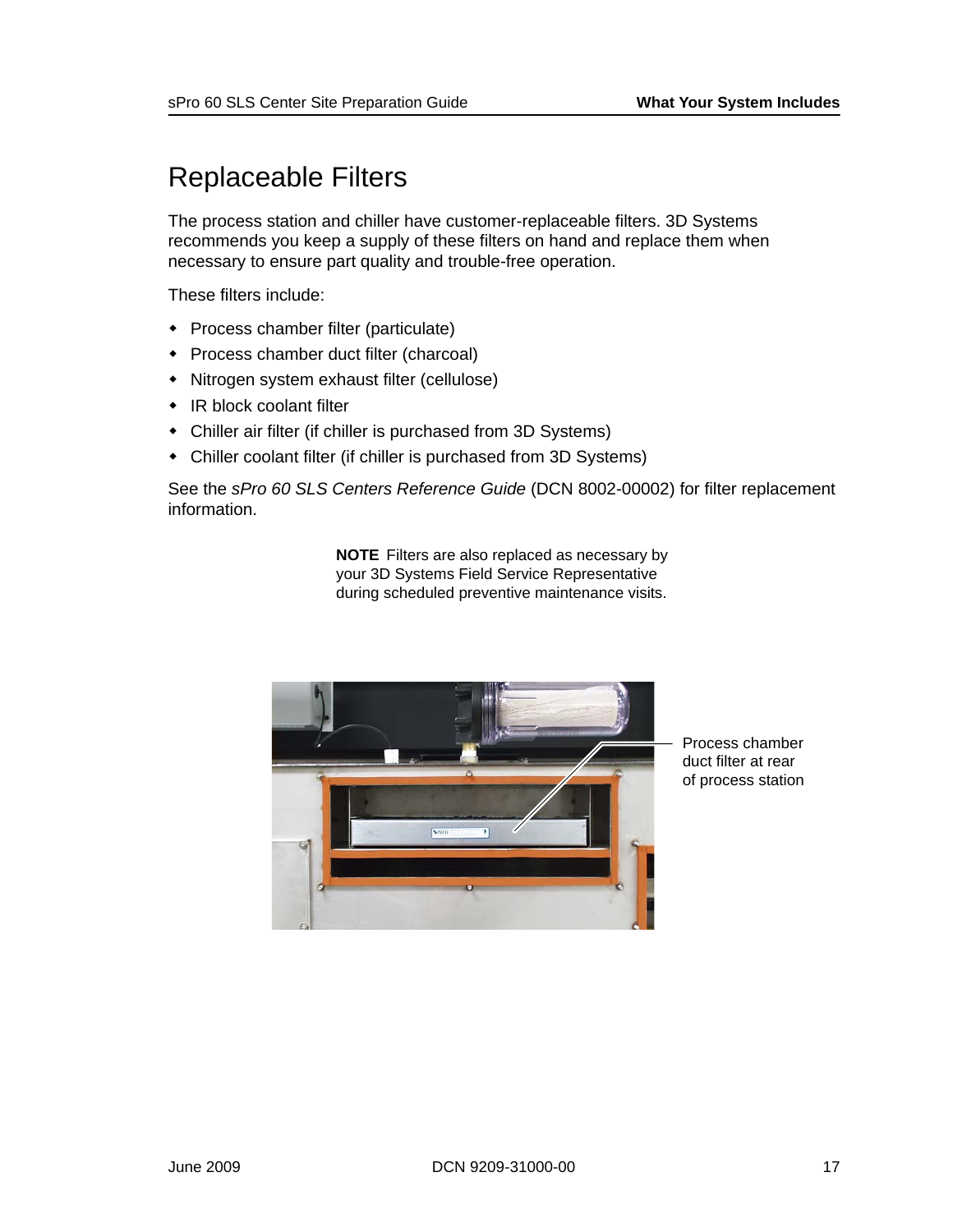#### <span id="page-21-0"></span>Coolant

The 3D Systems-standard Neslab chiller requires 30 liters (8 gallons) of coolant to operate. The coolant mix for this chiller model is 2 parts distilled water to 1 part pure (100%) ethylene glycol or 3M® Corporation's DowFrost<sup>®</sup>

> **NOTE** Sufficient coolant must be available on site for 3D Systems to install your sPro 60 SLS Center. To keep delays and costs to a minimum, verify that you have sufficient quantities of distilled water and ethylene glycol (or DowFrost) on hand before installation.







Ethylene glycol is toxic. Follow the toxic chemical handling laws and guidelines in your area.

coolant mix  $2 - 1$ 



**Use only distilled water** in coolant mix. **Do not use tap water or deionized water**.

Mixing tap water, deionized water, or anything but distilled water with the glycol cooling fluid can contaminate the cooling system and void the laser system warranty.

See ["Chiller Coolant Requirements" on page 35](#page-38-4) for details.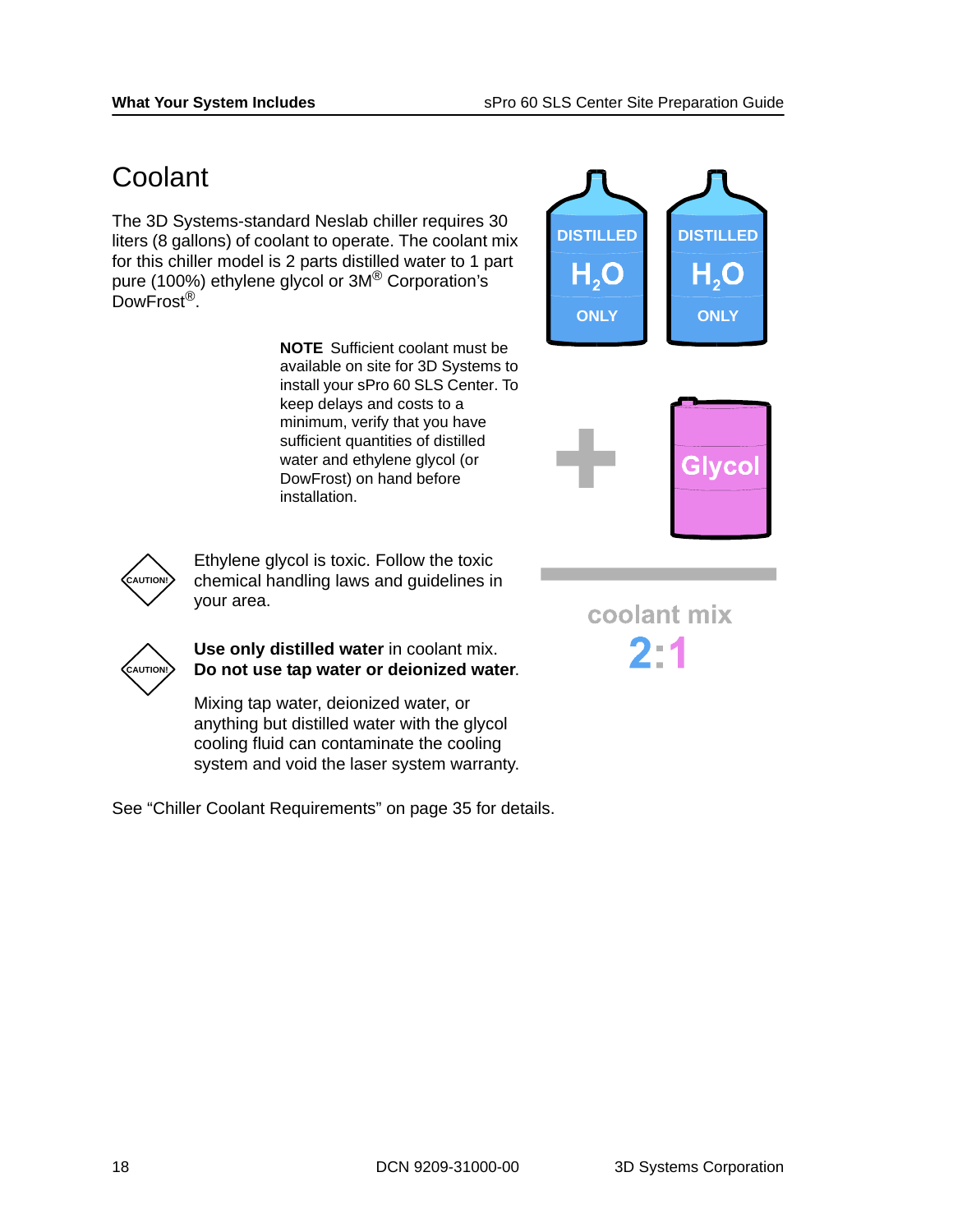# <span id="page-22-2"></span><span id="page-22-0"></span>**Facility Information Form**

As soon as you receive this guide, complete the ["sPro 60 SLS Systems](#page-24-0)  [Facility Information Form" on page 21](#page-24-0).

Fax your completed form to 3D Systems Customer Support at one of the following numbers:

**+1 512 339-0634** (North & South America; Asia Pacific)

**+49 6151 357 355** (Europe)

3D Systems must acknowledge receipt of your completed ["sPro 60 SLS Systems](#page-24-0)  [Facility Information Form"](#page-24-0) **before** Customer Support can schedule a trip to your facility to install the sPro 60 SLS System.

#### <span id="page-22-1"></span>**How 3D Systems Uses Facility Information**

3D Systems Customer Support keeps track of machine configurations and maintenance histories in a database. The information in this database is updated based on the content of the "Facility Information Form" you submit.

If you call 3D Systems to schedule maintenance on your machine or get technical assistance, 3D Systems Customer Support uses this database to help you get the results you need. Therefore, it is very important that the information you provide on the ["sPro 60](#page-24-0)  [SLS Systems Facility Information Form"](#page-24-0) is complete and accurate.

> **NOTE** 3D Systems only uses the information you submit to better support and service your machine. 3D Systems does not sell or otherwise disclose private customer information to third parties without permission.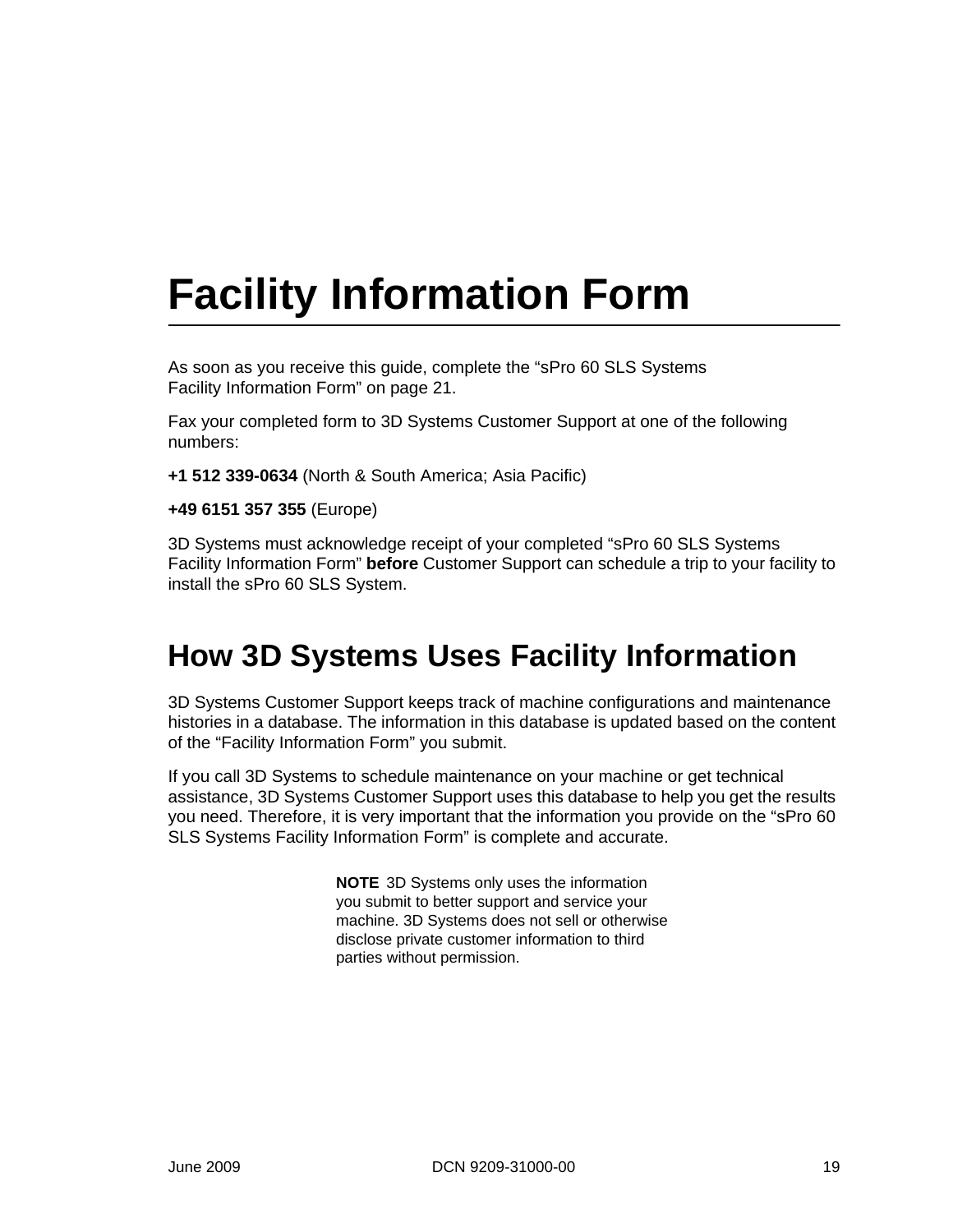## <span id="page-23-0"></span>**Facility Information Form Instructions**

Use these instructions to help you complete and submit the ["sPro 60 SLS Systems](#page-24-0)  [Facility Information Form"](#page-24-0) on the next page.

| Line No.     | <b>Instructions</b>                                                                                                                                                                                  |  |  |
|--------------|------------------------------------------------------------------------------------------------------------------------------------------------------------------------------------------------------|--|--|
| 1            | Enter the installation address of the building where the sPro 60 SLS<br>System(s) will be installed. (If you have a large facility, be specific; for<br>example, include building and room numbers.) |  |  |
|              | Enter the shipping address and billing address if they are different than the<br>installation address.                                                                                               |  |  |
| $\mathbf{2}$ | Enter contact information for all persons who will be using and maintaining<br>the sPro 60 SLS System.                                                                                               |  |  |
|              | Specify each user's level of expertise; e.g., "engineer," "operator," "expert,"<br>or "novice."                                                                                                      |  |  |
| 3            | Check all the materials that you intend to use in your sPro 60 SLS System.                                                                                                                           |  |  |
| 4            | Check all the applications that you intend to run on your sPro 60 SLS<br>System.                                                                                                                     |  |  |
| 5            | Enter the contact information for the person or persons at your facility<br>responsible for handling accounts payable to 3D Systems.                                                                 |  |  |
|              | Enter the date you submitted this form to 3D Systems Customer Support.                                                                                                                               |  |  |
| 6            | If you had to submit this form more than once, enter the most recent<br>submission date.                                                                                                             |  |  |

Fax, mail, or email the completed form to one of the 3D Systems Customer Support sites below.

**North & South America; Asia Pacific Europe**

| Fax   | +1 512-339-0634<br>attn: SLS Customer Support                                                             | +49 6151 357 355<br>attn: SLS Customer Support                                                   |
|-------|-----------------------------------------------------------------------------------------------------------|--------------------------------------------------------------------------------------------------|
| Mail  | 3D Systems Corporation<br>333 Three D Systems Circle<br>Rock Hill, SC 29730<br>attn: SLS Customer Support | 3D Systems GmbH<br>Rontgenstrasse 41<br>D-64291 Darmstadt, Germany<br>attn: SLS Customer Support |
| Email | support@3D Systems3D Systems-<br>corp.com                                                                 | support@3D Systems3D Systems-<br>corp.com                                                        |

If you want to speak to a 3D Systems Customer Support representative about your facility, call **+1-800-999-5553** (U.S.), **+49 6151 357 452** (Europe), or **+65 430-6681** (Asia Pacific).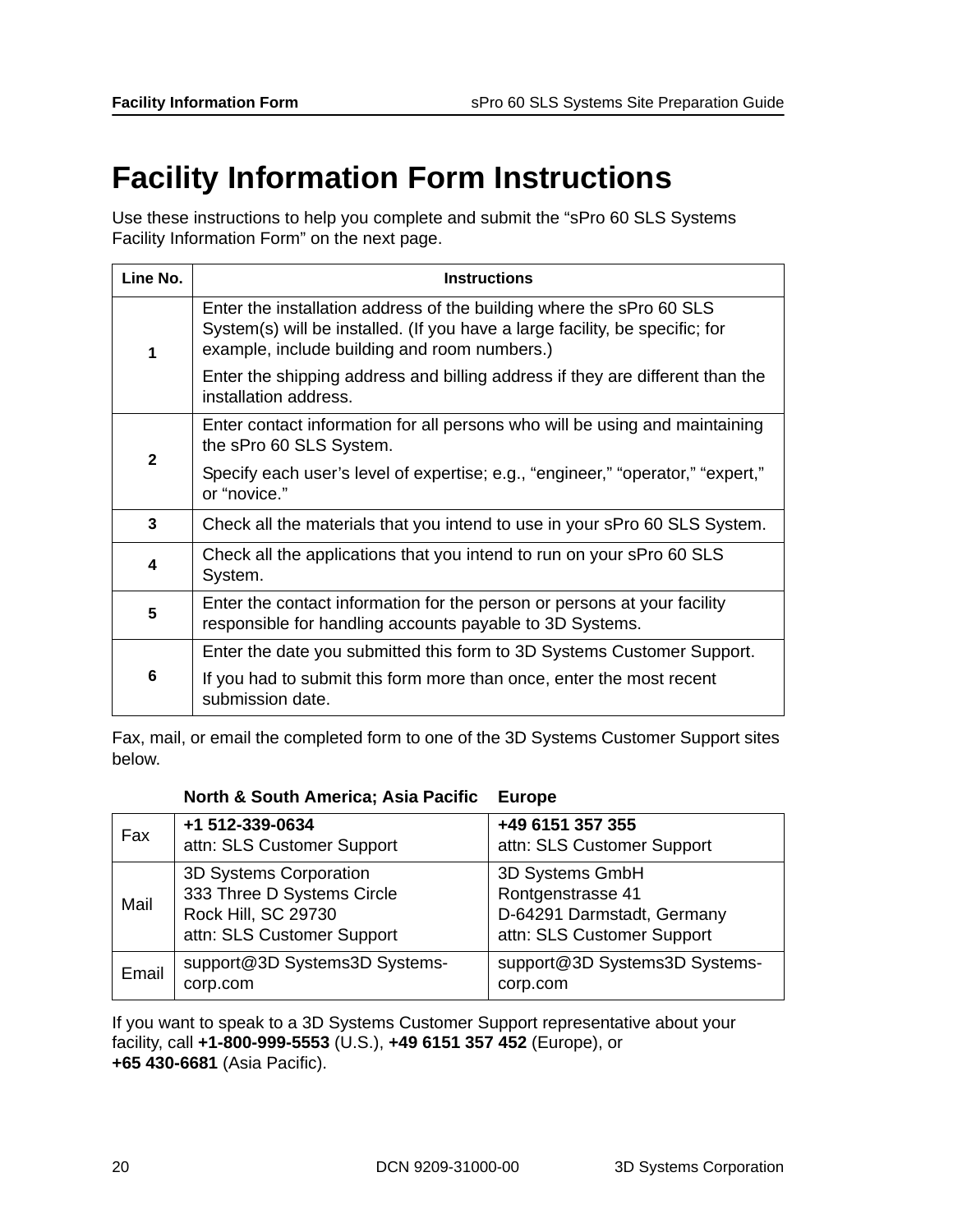#### **FAX 1 page**

**Date**

 $\lambda$ 

### <span id="page-24-0"></span>**sPro 60 SLS Systems Facility Information Form**

|                | <b>Facility address</b> | <b>Installation</b>                       | <b>Ship To</b>                             | <b>Bill To</b>                              |
|----------------|-------------------------|-------------------------------------------|--------------------------------------------|---------------------------------------------|
|                |                         |                                           |                                            |                                             |
| 1              |                         |                                           |                                            |                                             |
|                |                         |                                           |                                            |                                             |
|                |                         |                                           |                                            |                                             |
|                | User name (1)           |                                           |                                            |                                             |
|                | <b>Expertise level</b>  |                                           |                                            |                                             |
|                | Phone & fax             |                                           |                                            |                                             |
| $\overline{2}$ | <b>Email address</b>    |                                           |                                            |                                             |
|                | User name (2)           |                                           |                                            |                                             |
|                | <b>Expertise level</b>  |                                           |                                            |                                             |
|                | Phone & fax             |                                           |                                            |                                             |
|                | <b>Email address</b>    |                                           |                                            |                                             |
|                | <b>SLS</b>              | Duraform PA<br>$\Box$                     | □ CastForm PS                              | DuPont Somos 201                            |
| 3              | material(s)             | Duraform GF                               | □ SandForm Zr                              |                                             |
|                |                         | LaserForm ST-100                          | □ SandForm Si                              |                                             |
| 4              | <b>SLS</b>              | Rapid plastic<br>❏<br>prototypes          | $\Box$ Rapid metal<br>prototypes           | $\Box$ Direct plastic part<br>manufacturing |
|                | application(s)          | $\Box$ Metal tooling for<br>plastic parts | $\Box$ Metal tooling for<br>die cast parts | $\Box$ Casting patterns for<br>metal parts  |
|                | <b>Billing contact</b>  |                                           |                                            |                                             |
| 5              | Phone & fax             |                                           |                                            |                                             |
|                | <b>Email address</b>    |                                           |                                            |                                             |
| 6              | Date submitted          |                                           |                                            |                                             |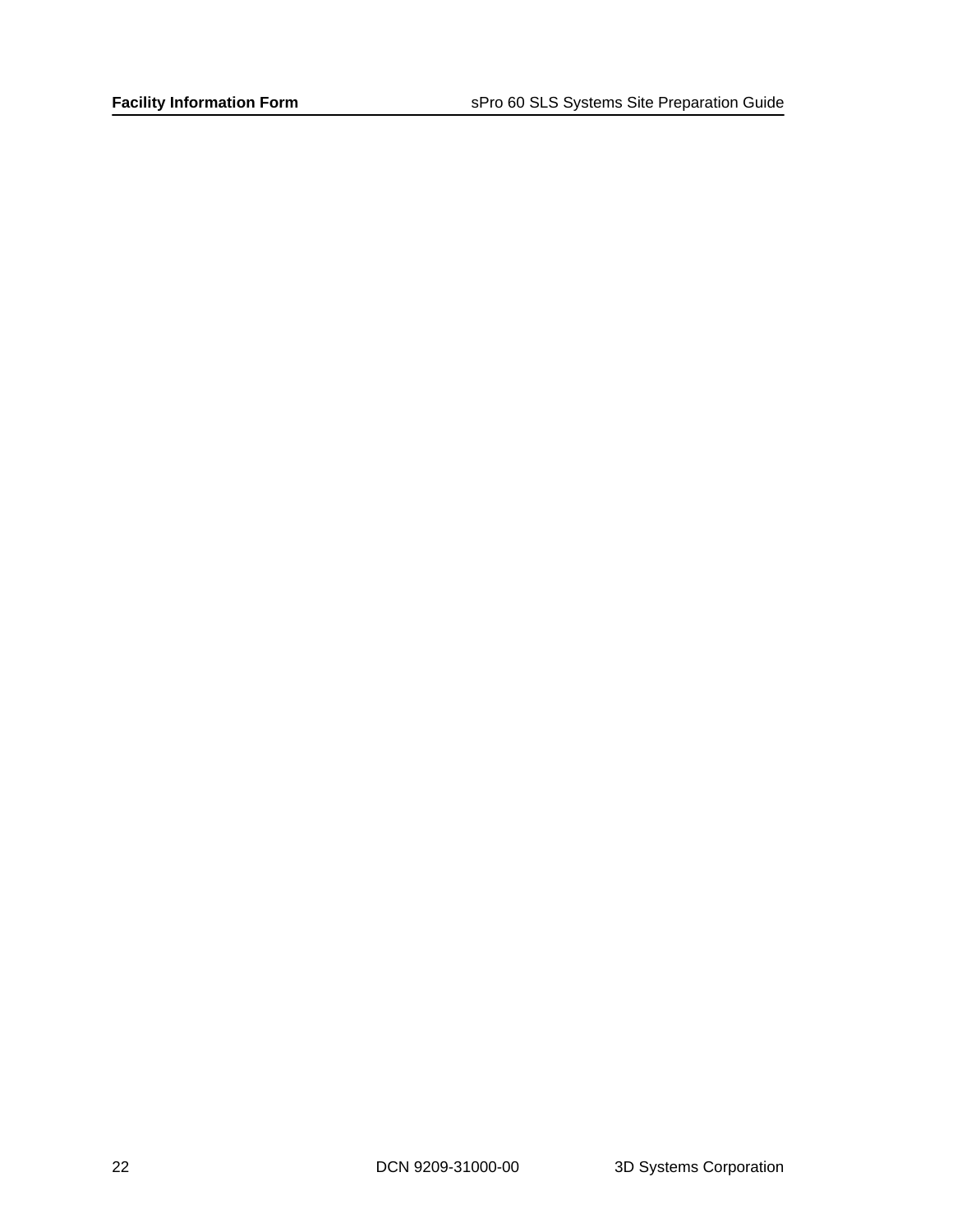# <span id="page-26-2"></span><span id="page-26-0"></span>**Facility Requirements Checklist**

In the "Requirements" sections that follow, you will find all the requirements your facility must meet before your sPro 60 SLS Center can be installed. After your facility meets all these requirements, complete and sign the ["Facility Requirements Checklist" on page 25](#page-28-0)  and submit it to 3D Systems Customer Support for review.

When Customer Support receives your completed checklist, a 3D Systems representative will contact you to verify your facility's readiness. When the representative is confident that all facility requirements are met, he or she will schedule a trip to your site to install the sPro 60 SLS Center.

> **NOTE** All facility requirements must be met **before** 3D Systems Customer Support can schedule a trip to your facility to install the sPro 60 SLS Center.

## <span id="page-26-1"></span>**About the Checklist**

Each facility feature on the checklist is covered in order in the subsequent "requirements" sections of this guide. Each of these sections list the specific requirements for a facility feature and any instructions you need to meet them. In some cases, you must refer to the *sPro 60 SLS Centers Facility Requirements* drawing (DCN 8002-0020); for example, when you lay out the room or wire electrical power. The instructions tell you when you need to refer to this drawing.

- After your facility meets **all** the requirements for a section, check off that section on the [Facility Requirements Checklist](#page-26-0).
- If you have any questions regarding facility requirements, contact your 3D Systems Sales representative or 3D Systems Customer Support.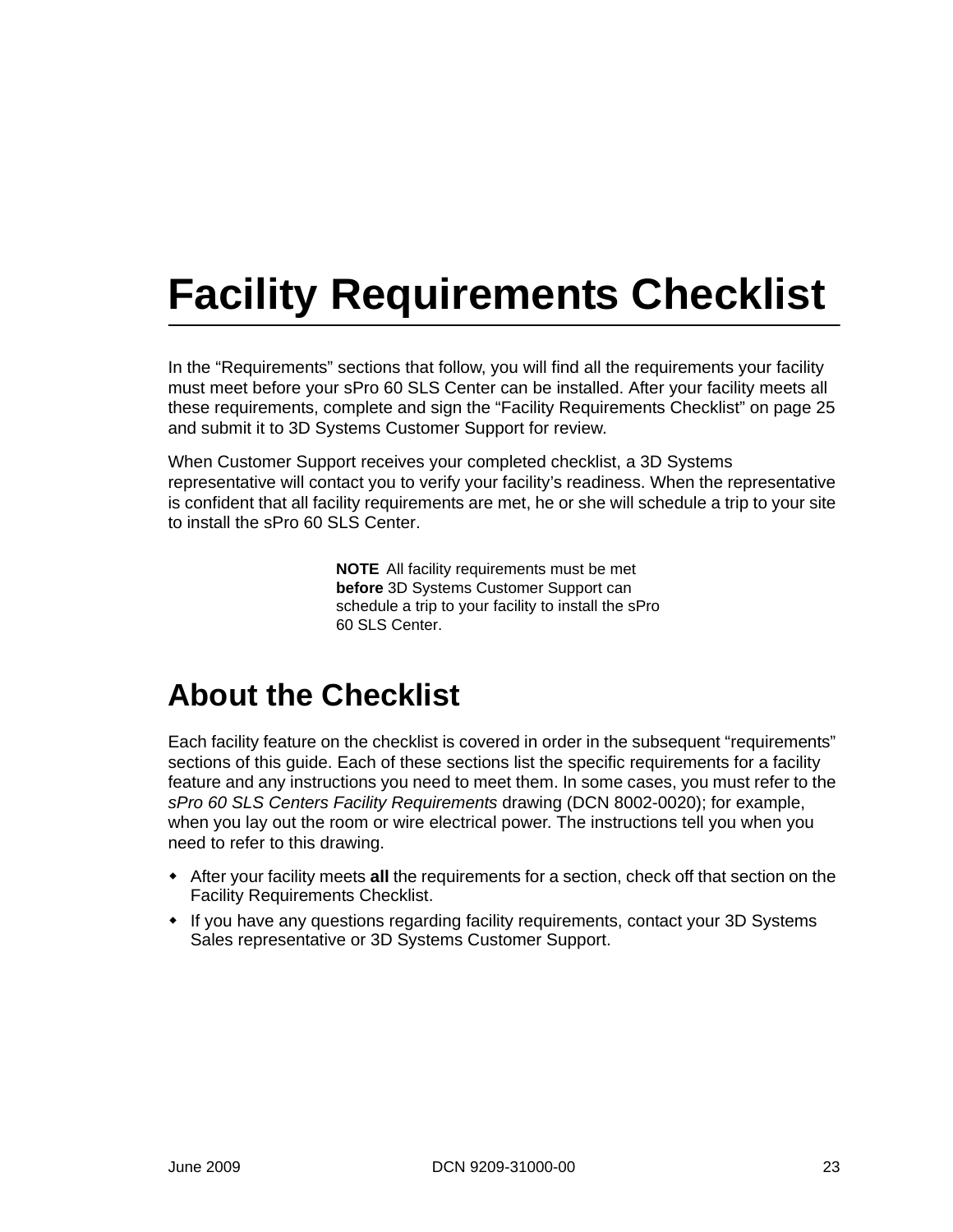### <span id="page-27-0"></span>**How to Submit Your Completed Facilities Checklist**

Submit your completed [Facility Requirements Checklist](#page-26-0) by fax, mail, or email to one of the 3D Systems Customer Support sites below. This notifies them that your facility is fully prepared for installation.

|       | North & South America; Asia Pacific                                                                       | <b>Europe</b>                                                                                    |
|-------|-----------------------------------------------------------------------------------------------------------|--------------------------------------------------------------------------------------------------|
| Fax   | +1 512-339-0634<br>attn: SLS Customer Support                                                             | +49 6151 357 355<br>attn: SLS Customer Support                                                   |
| Mail  | 3D Systems Corporation<br>333 Three D Systems Circle<br>Rock Hill, SC 29730<br>attn: SLS Customer Support | 3D Systems GmbH<br>Rontgenstrasse 41<br>D-64291 Darmstadt, Germany<br>attn: SLS Customer Support |
| Email | support@3D Systems-corp.com                                                                               | support@3D Systems-corp.com                                                                      |

Be sure to include the date you submitted your completed checklist so installation can be scheduled as quickly as possible.

If you need to speak to a 3D Systems Customer Support representative about your facility requirements, call:

- **+1-800-999-5553** (U.S.)
- **+49 6151 357 452** (Europe)
- **+65 430-6681** (Asia Pacific).

**NOTE** If you plan to use 3D's LaserForm ST-100 metal material, you must also complete and submit the "Facility Requirements Checklist" for the LaserForm Oven. This checklist is in the "Facility Requirements" section of the separate *LaserForm Oven Guide* (DCN 8002-20031). You receive this guide when you order a LaserForm Oven.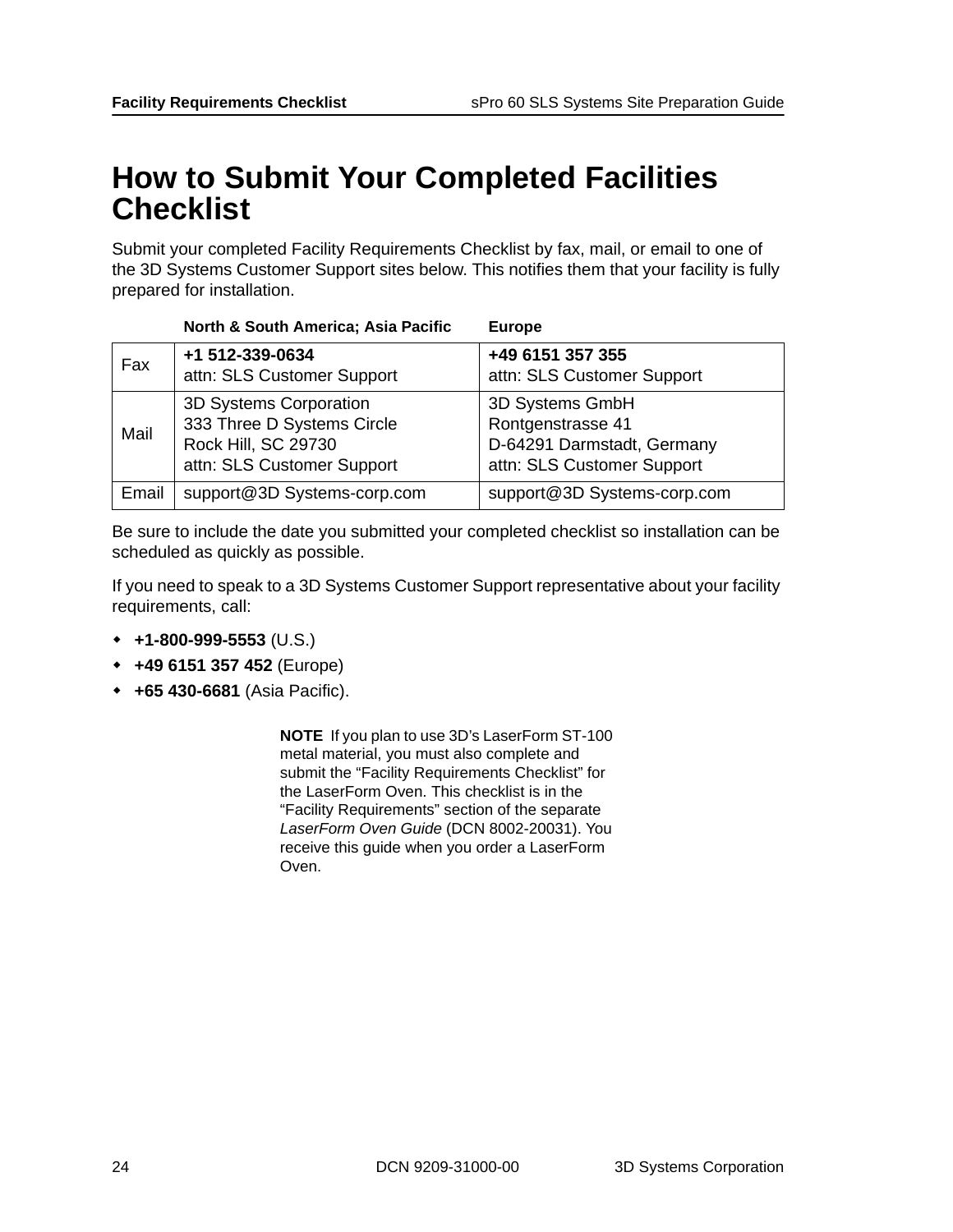| <b>FAX</b>  |  |                                        | page    |                          |
|-------------|--|----------------------------------------|---------|--------------------------|
| Date        |  |                                        |         |                          |
| To          |  | □ 3D Systems Customer Support (U.S.)   |         | Fax No. +1-512-339-0634  |
|             |  | □ 3D Systems Customer Support (Europe) |         | Fax No. +49 6151 357 355 |
| <b>From</b> |  |                                        | Fax No. |                          |

## <span id="page-28-0"></span>**Facility Requirements Checklist**

#### **IMPORTANT**

**You must complete and sign this form before scheduling installation. 3D Systems reserves the right to receive compensation for nonproductive time and travel due to false or incorrect information on this form.**

| <b>Contact name</b>     |           |                                                              |     |
|-------------------------|-----------|--------------------------------------------------------------|-----|
| Phone & fax             | Phone (1) | Phone (2)                                                    | Fax |
| <b>Email address</b>    |           |                                                              |     |
|                         |           |                                                              |     |
| <b>Facility address</b> |           |                                                              |     |
|                         |           |                                                              |     |
| Date submitted          |           |                                                              |     |
| - 1                     |           | Room Requirements (page 27) completed                        |     |
| $\Box$                  |           | Atmosphere Requirements (page 29) completed                  |     |
| - 1                     |           | Electrical Requirements (page 31) completed                  |     |
|                         |           | Measured facility power: _________ VAC, ________ Hz          |     |
| $\Box$                  |           | <b>Chiller Requirements (page 35) completed</b>              |     |
| $\Box$                  |           | Nitrogen Requirements (page 37) completed                    |     |
| $\Box$                  |           | <b>Computer and Network Requirements (page 45) completed</b> |     |
| <b>Signature</b>        |           |                                                              |     |

 $\lambda$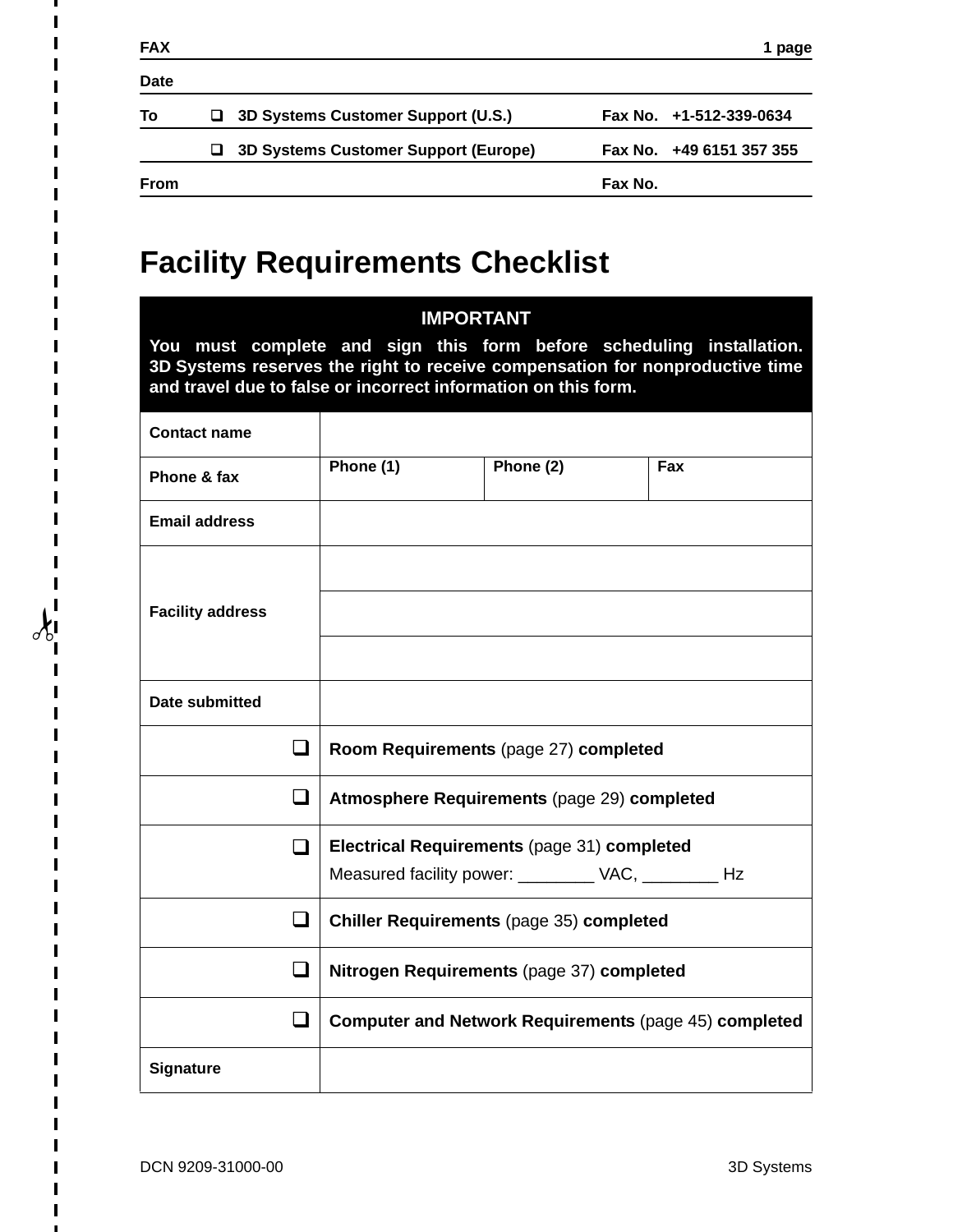26 DCN 9209-31000-00 3D Systems Corporation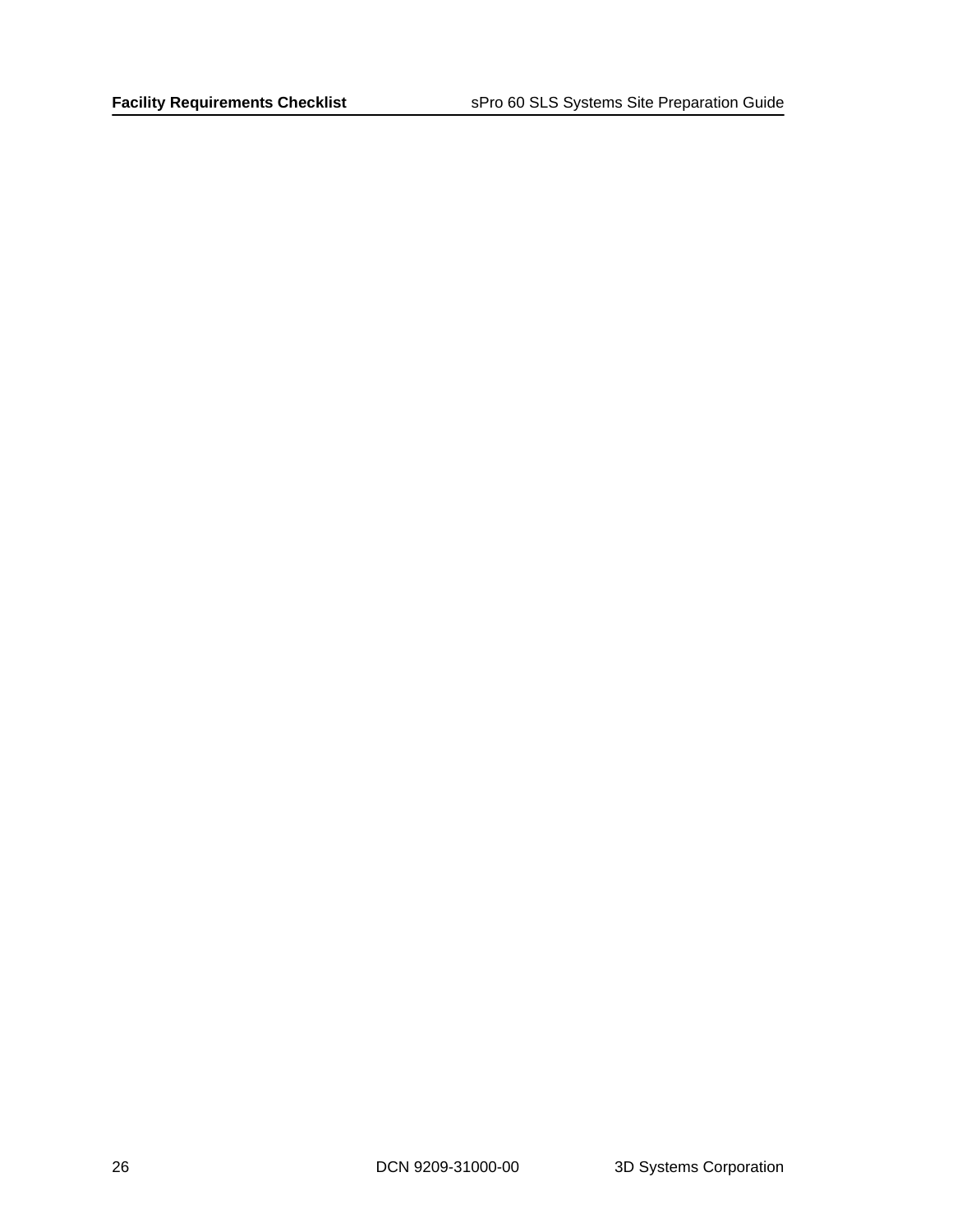## <span id="page-30-3"></span><span id="page-30-0"></span>**Room Requirements**

See the *sPro 60 SLS Center Facility Requirements* drawing (DCN 8002-20020) for room dimensions and forklift requirements.

## <span id="page-30-1"></span>**Clearance Requirements**

| <b>Minimum Clearance</b> | Width          | Depth          | <b>Height</b>  |
|--------------------------|----------------|----------------|----------------|
| Room                     | 457 cm (15 ft) | 366 cm (12 ft) | 305 cm (10 ft) |
| Access door <sup>1</sup> | 213 cm (7 ft)  |                | 244 cm (8 ft)  |

1. Though the process station is only 198 cm (6.5 ft) tall, you need extra height clearance if it is on the pallet.

## <span id="page-30-2"></span>**Floor Requirements**

| Vibration-free                    | <b>Required</b>                                            |  |
|-----------------------------------|------------------------------------------------------------|--|
| First floor installation          | Preferred                                                  |  |
| Uncarpeted                        |                                                            |  |
| Level and flatness                | within 25.4 mm (1 in) below process station                |  |
| Distributed load-bearing capacity | 0.024 bar (50 psf) on seven 100 mm (4 in)<br>diameter pads |  |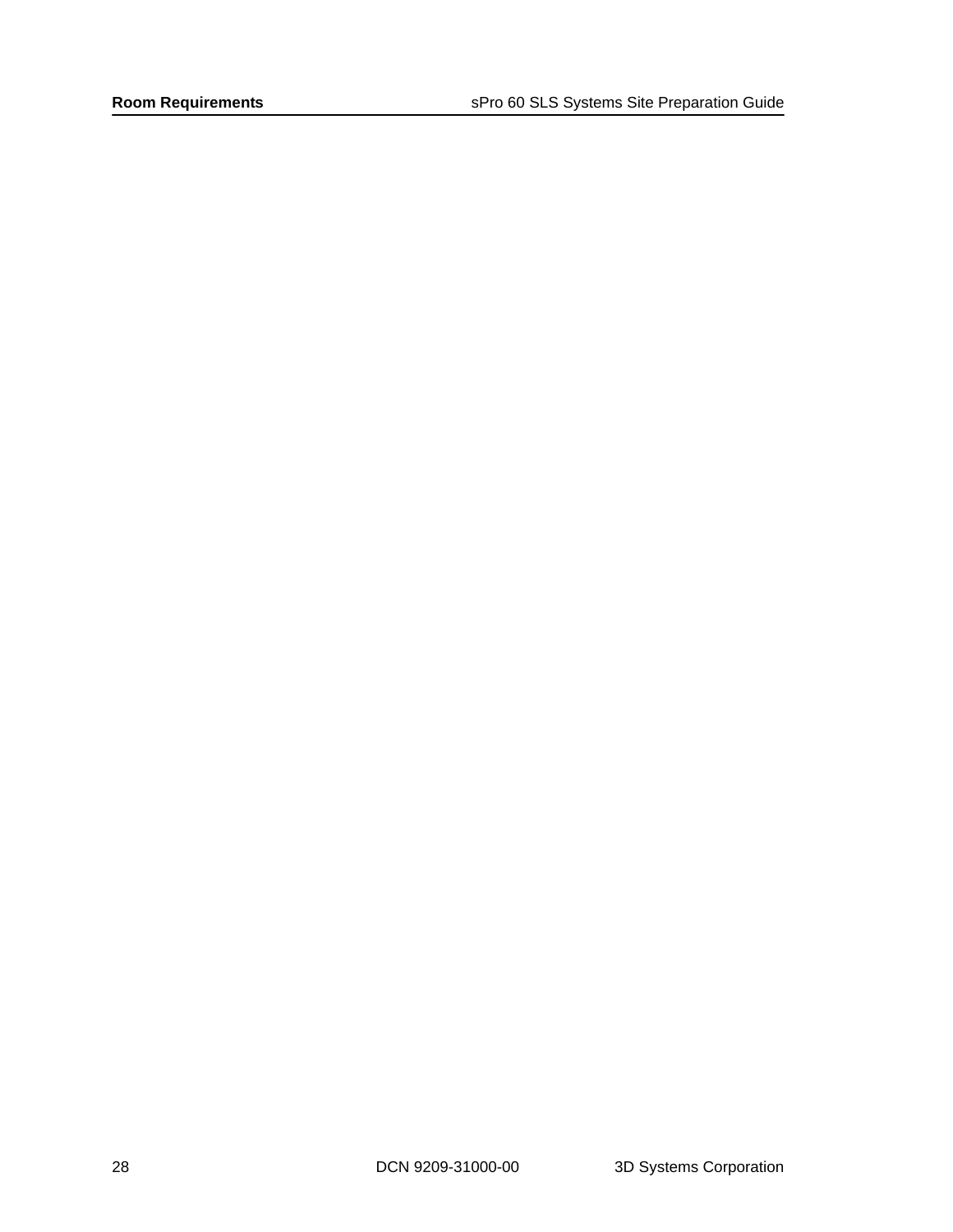## <span id="page-32-1"></span><span id="page-32-0"></span>**Atmosphere Requirements**

The atmosphere in the sPro 60 SLS Center room must meet the following specifications:

| Room temperature controls<br>Temperature | Heating and air conditioning installed                    |  |
|------------------------------------------|-----------------------------------------------------------|--|
|                                          | A/C not blowing on top of process station                 |  |
|                                          | Operating range: (16 to 27) $°C$ ; (60 to 80) $\degree$ F |  |
|                                          | Setpoint range: (18 to 24) °C; (65 to 75) °F              |  |
|                                          | Stability: $\pm 2$ °C ( $\pm 5$ °F)                       |  |
| Non-condensing relative humidity         | No higher than 70%                                        |  |
| Room air changes                         | 4 per hour minimum                                        |  |
| Heat dissipation                         | Maximum: 3516 W (12000 Btu/h)                             |  |
|                                          | Average: 2110 W (7200 Btu/h)                              |  |
| Atmospheric corrosives                   | None                                                      |  |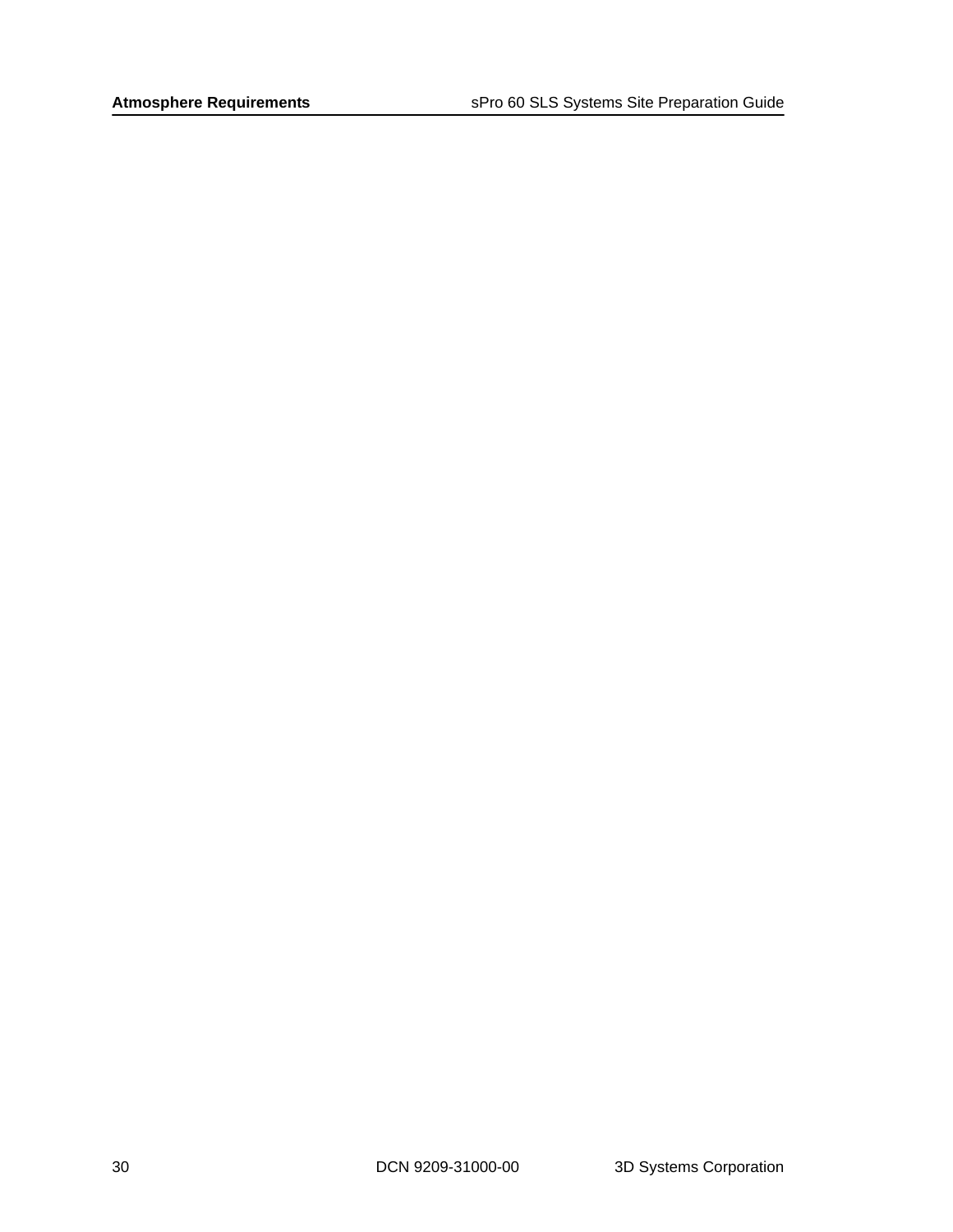## <span id="page-34-2"></span><span id="page-34-0"></span>**Electrical Requirements**

Refer to the *sPro 60 SLS Center Facility Requirements* drawing for more electrical information. Also see ["Chiller Electrical Requirements" on page 35](#page-38-5) for information on the **separate single-phase chiller electrical service** required in the sPro 60 SLS Center process station room.

## <span id="page-34-1"></span>**Process Station Power Requirements**

| Process station input voltage <sup>1</sup> | $(240 \pm 5%)$ VAC, 3-phase, 50/60 Hz, 12.5 kVA               |  |
|--------------------------------------------|---------------------------------------------------------------|--|
| Normal operating current                   | (20 to 25) A                                                  |  |
| Peak operating current                     | 30 A                                                          |  |
| On/Off breaker rating                      | 40 A                                                          |  |
| Power cable (for 3-phase power)            | 4-conductor                                                   |  |
|                                            | Wire size according to local electrical code                  |  |
|                                            | Cable drop from ceiling over right side of<br>process station |  |
| Power cable circuit breaker wiring         | phase 1 to FD1-L1                                             |  |
|                                            | phase 2 to FD1-L2                                             |  |
|                                            | phase 3 to FD1-L3                                             |  |

1. The process station also supplies power to the computer cabinet (but not the chiller).

- The 3-phase power cable and cable gland (cord grip) are customer supplied and installed. The cable feeds through the gland on the top of the process station.
- Connect the power cable ground wire to the ground bus bar in the process station's power distribution enclosure.
- Connect the process station to a dedicated power circuit.
- The electrical systems in the sPro 60 SLS Center process station and computer cabinet meet U.S. and European standards for electrical noise suppression. If your facility power noise levels exceed the applicable standard, install an isolation filter in series between the power panel and the process station.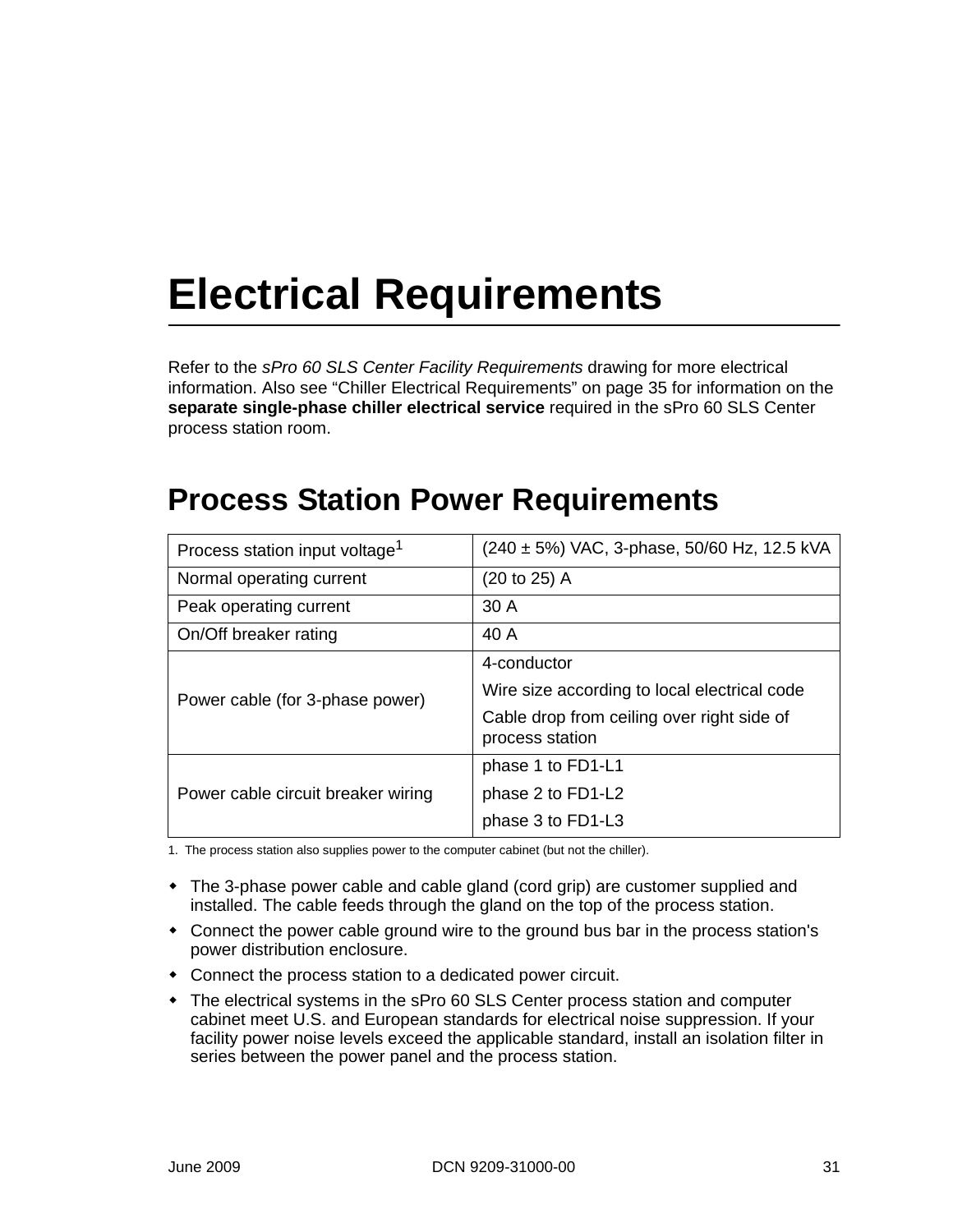### <span id="page-35-0"></span>**sPro 60 SLS Center Transformer Requirements**

**If the facility does not have 240 VAC, 3-phase, 50/60 Hz, 12.5 kVA power**, a customersupplied step-up or step-down transformer is required.

3D Systems stocks the following four transformers:

| <b>Transformer Type</b> | 3D Systems Part No. | Output                         |
|-------------------------|---------------------|--------------------------------|
| Step-up                 | 5600-03538          | 208 to 240 VAC; 3-phase; 60 Hz |
| Step-down               | 5600-03539          | 400 to 240 VAC; 3 phase; 50 Hz |
| Step-down (CE approved) | 5600-03539-EUR      | 400 to 240 VAC; 3 phase; 50 Hz |
| Step-down               | 5600-03768          | 480 to 240 VAC; 3 phase; 60 Hz |

- If you purchase a transformer from a supplier other than 3D Systems, specify a "deltato-wye" or "wye-to-wye" primary-to-secondary configuration.
- Connect the transformer secondary neutral to the transformer secondary ground.



Do not connect the transformer secondary neutral to the process station ground.

#### Transformer Purchasing Information

| Transformer, Step Up, 208/240V, 3-phase, 60 Hz |                                       |  |
|------------------------------------------------|---------------------------------------|--|
| 3D Systems Part Number                         | 5600-03538                            |  |
| 3D Systems Stocked Item                        | Yes                                   |  |
| Dimensions (W $\times$ H $\times$ D)           | (56 x 41 x 23) cm                     |  |
|                                                | (22 x 16 x 9) in                      |  |
| Weight                                         | 104 kg (230 lb)                       |  |
| Voltage                                        | 208/240 VAC, 3-phase, 60 Hz, 12.5 kVA |  |
| 3D Systems Warranty Information                | One year from installation date       |  |
| <b>Notes</b>                                   | Must be purchased through 3D Systems  |  |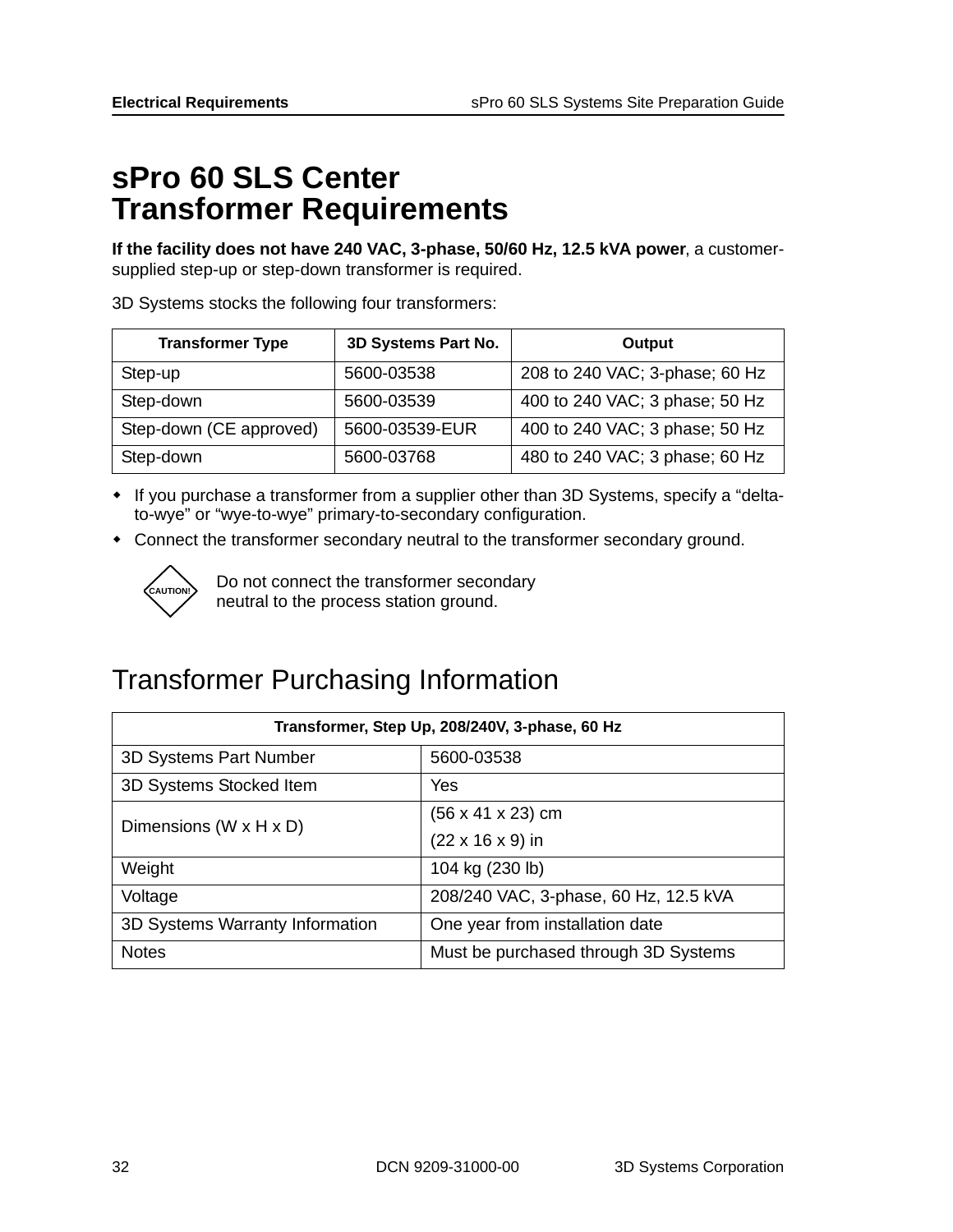| Transformer, Step Down, 400/240V, 3-phase, 50 Hz |                                       |  |  |
|--------------------------------------------------|---------------------------------------|--|--|
| 3D Systems Part Number                           | 5600-03539                            |  |  |
| 3D Systems Stocked Item                          | Yes                                   |  |  |
| Dimensions (W $\times$ H $\times$ D)             | (56 x 41 x 23) cm                     |  |  |
|                                                  | $(22 \times 16 \times 9)$ in          |  |  |
| Weight                                           | 127 kg (280 lb)                       |  |  |
| Voltage                                          | 400/240 VAC, 3-phase, 60 Hz, 12.5 kVA |  |  |
| 3D Systems Warranty Information                  | One year from installation date       |  |  |
| <b>Notes</b>                                     | Must be purchased through 3D Systems  |  |  |

| Transformer, Step Down, 400/240V, 3-phase, 50 Hz, CE approved |                                               |  |  |
|---------------------------------------------------------------|-----------------------------------------------|--|--|
| 3D Systems Part Number                                        | 5600-03539-EUR                                |  |  |
| 3D Systems Stocked Item                                       | Yes                                           |  |  |
| Dimensions (W $\times$ H $\times$ D)                          | $(80 \times 60 \times 75)$ cm (packed in box) |  |  |
|                                                               | $(32 \times 24 \times 30)$ in (packed in box) |  |  |
| Weight                                                        | 127 kg (280 lb)                               |  |  |
| Voltage                                                       | 400/240V, 3-phase, 50 Hz, 12.5 KVA            |  |  |
| 3D Systems Warranty Information                               | One year from installation date (on parts)    |  |  |
| <b>Notes</b><br>Must be purchased through 3D Systems          |                                               |  |  |

| Transformer, Step Down, 480/240V, 3-phase, 60 Hz |                                       |  |  |
|--------------------------------------------------|---------------------------------------|--|--|
| 3D Systems Part Number                           | 5600-03768                            |  |  |
| 3D Systems Stocked Item                          | Yes                                   |  |  |
| Dimensions (W x H x D)                           | (56 x 41 x 23) cm                     |  |  |
|                                                  | $(22 \times 16 \times 9)$ in          |  |  |
| Weight                                           | 127 kg (280 lb)                       |  |  |
| Voltage                                          | 480/240 VAC, 3-phase, 60 Hz, 12.5 kVA |  |  |
| 3D Systems Warranty Information                  | One year from installation date       |  |  |
| <b>Notes</b>                                     | Must be purchased through 3D Systems  |  |  |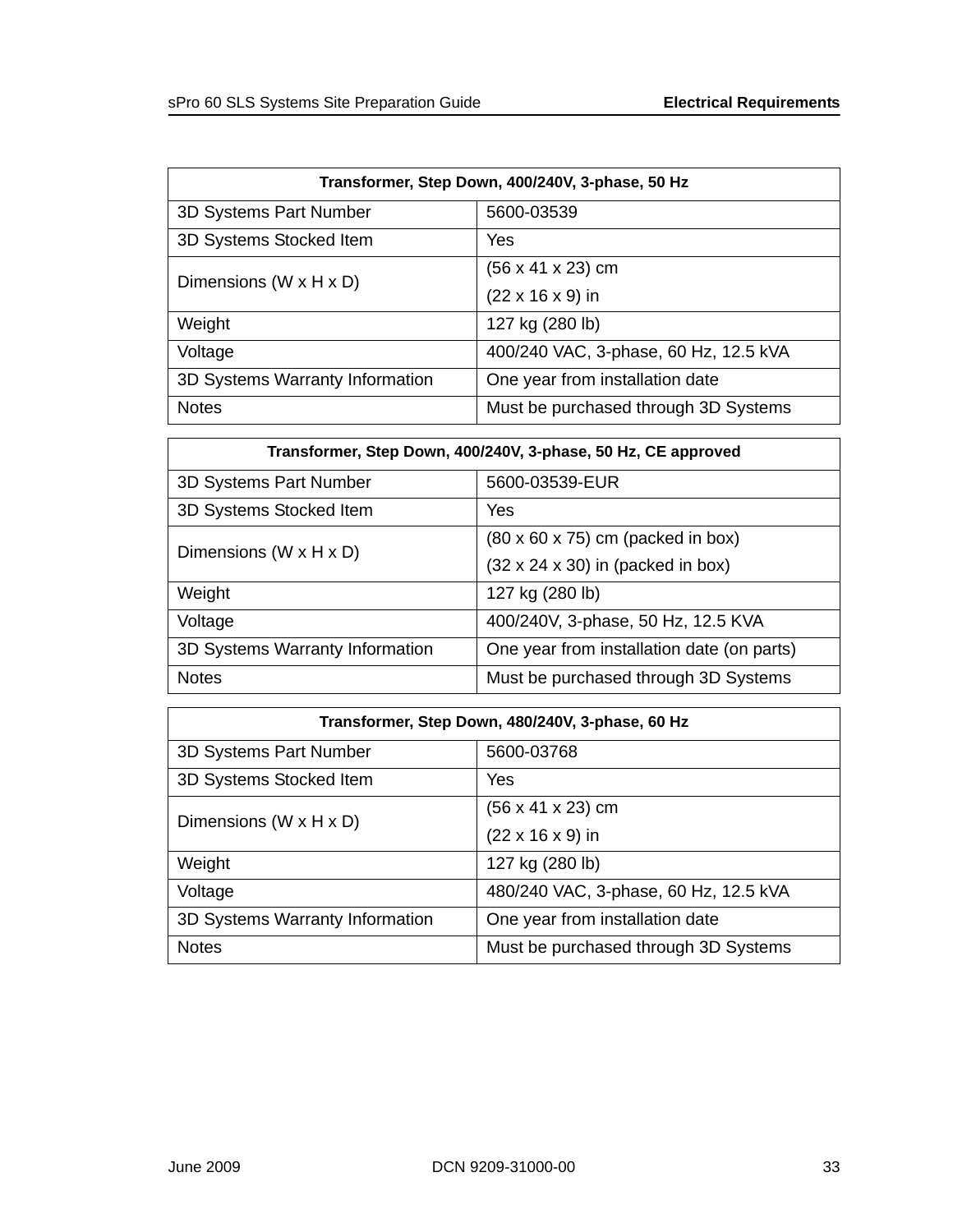### <span id="page-37-0"></span>**Grounding Requirements**

These grounding requirements apply to the sPro 60 SLS Center and the optional part finishing equipment.

All connections between powered equipment and the power panel must be grounded as shown in the diagram below.

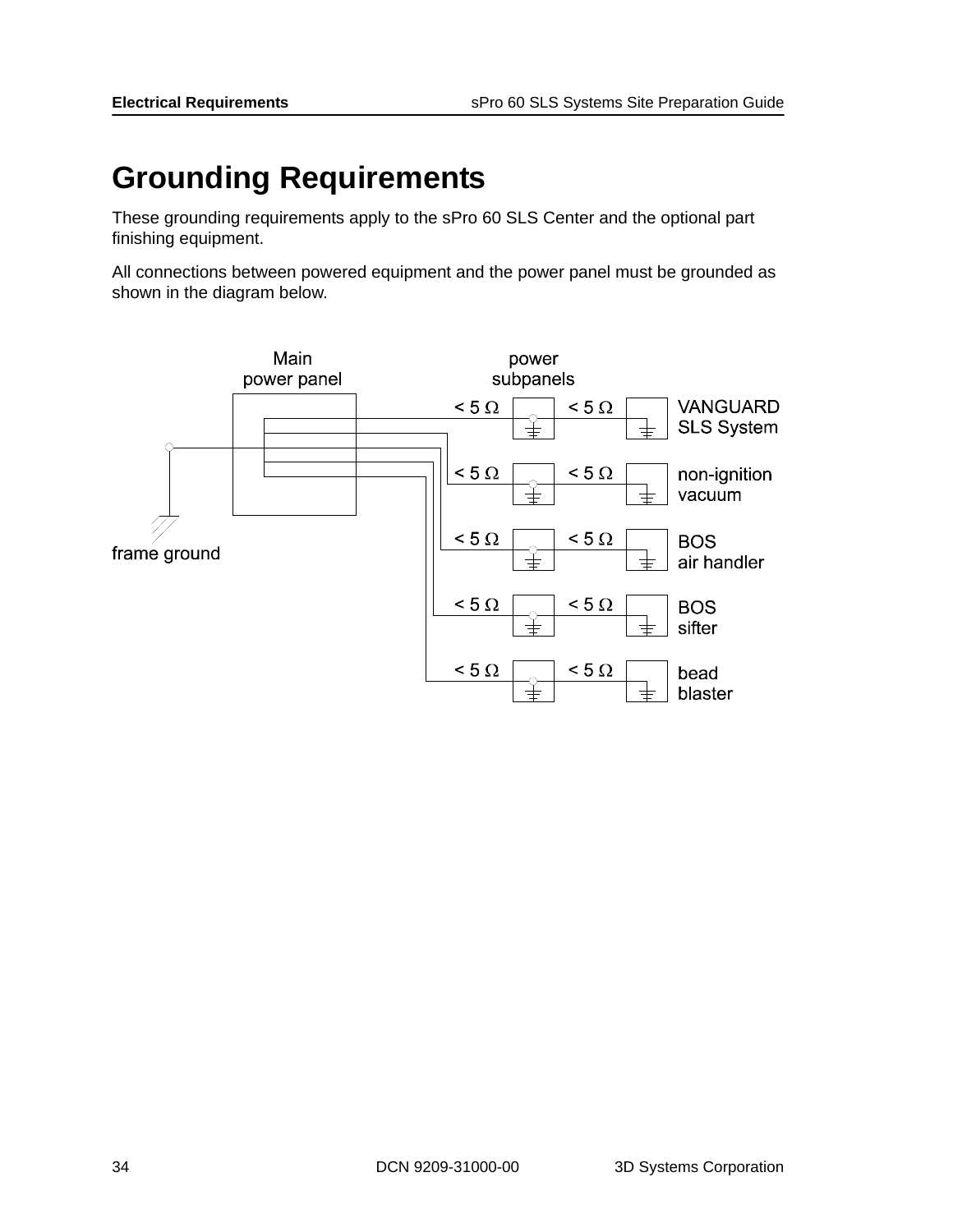# **Chiller Requirements**

**NOTE** If you plan to install a chiller other than the 3D Systems-supplied model, the model you choose must meet the ["Third Party Chiller](#page-39-0)  [Requirements" on page 36.](#page-39-0)

### **Chiller Electrical Requirements**

|                                  | 230 VAC, 60 Hz, single phase, 10 A              |  |  |
|----------------------------------|-------------------------------------------------|--|--|
| Facility power <sup>1</sup>      | 200 VAC, 50 Hz, single phase, 10 A              |  |  |
|                                  | 240 VAC, 50 Hz, single phase, 10 A              |  |  |
| Step-up or step-down transformer | May be required to modulate power               |  |  |
| Wiring                           | Ground wire cannot be used for neutral (return) |  |  |

1. The single-phase chiller power source **must** be separate from the 3-phase process station power source.

# **Chiller Coolant Requirements**

| <b>Distilled water</b>  |        | 2 parts   See Caution below                                                        |  |
|-------------------------|--------|------------------------------------------------------------------------------------|--|
| Glycol                  | 1 part | 100% pure ethylene glycol (preferred) or DowFrost <sup>®</sup><br>propylene glycol |  |
| <b>Coolant capacity</b> |        | 30 L (8 gal)                                                                       |  |



**Use only distilled water** in coolant mix. **Do not use tap water or deionized water**.

Mixing tap water, deionized water, or anything but distilled water with the glycol cooling fluid can contaminate the cooling system and void the laser system warranty.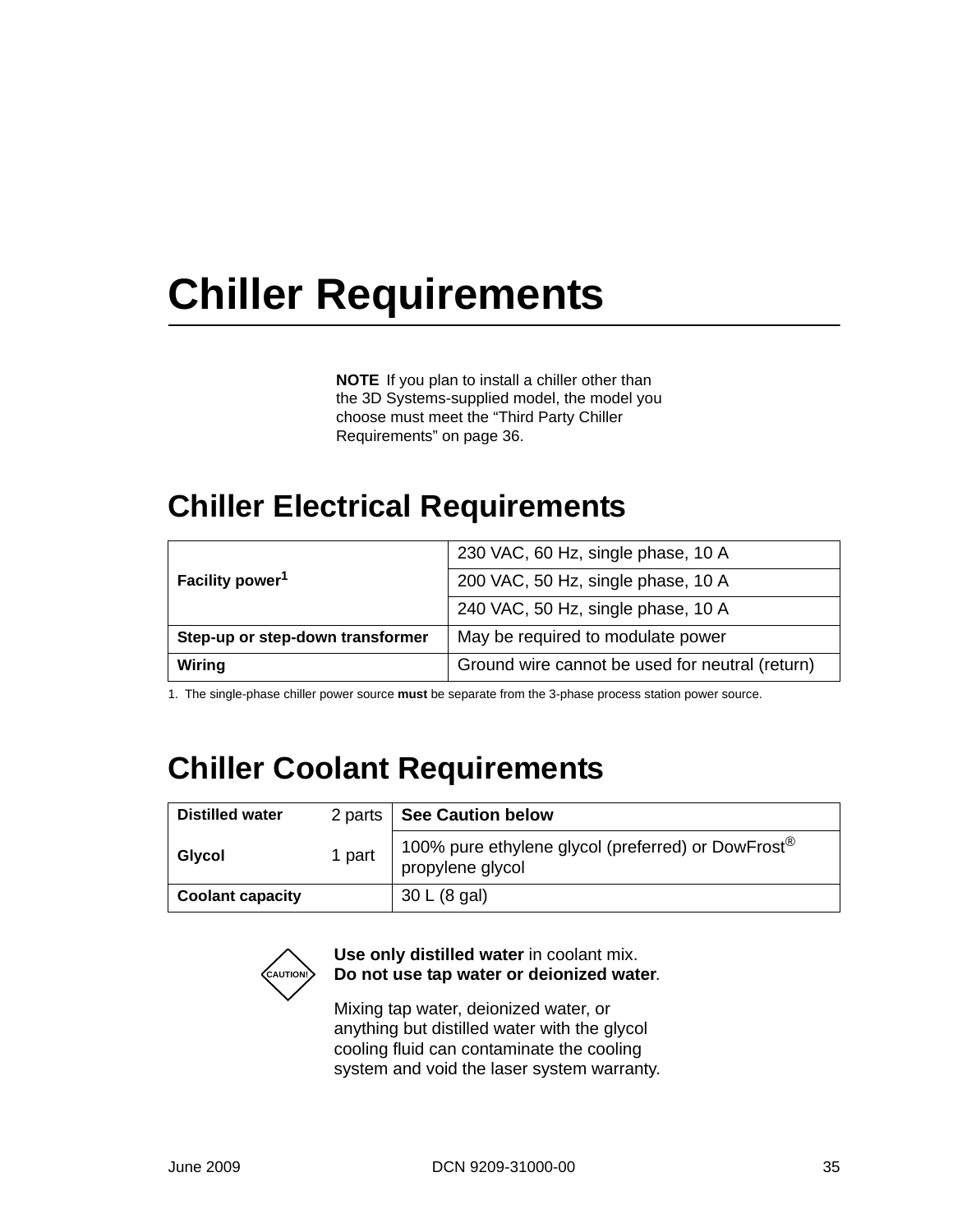- Coolant is customer-supplied and must be available at installation.
- 100 percent pure ethylene glycol is available through McMaster-Carr in 1- and 5-gallon containers. Request part no. 3190K246 (5-gal size—recommended). To order, call +1-404-346-7000 (U.S. only) or see www.mcmaster.com
- If local toxic chemical regulations do not permit use of ethylene glycol in the HiQ SLS System facility, use DowFrost® propylene glycol manufactured by The Dow Chemical Company.

# <span id="page-39-0"></span>**Third Party Chiller Requirements**

If you plan to purchase a chiller from third party, it must meet these requirements:

| <b>Cooling capacity</b>              | 3.1 kW at 20 °C (68 °F)                                 |  |
|--------------------------------------|---------------------------------------------------------|--|
| <b>Stability</b>                     | $\pm$ 0.5 °C ( $\pm$ 0.9 °F)                            |  |
| <b>Pump capacity</b>                 | 8.7 lpm minimum at 4.1 bar                              |  |
| (measured at the<br>process station) | (2.3 gpm minimum at 60 psi)                             |  |
| <b>Reservoir capacity</b>            | 30 L (8 gal)                                            |  |
| Water filter pore size               | $10 \mu$                                                |  |
| <b>Controls</b>                      | Adjustable temperature control; coolant shutoff release |  |
| Alarms/indicators                    | Coolant temperature high/low; coolant level low         |  |
| <b>CE</b> approved                   | Yes (Europe only)                                       |  |

 Requires purchase of separate chiller plumbing kit from 3D Systems (part number 9204-20112). All plumbing connections are ½-inch FPT.

- 45 cm (18 in) of clearance is required on all vented sides for adequate ventilation.
- Chiller should installed in clean environment where ambient temperatures are (13 to 35) °C ((55 to 95) °F).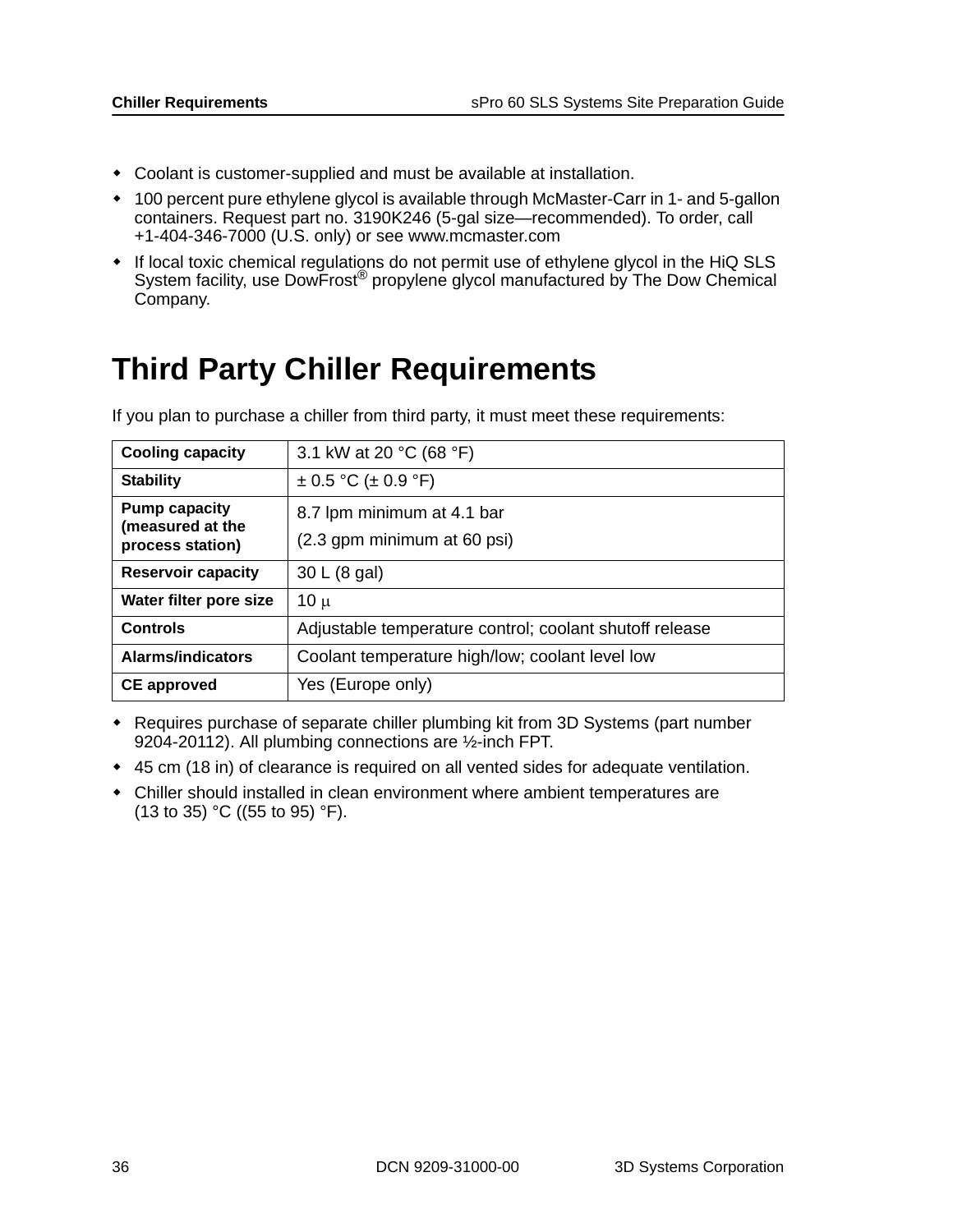# **Nitrogen Requirements**

A properly functioning nitrogen supply system that meets the "[Nitrogen Supply](#page-40-0)  [Requirements"](#page-40-0) below **must** be in place before sPro 60 SLS System installation.

# <span id="page-40-0"></span>**Nitrogen Supply Requirements**

| Purity                 | 99.998%                                                                                                           |  |
|------------------------|-------------------------------------------------------------------------------------------------------------------|--|
| Nitrogen line fittings | Inlet: 1/4 in NPT male; Exhaust: 3/4 in NPT male                                                                  |  |
| Continuous flow        | 9 lpm (19 scfh) for length of build                                                                               |  |
| Purge flow             | Continuous flow of 9 lpm (19 scfh) plus                                                                           |  |
|                        | 165 lpm (350 scfh) maintaining 1.03 bar (15 psi) for 25 min                                                       |  |
| Exhaust                | Must exhaust to outside at pressure 0.0025 bar (1.0 in $H_2O$ )                                                   |  |
| Weekly consumption     | 120 $\text{m}^3$ (4240 ft <sup>3</sup> ) of N <sub>2</sub> gas based on 24 h/day operation with<br>7 purge cycles |  |

**NOTE** If you plan to use the process station's nitrogen system to supply a LaserForm Oven in your facility, **use liquid or bottled nitrogen only. Do not use a nitrogen generator.** The nitrogen produced by a nitrogen generator is not pure enough for LaserForm applications. However, it is pure enough for all other SLS materials.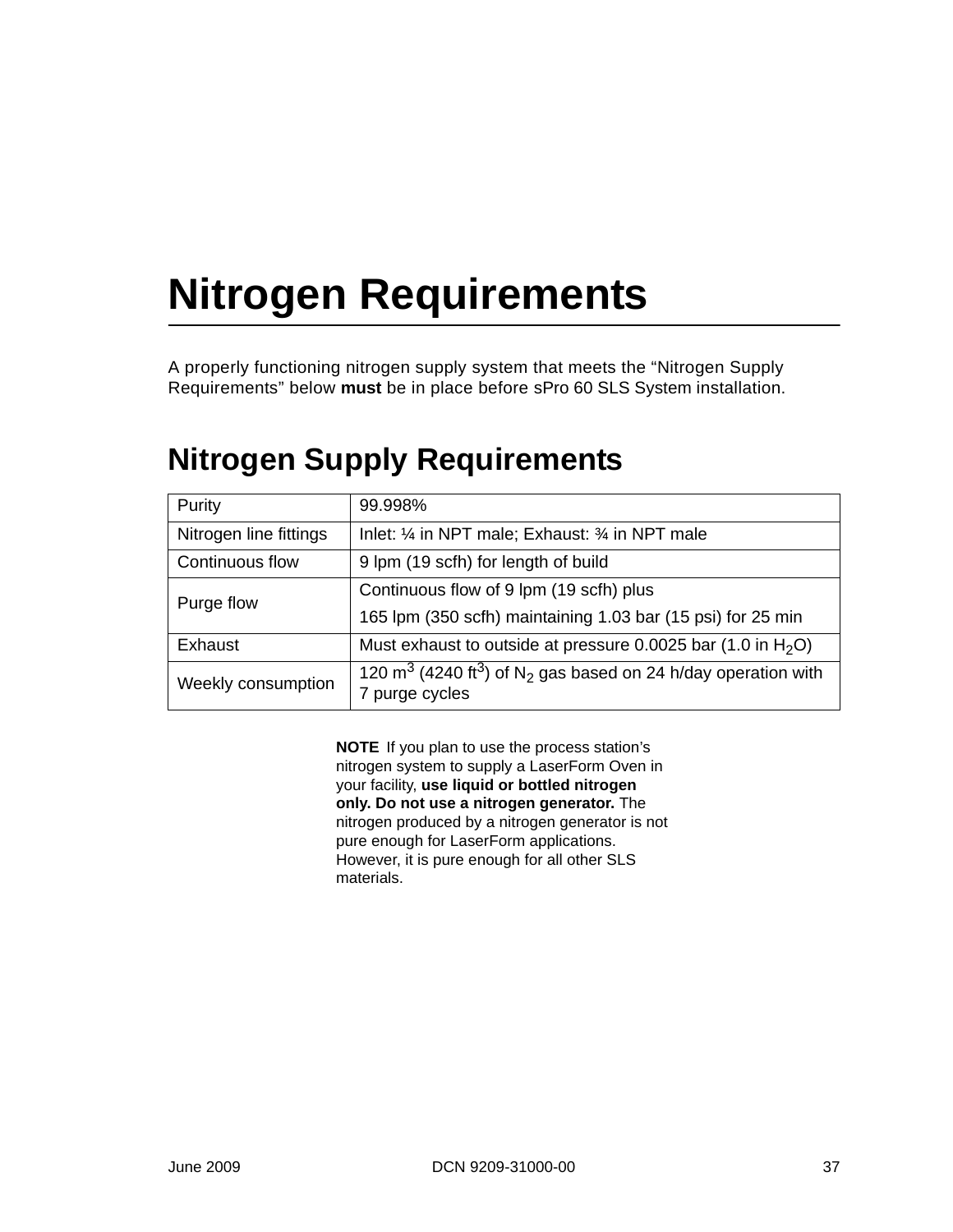### **Nitrogen Supply Options**

Use one of the following nitrogen supply methods to meet the ["Nitrogen Supply](#page-40-0)  [Requirements" on page 37:](#page-40-0)

- Liquid or bottled (gaseous) nitrogen with auto-switching manifold
- Nitrogen generator<sup>1</sup>
- Bulk nitrogen tank

**NOTE** Nitrogen supply systems are customer supplied and installed. **3D Systems does not service nitrogen supply equipment except for 3D Systems' Nitrogen generator.**



<sup>1.</sup> Do not use a nitrogen generator for LaserFom applications. The nitrogen produced is not pure enough.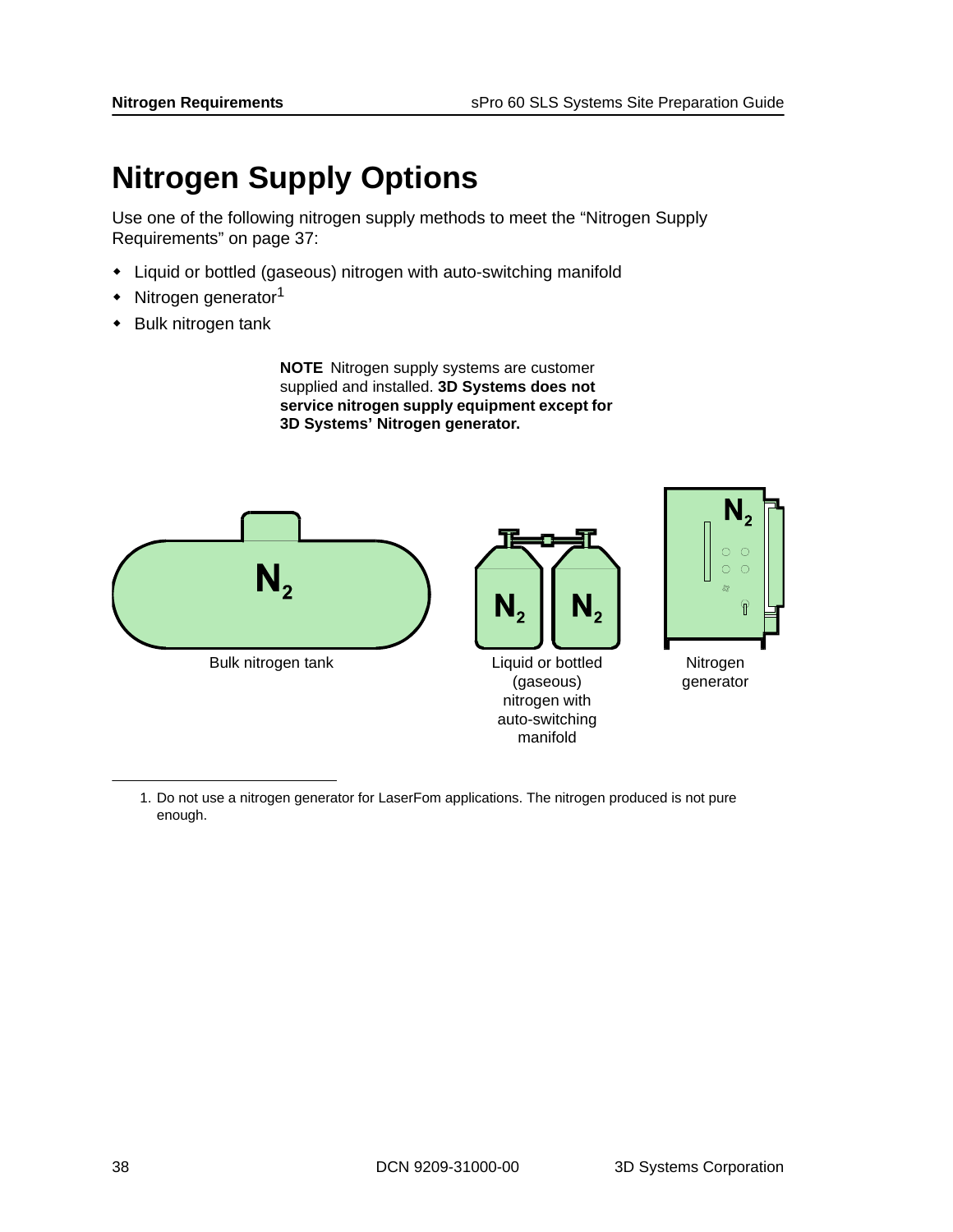### Liquid or Bottled (Gaseous) **Nitrogen**

- **Nitrogen dewars:** If you plan to run only one machine, portable liquid or bottled nitrogen tanks (dewars) will probably be sufficient. Install at least two dewars and connect them with an auto-switching manifold. The manifold will ensure a constant nitrogen supply during builds.
- **Bulk nitrogen tank:** If you plan to run two or more machines, consider a fixed bulk liquid nitrogen tank.



Nitrogen dewars with auto-switching manifold



Bulk liquid nitrogen tanks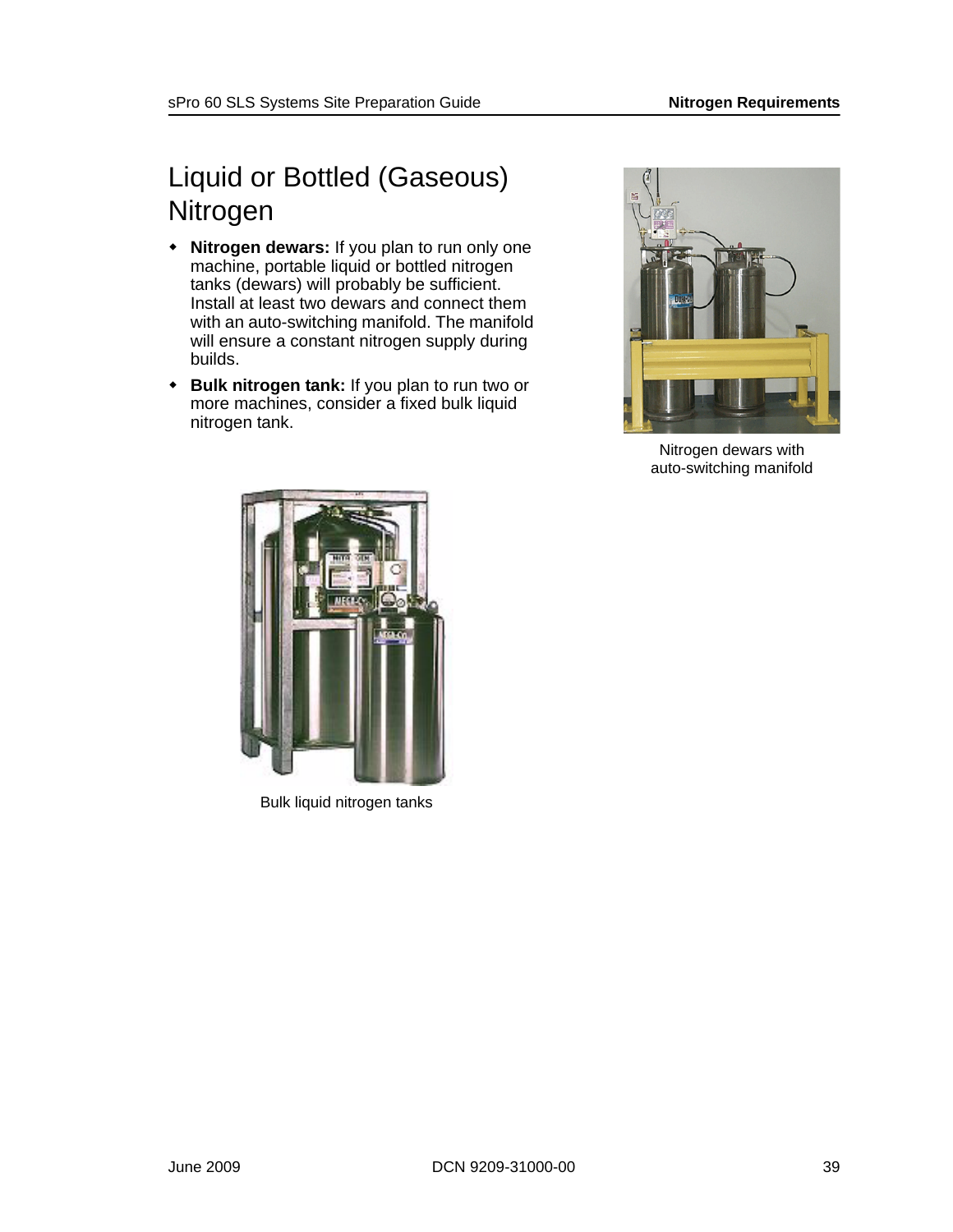### Nitrogen Generator

High Performance Nitrogen Generator -- Part Number 104011-01.



### **N<sub>2</sub> Generator O<sub>2</sub> Exhaust**

The nitrogen generator separates nitrogen from ambient air, creating two air streams;  $N_2$ supply and  $O_2$  waste. Both exit at the bottom of the generator.

The N2 supply stream is greater than 98% nitrogen. the O2 waste stream is less than 40% oxygen. If the SLS process room meets the air exchange requirements, it is safe to vent the Os waste stream into the room. The waste stream flow rate is low.

### **Compressed Air Supply**

A facility compressed air connection near the nitrogen generator mounting location is required. The nitrogen generator compressed air supply must meet the requirements shown in the table below.

| <b>Compressed Airr</b> |                                                                |  |  |
|------------------------|----------------------------------------------------------------|--|--|
| Quality                | CDA (Clean Dry Air)                                            |  |  |
| Air Inlet              | Industrial interchange male coupling plug:                     |  |  |
|                        | 1/4 inch coupling size, air inlet at top of nitrogen generator |  |  |
| <b>Inlet Pressure</b>  | 620-690 kPa (90-100 psi)                                       |  |  |
| <b>Inlet Flow Rate</b> | 250 L/min (9 scfm)                                             |  |  |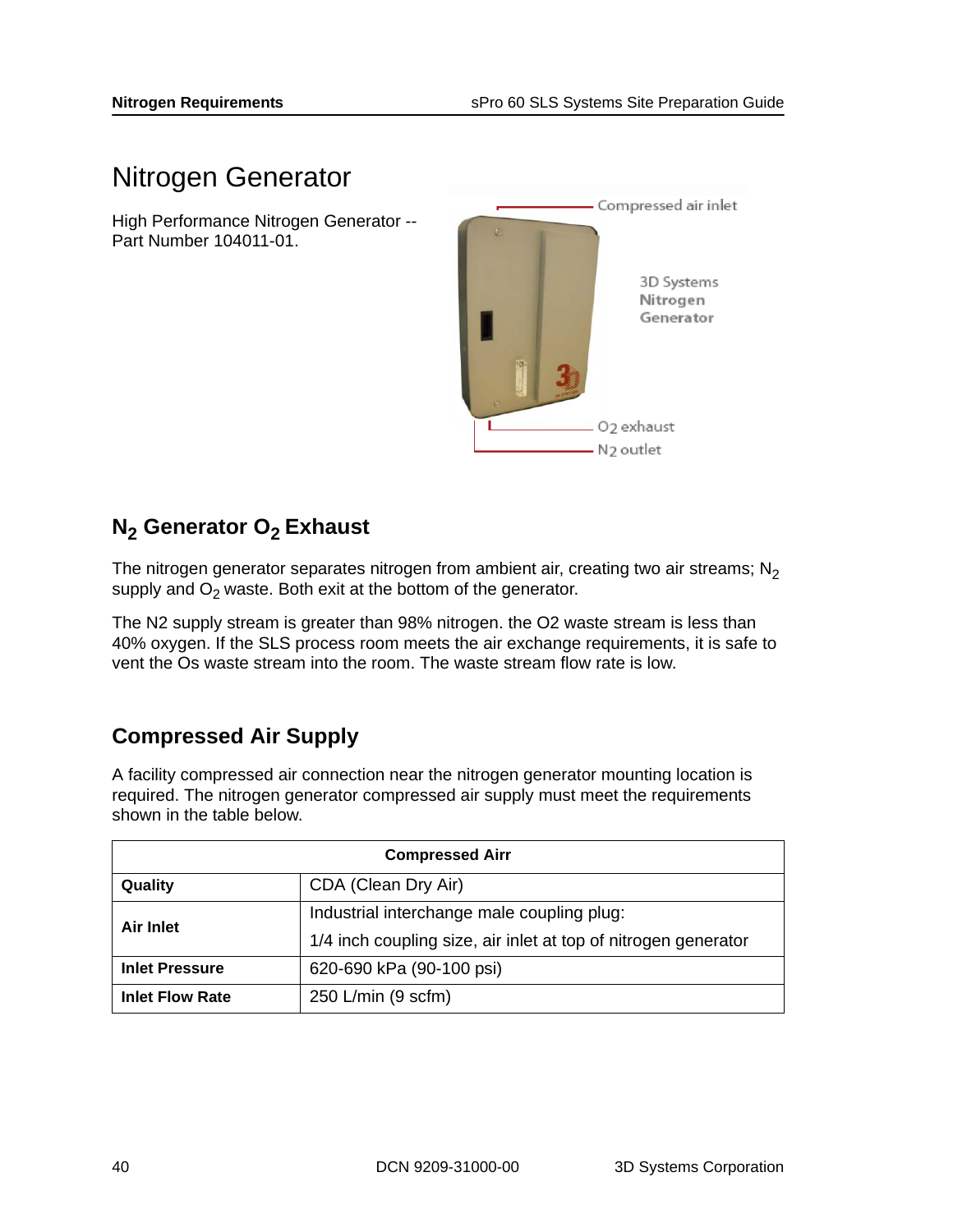# <span id="page-44-0"></span>**Nitrogen Supply and Exhaust Lines**

Nitrogen supply and exhaust lines **must** be in place before sPro 60 SLS System installation. Follow these guidelines for nitrogen supply and exhaust lines:

- Route nitrogen supply lines through the ceiling.
- Locate the drops over the left side of the process station (viewed from the front).
- Use a ¼ inch female NPT female fitting on the nitrogen inlet line.
- Use a ¾ inch female NPT fitting on the nitrogen exhaust line.
- Do not use a fan on the nitrogen exhaust line.

**NOTE** Keep the nitrogen lines—especially the exhaust line—as short as possible to ensure proper pressure.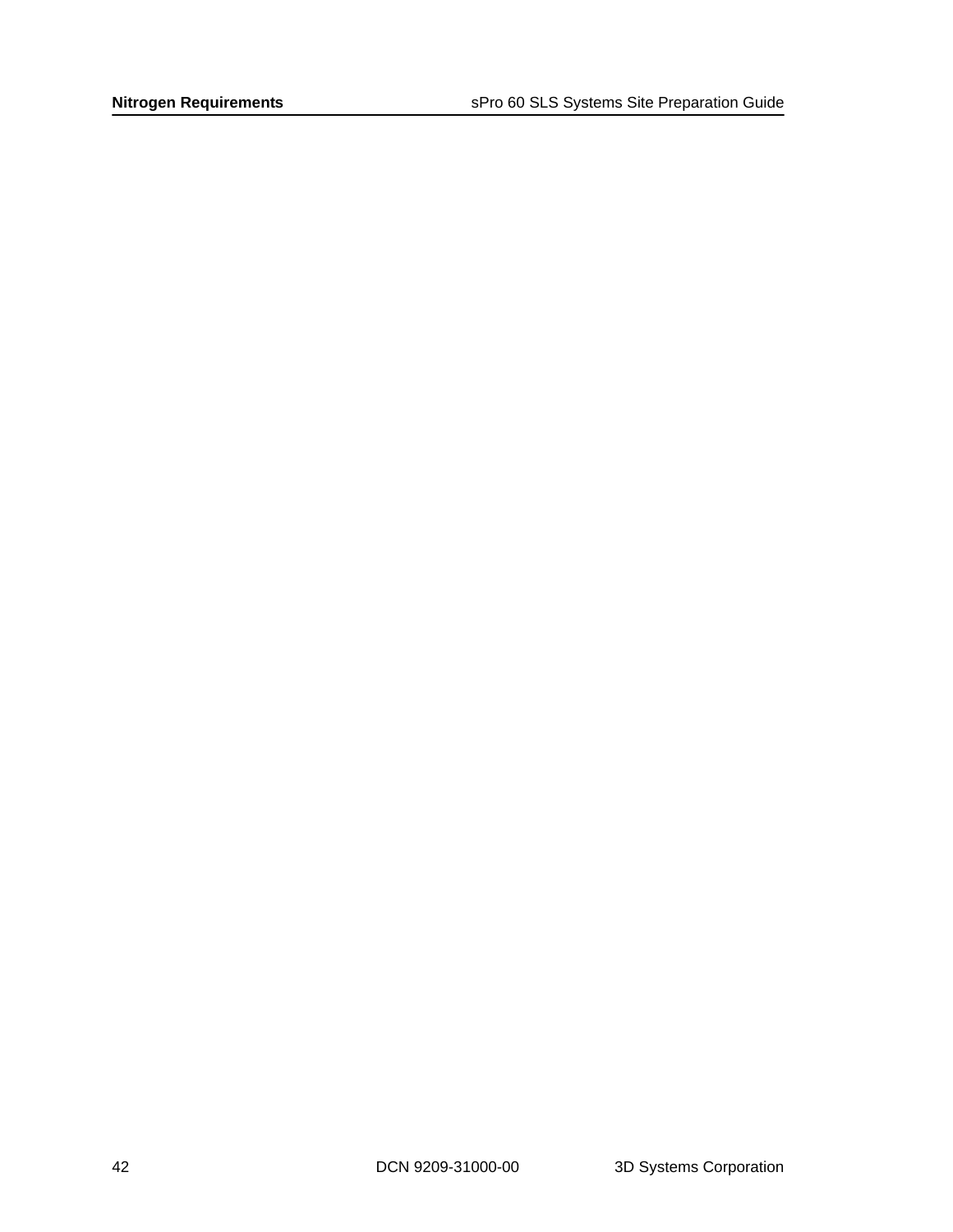# **Receiving and Moving the System**

This chapter tells you what you will receive in your sPro 60 SLS Center shipment and how to unload and unpack the various system components. It also tells you how to properly move the system to prevent damage.

Before you move the sPro 60 SLS Center, verify the following:

- $\Box$  Room is large enough to allow specified clearance around all sides of the process station, chiller, and computer cabinet.
- □ Floor below sPro 60 SLS Center meets the ["Floor Requirements" on page 27](#page-30-0).
- $\Box$  Process station on pallet jack or forklift will fit through all doorways leading to the installation room.

**NOTE** Refer to the *sPro 60 SLS Center Facility Requirements* drawing (DCN 8002-20020) for illustrated dimension and clearance information.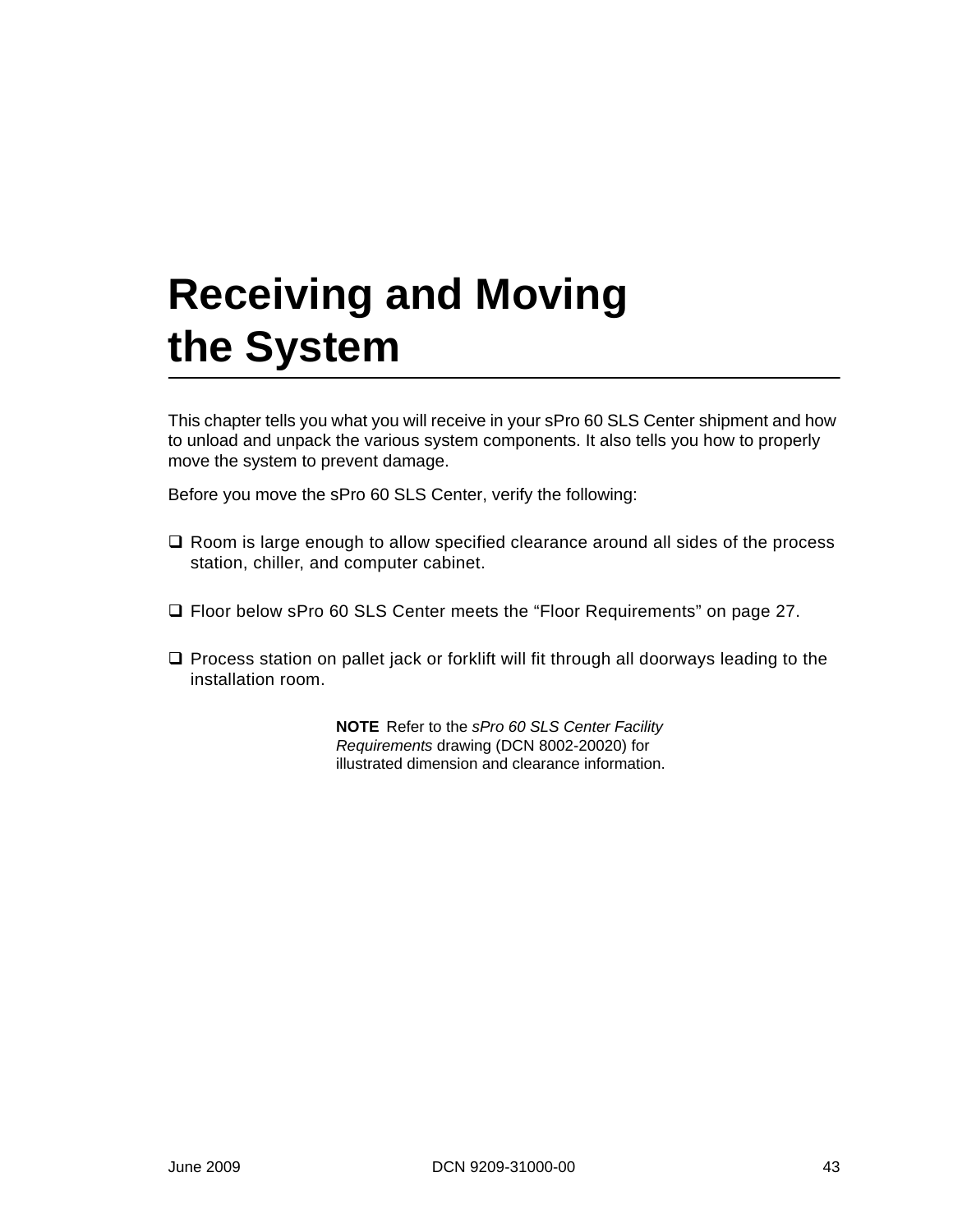# **What Your Shipment Includes**

All possible components of a 3D Systems rapid prototyping system are listed below. They include a sPro 60 SLS Center for building the parts, peripheral equipment for part finishing, and items consumed during part builds such as powder and filters.

### Required and Optional System Components

| <b>Required sPro 60 SLS Center Components</b> |                              |                                                                                                      |  |  |
|-----------------------------------------------|------------------------------|------------------------------------------------------------------------------------------------------|--|--|
| <b>Component</b>                              | <b>Supplier</b>              | <b>Comment</b>                                                                                       |  |  |
| Process station                               | 3D Systems                   | Requires a 3-phase power source and a<br>separate chiller with its own single<br>phase power source. |  |  |
| User Interface                                | 3D Systems                   | Shipped in separate boxes                                                                            |  |  |
|                                               |                              | Includes monitor, keyboard, and mouse                                                                |  |  |
| Chiller                                       | 3D Systems<br>or third party | 3D Systems stocks a recommended<br>chiller and ships it with the system.                             |  |  |
| Nitrogen supply                               | 3D Systems<br>or third party | Can use nitrogen tank(s) or a nitrogen<br>generator depending on consumption/<br>application.        |  |  |
| Non-ignition vacuum<br>cleaner                | 3D Systems<br>or third party | For cleaning the process station<br>between builds.                                                  |  |  |
| LaserForm Oven<br>(optional)                  | 3D Systems                   | See the "Facility Requirements" section<br>in the separate LaserForm Oven Guide<br>(DCN 8002-20031)  |  |  |
| <b>Convection Oven</b><br>(optional)          | 3D Systems<br>or third party | Required for SandForm material only                                                                  |  |  |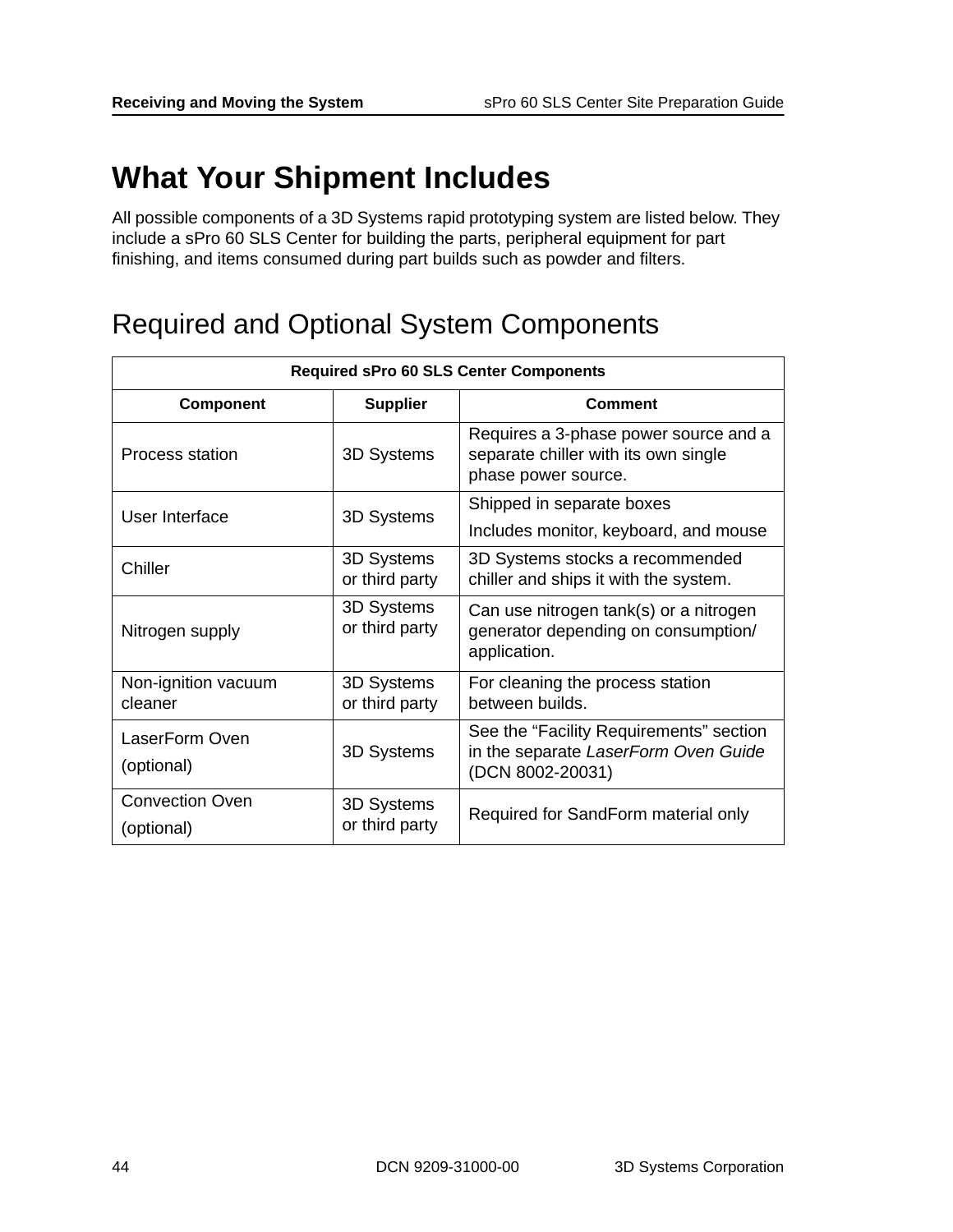| Optional, Recommended sPro 60 SLS Center Components |                              |                                                                                                                                                                                                            |  |  |
|-----------------------------------------------------|------------------------------|------------------------------------------------------------------------------------------------------------------------------------------------------------------------------------------------------------|--|--|
| Component                                           | <b>Supplier</b>              | Comment                                                                                                                                                                                                    |  |  |
| <b>Breakout Station (BOS)</b>                       | 3D Systems                   | Includes table, air handler and under-<br>table sifter. 3D stocks the BOS and ships<br>it with the system. Recommended for<br>DuraForm part finishing.                                                     |  |  |
| Pneumatic blast cabinet<br>("bead blaster")         | 3D Systems<br>or third party | 3D stocks two bead blaster models and<br>ships the chosen model with the system.<br>A bead blaster is recommended for<br>DuraForm part finishing. It requires a 5.5<br>bar (80 psi) compressed air source. |  |  |
| Powder mixer                                        | third party                  | Cement mixer used for blending virgin<br>and recycled powder.                                                                                                                                              |  |  |
| Room oxygen monitor                                 | 3D Systems<br>or third party | Audible and visible low $O2$ alarm                                                                                                                                                                         |  |  |
| third party<br>Laser safety curtains                |                              | Required if room cannot be secured<br>during laser calibration.                                                                                                                                            |  |  |
| 1.5 m (5 ft) platform ladder                        | third party <sup>1</sup>     | For installation and service                                                                                                                                                                               |  |  |
| Storage cabinet                                     | third party                  | For SLS tools and maintenance parts                                                                                                                                                                        |  |  |
| Anti-static floor mats                              | third party                  | To protect sPro 60 SLS Center and BOS<br>from damaging static discharge                                                                                                                                    |  |  |

1. Must be on site before your 3D Systems Field Service Representative arrives to install the sPro 60 SLS Center.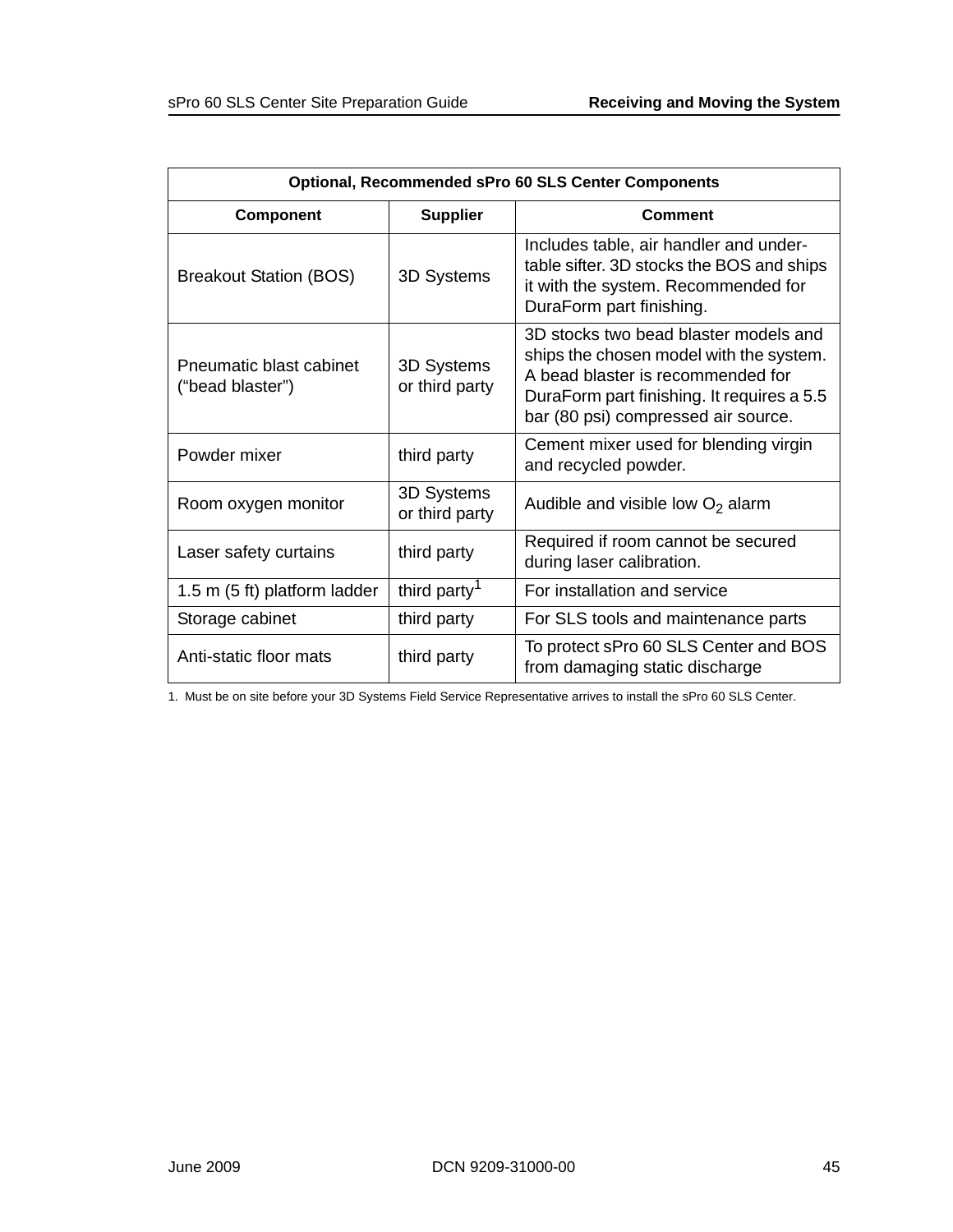# **SLS Materials and Filters**

The materials and filters you receive in your sPro 60 SLS Center shipment depend on your SLS application. All available materials and filters are listed below.

|                      | DuraForm™ PA                                                                        |
|----------------------|-------------------------------------------------------------------------------------|
|                      | DuraForm™ GF                                                                        |
|                      | DuraForm™ Flex                                                                      |
|                      | DuraForm™ AF                                                                        |
|                      | DuraForm™ EX Black                                                                  |
|                      | DuraForm <sup>™</sup> EX Natural                                                    |
|                      | DuraForm™ HS-10 General Purpose                                                     |
| <b>SLS materials</b> | DuraForm™ HS-10 Stiff                                                               |
|                      | <b>Bronze Infiltrant</b>                                                            |
|                      | <b>Alumina Powder</b>                                                               |
|                      | CastForm™ PS                                                                        |
|                      | LaserForm ST-100™                                                                   |
|                      | LaserForm A6                                                                        |
|                      |                                                                                     |
|                      | Process chamber filter (fiberglass)                                                 |
|                      | Process chamber duct filter (charcoal)                                              |
|                      | Nitrogen exhaust filter (cellulose)                                                 |
| <b>Filters</b>       | IR block coolant filter                                                             |
|                      | Chiller filter (if chiller is purchased from 3D Systems)                            |
|                      | LaserForm Oven electrical box intake fan filter (if LaserForm Oven is<br>purchased) |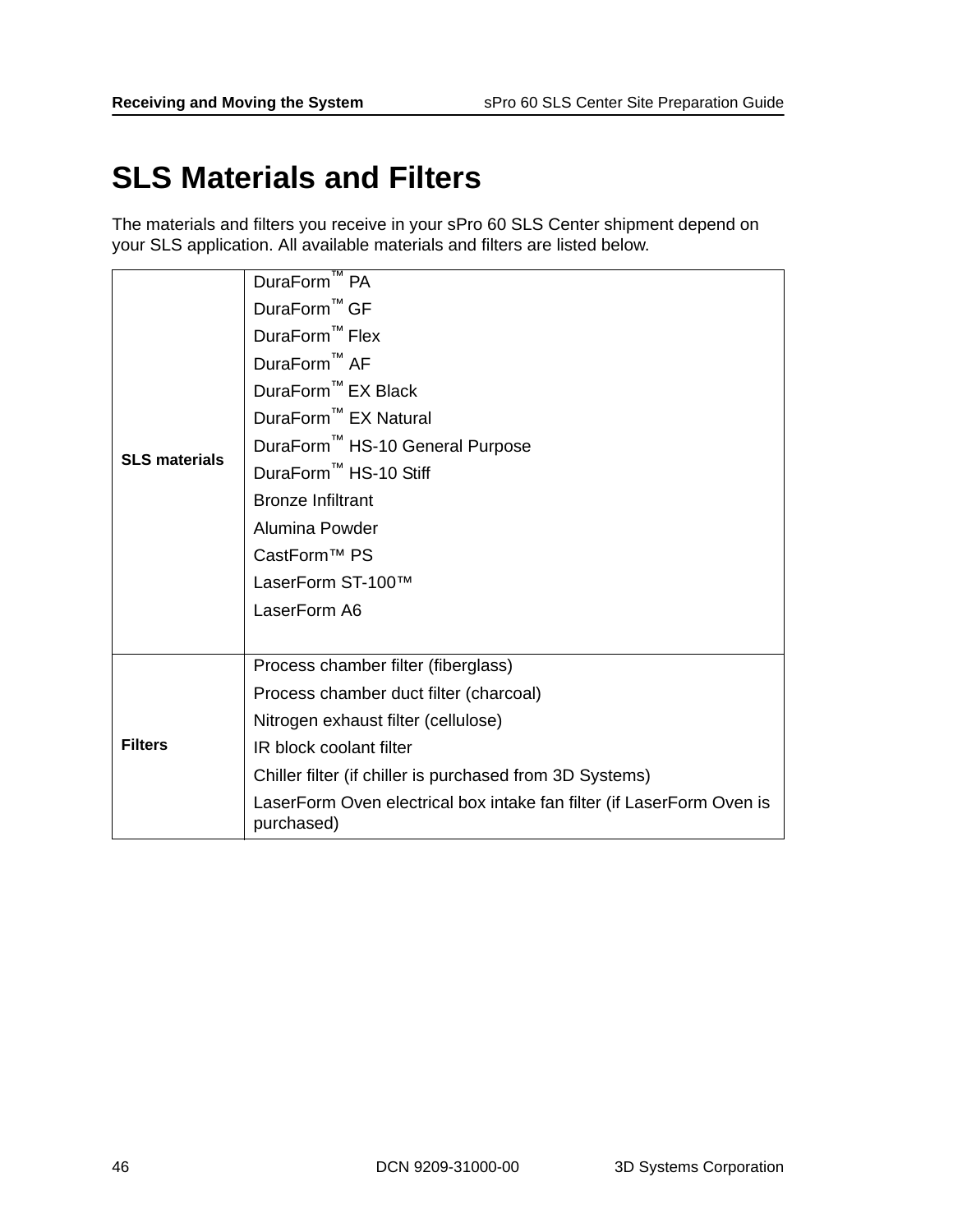### **Shipping Weights and Dimensions**

sPro 60 SLS Center shipments consist of several numbered pallets or crates of equipment and one crate of accessories. Check the count labels on the pallets and crates to verify that your shipment is complete.

The weights and dimensions in the domestic shipment example below include the equipment plus the pallet or crate. Shipping configurations may vary from this example.

> **NOTE** For "bare" equipment weights and dimensions (without pallets and crates included), see ["System Component Weights and](#page-53-0)  [Dimensions" on page 50](#page-53-0).

| sPro 60 SLS Center Component Shipping Weights and Dimensions (Domestic Example)            |                                     |                     |        |              |        |
|--------------------------------------------------------------------------------------------|-------------------------------------|---------------------|--------|--------------|--------|
| No.                                                                                        | <b>Pallet or Crate Contents</b>     | Weight <sup>1</sup> | Width  | Depth/Length | Height |
| 1                                                                                          | Process station                     | 2000 kg             | 246 cm | 173 cm       | 249 cm |
|                                                                                            |                                     | 4400 lb             | 97 in  | 68 in        | 98 in  |
| $\mathbf{2}$                                                                               | User Interface                      | 260 kg              | 76 cm  | 117 cm       | 89 cm  |
|                                                                                            |                                     | 570 lb              | 30 in  | 40 in        | 35 in  |
| 3                                                                                          | Chiller <sup>2</sup>                | 195 kg              | 76 cm  | 104 cm       | 122 cm |
|                                                                                            |                                     | 430 lb              | 30 in  | 41 in        | 48 in  |
| 4                                                                                          | BOS table <sup>3</sup>              | 122 kg              | 122 cm | 122 cm       | 145 cm |
|                                                                                            |                                     | 270 lb              | 48 in  | 48 in        | 57 in  |
| 5                                                                                          | Standard volume sifter <sup>3</sup> | 113 kg              | 122 cm | 122 cm       | 183 cm |
|                                                                                            |                                     | 250 lb              | 48 in  | 48 in        | 72 in  |
| 6                                                                                          | Air handler <sup>3</sup>            | 168 kg              | 122 cm | 122 cm       | 150 cm |
|                                                                                            |                                     | 370 lb              | 48 in  | 48 in        | 59 in  |
| $\overline{7}$                                                                             | Bead blaster <sup>2</sup>           | 91 kg               | 91 cm  | 61 cm        | 165 cm |
|                                                                                            |                                     | 200 lb              | 36 in  | 24 in        | 65 in  |
| 8                                                                                          | Accessories                         | 272 kg              | 198 cm | 122 cm       | 74 cm  |
|                                                                                            |                                     | 600 lb              | 78 in  | 48 in        | 29 in  |
| 9                                                                                          | Nitrogen Generator                  | 136 kg              | 76 cm  | 117 cm       | 74 cm  |
|                                                                                            |                                     | 300 lb              | 30 in  | 46 in        | 29 in  |
| LaserForm Oven <sup>4</sup> (3 crates)<br>See "LaserForm Oven Shipping Crates" on page 49. |                                     |                     |        |              |        |

1. Shipping weights are estimates.

<span id="page-50-0"></span>2. If ordered from 3D Systems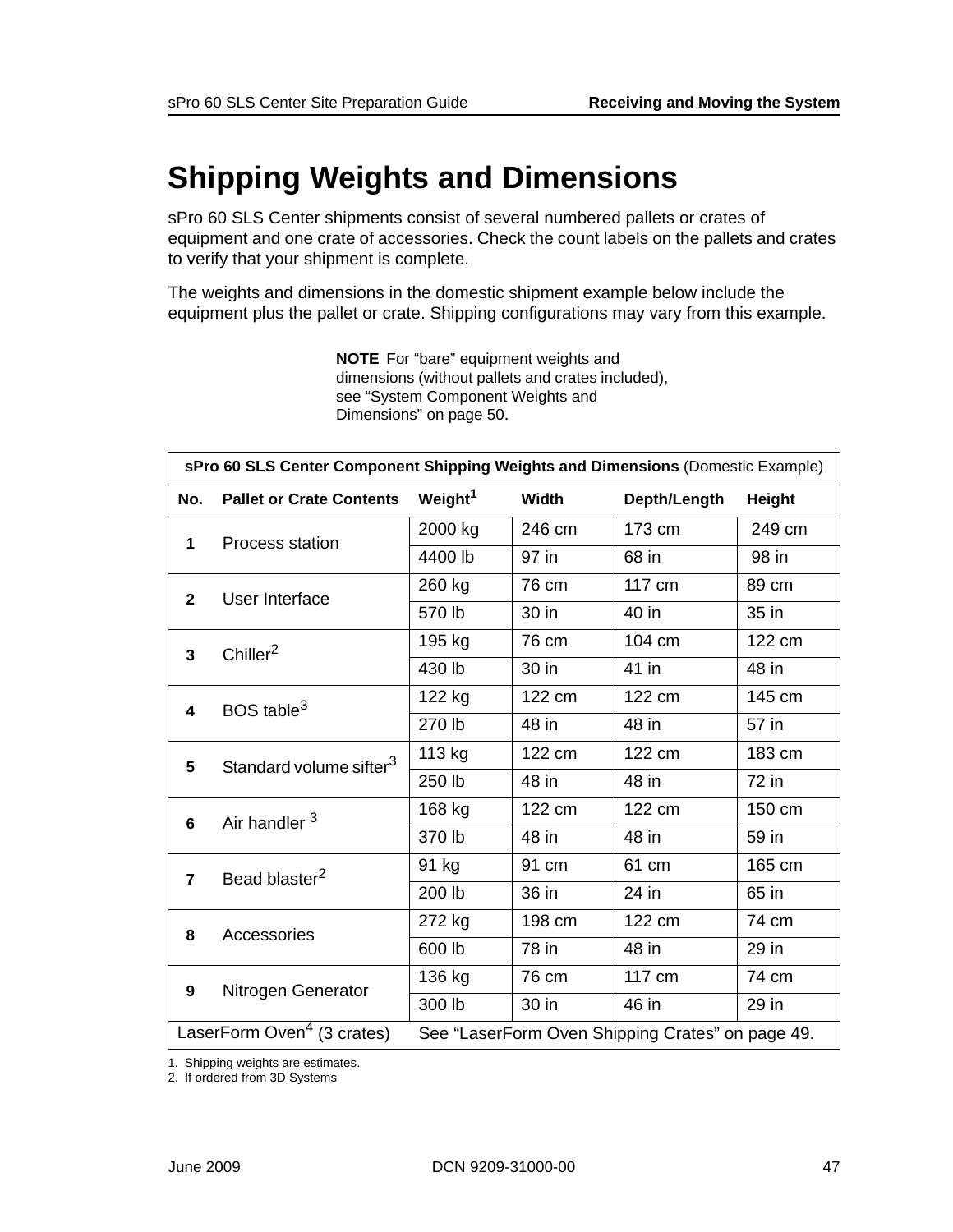- <span id="page-51-0"></span>3. BOS, sifter, and air handler are not used in LaserForm applications.
- 4. LaserForm ST-100 applications only

### Accessories Crate

One "Accessories crate" containing the items listed below ships with the sPro 60 SLS Center.

| sPro 60 SLS Center Accessories Crate Contents with Shipping Weights and Dimensions          |        |        |        |       |
|---------------------------------------------------------------------------------------------|--------|--------|--------|-------|
| Depth/<br>Weight <sup>1</sup><br><b>Accessories Crate Item</b><br>Width<br>Height<br>Length |        |        |        |       |
| "Ship Group" box                                                                            | 272 kg | 198 cm | 122 cm | 74 cm |
| (contents listed below)                                                                     | 600 lb | 78 in  | 48 in  | 29 in |

1. Shipping weights are estimates.

**NOTE** If you ordered extra SLS materials or equipment, your shipment will also include one or two extra crates or pallets. (Crates for air shipments; pallets for ground shipments.)

#### **Ship Group Box**

The "Ship Group" box in the "Accessories" crate contains the following items:

|             | sPro 60 SLS Center Ship Group Box Contents                                   |  |  |  |
|-------------|------------------------------------------------------------------------------|--|--|--|
| Qty         | <b>Description</b>                                                           |  |  |  |
| 1           | sPro 60 SLS Center Application Software CD-ROM                               |  |  |  |
| $\mathbf 1$ | sPro 60 SLS Center Application Software release notes                        |  |  |  |
| 1           | Magics RP software CD-ROM                                                    |  |  |  |
| 1           | Material Safety Data Sheet (MSDS) for every 3D-supplied material in shipment |  |  |  |
| 2           | Replacement process chamber halogen lamps                                    |  |  |  |
| 12          | Replacement fiberglass process chamber filters                               |  |  |  |
| 3           | Replacement charcoal process chamber duct filter pads                        |  |  |  |
| 2           | Replacement cellulose nitrogen exhaust sediment filters                      |  |  |  |
| 1           | Part transfer container                                                      |  |  |  |
| $\mathbf 1$ | Feed transfer container                                                      |  |  |  |
| 1           | Part transfer tray                                                           |  |  |  |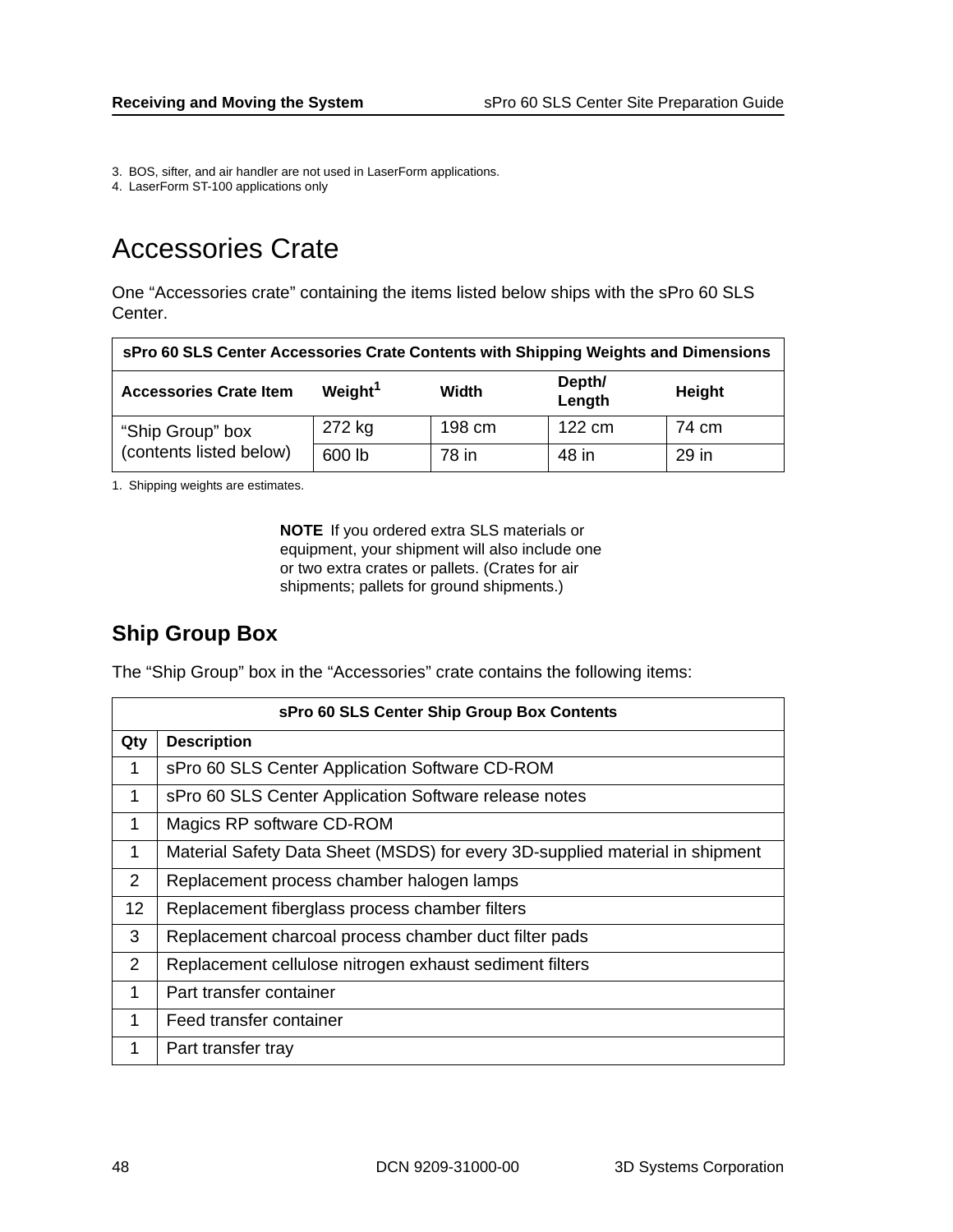|               | sPro 60 SLS Center Ship Group Box Contents (continued) |  |  |  |
|---------------|--------------------------------------------------------|--|--|--|
| Qty           | <b>Description</b>                                     |  |  |  |
| 1             | Feed transfer tray                                     |  |  |  |
| 1             | Laser window plug                                      |  |  |  |
| $\mathbf 1$   | Powder scoop                                           |  |  |  |
| 1             | Dust cloth                                             |  |  |  |
| $\mathcal{P}$ | Foam swabs                                             |  |  |  |
| 2             | Boxes of lens cleaning tissue                          |  |  |  |
| 1             | Metric hex wrench                                      |  |  |  |
| 1             | Bottle of ethanol                                      |  |  |  |
| 1             | Nylon bristle paint brush                              |  |  |  |

### <span id="page-52-0"></span>LaserForm Oven Shipping Crates

If you order a LaserForm Oven, it arrives in three additional crates with the following weights and sizes. (See the "Facility Requirements" section of the *LaserForm Oven Guide* (DCN 8002-20031) for more information.)

| <b>LaserForm Oven Shipping Weights and Dimensions</b>                                |             |                                           |                 |  |
|--------------------------------------------------------------------------------------|-------------|-------------------------------------------|-----------------|--|
| Crate 1                                                                              | Oven Frame  | (165 x 160 x 234) cm<br>(65 x 63 x 92) in | 399 kg (880 lb) |  |
| Crate 2                                                                              | Oven Retort | (137 x 137 x 150) cm<br>(54 x 54 x 59) in | 127 kg (280 lb) |  |
| (114 x 114 x 132) cm<br>209 kg (460 lb)<br>Oven Kiln<br>Crate 3<br>(45 x 45 x 52) in |             |                                           |                 |  |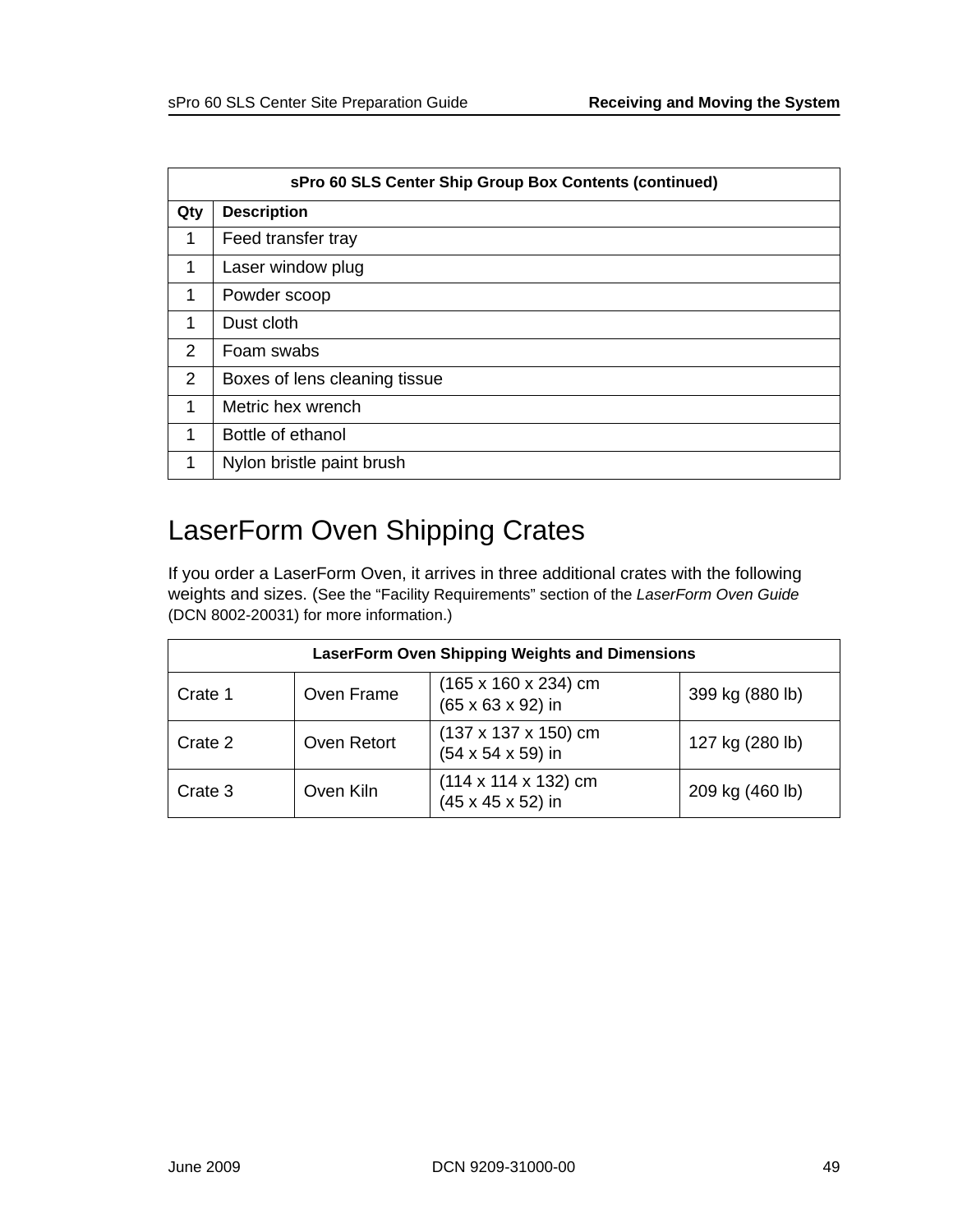# <span id="page-53-1"></span><span id="page-53-0"></span>**System Component Weights and Dimensions**

This table lists the "bare" (unpacked) dimensions and weights of all required and optional sPro 60 SLS Center and part finishing equipment.

| sPro 60 SLS Center Component Weights and Dimensions                        |         |         |                 |         |  |  |
|----------------------------------------------------------------------------|---------|---------|-----------------|---------|--|--|
| Weight <sup>2</sup><br><b>Width</b><br>Component<br><b>Depth</b><br>Height |         |         |                 |         |  |  |
| Process station <sup>1</sup>                                               | 1700 kg | 213 cm  | 147 cm          | 224 cm  |  |  |
|                                                                            | 3700 lb | 84 in   | 58 in           | 88 in   |  |  |
| User Interface                                                             | 118 kg  | 102 cm  | 69 cm           | 56 cm   |  |  |
|                                                                            | 260 lb  | 40 in   | 27 in           | $22$ in |  |  |
| 3D Systems-supplied chiller                                                | 113 kg  | 56 cm   | 91 cm           | 81 cm   |  |  |
| (U.S. and Asia Pacific)                                                    | 249 lb  | $22$ in | 36 in           | 32 in   |  |  |
| 3D-supplied chiller (Europe)                                               | 64 kg   | 54 cm   | 71 cm           | 93 cm   |  |  |
|                                                                            | 141 lb  | $21$ in | 28 in           | 37 in   |  |  |
| Transformer - step down<br>(400 to 240) VAC, 3-phase,                      | 127 kg  | 56 cm   | 23 cm           | 41 cm   |  |  |
| 50/60 Hz, 12.5 kVA                                                         | 280 lb  | 22 in   | 9 <sub>in</sub> | 16 in   |  |  |
| Transformer - step up<br>(208 to 240) VAC, 3-phase,                        | 104 kg  | 56 cm   | 23 cm           | 41 cm   |  |  |
| 50/60 Hz, 12.5 kVA                                                         | 230 lb  | 22 in   | $9$ in          | 16 in   |  |  |
| Transformer - step down<br>(400 to 240) VAC, 3-phase,                      | 127 kg  | 56 cm   | 23 cm           | 41 cm   |  |  |
| 50/60 Hz, 12.5 kVA;<br>-EUR version; CE approved                           | 280 lb  | 22 in   | 9 in            | 16 in   |  |  |
| Transformer - step down<br>(480 to 240) VAC, 3-phase,                      | 127 kg  | 56 cm   | 23 cm           | 41 cm   |  |  |
| 60 Hz, 12.5 kVA                                                            | 280 lb  | 22 in   | 9 <sub>in</sub> | $16$ in |  |  |
| <b>Breakout Station (BOS) table</b>                                        | 95 kg   | 112 cm  | 71 cm           | 113 cm  |  |  |
|                                                                            | 210 lb  | 44 in   | 28 in           | 45 in   |  |  |
| Air handler                                                                | 50 kg   | 66 cm   | 71 cm           | 91 cm   |  |  |
|                                                                            | 110 lb  | 26 in   | 28 in           | 36 in   |  |  |
| Standard volume sifter                                                     | 34 kg   | 53 cm   | 58 cm           | 86 cm   |  |  |
|                                                                            | 75 lb   | 24 in   | 40 in           | 34 in   |  |  |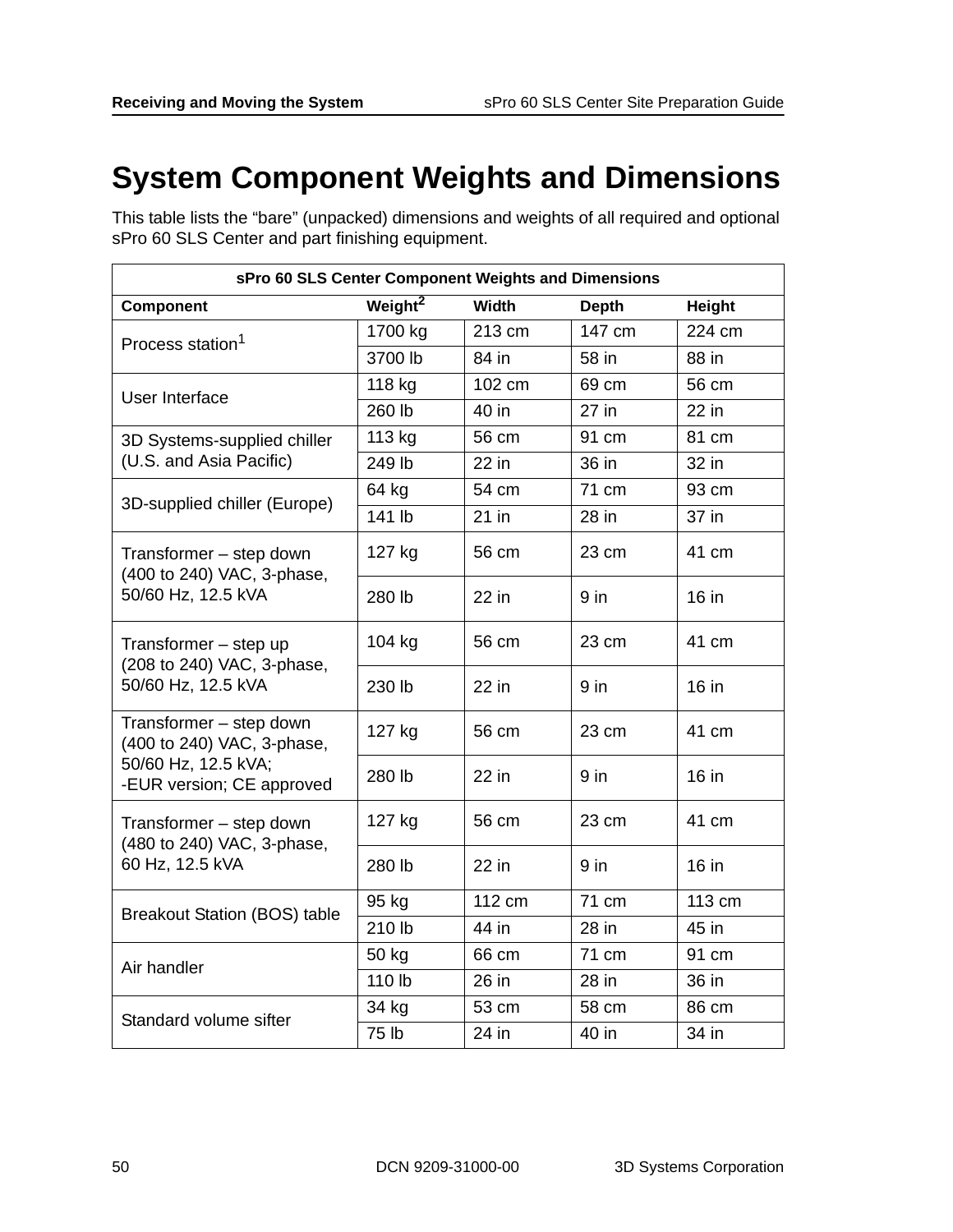| sPro 60 SLS Center Component Weights and Dimensions (continued) |                     |         |              |        |
|-----------------------------------------------------------------|---------------------|---------|--------------|--------|
| <b>Component</b>                                                | Weight <sup>2</sup> | Width   | <b>Depth</b> | Height |
|                                                                 | 136 kg              | 53 cm   | 53 cm        | 122 cm |
| High volume sifter                                              | 300 lb              | 21 in   | $21$ in      | 48 in  |
| <b>Bead blaster</b>                                             | 68 kg               | 66 cm   | 102 cm       | 160 cm |
| (U.S. and Asia Pacific only)                                    | 150 lb              | 26 in   | 40 in        | 63 in  |
| Nitrogen generator                                              | 113 kg              | 25 cm   | 56 cm        | 97 cm  |
|                                                                 | 250 lb              | $10$ in | $22$ in      | 38 in  |
| Non-ignition vacuum cleaner                                     | 32 kg               | 53 cm   | 53 cm        | 94 cm  |
|                                                                 | 70 lb               | $21$ in | $21$ in      | 37 in  |
| Forced convection oven<br>single phase; 110 VAC, 60 Hz          | 133 kg              | 91 cm   | 58 cm        | 122 cm |
| or 240 VAC 50/60 Hz<br>(U.S. and Asia Pacific only)             | 294 lb              | 36 in   | 23 in        | 48 in  |
| LaserForm Oven (assembled)                                      | 630 kg              | 137 cm  | 142 cm       | 208 cm |
|                                                                 | 1390 lb             | 54 in   | 56 in        | 82 in  |

1. Process station dimensions and weight include panels

2. estimated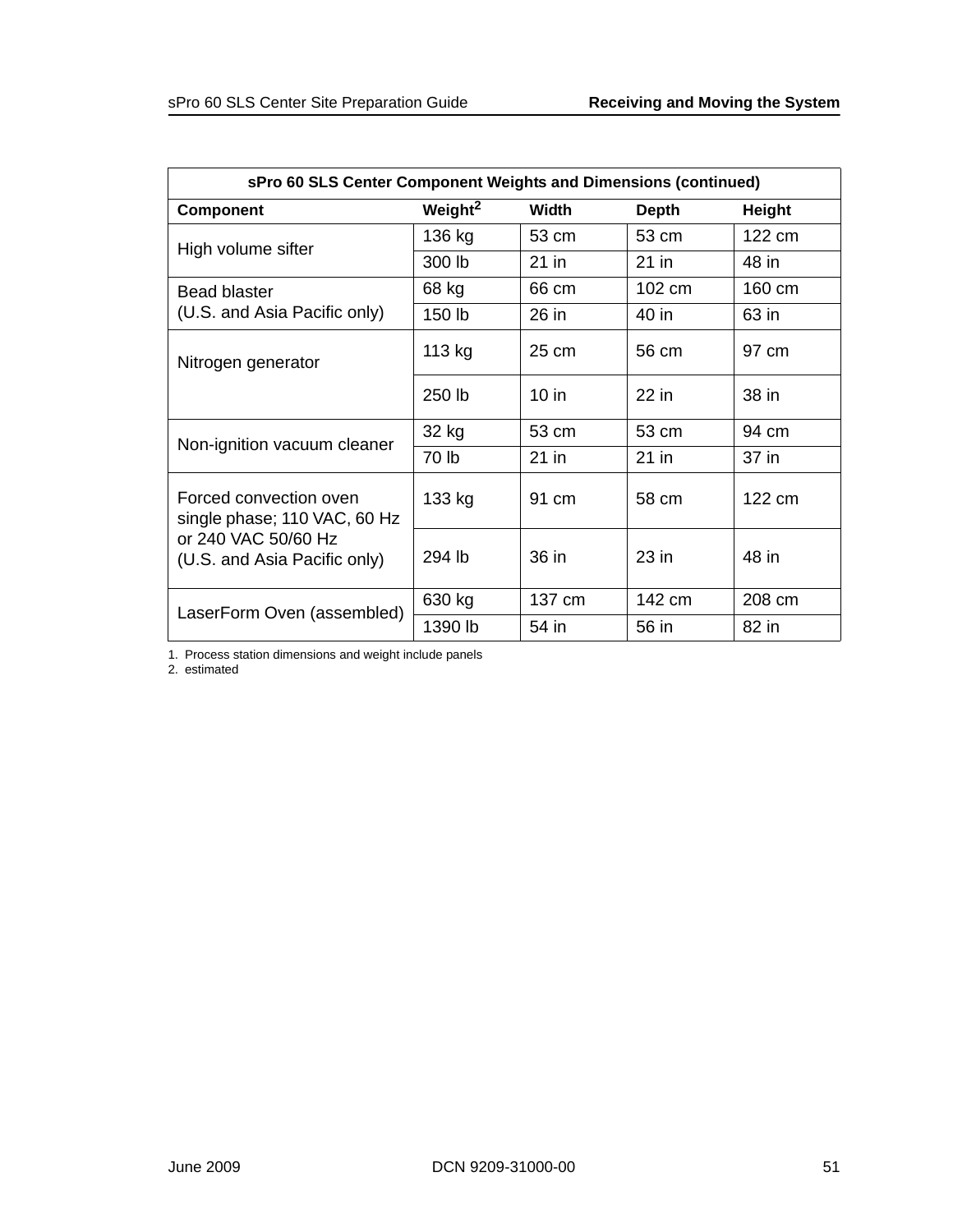# **Moving the sPro 60 SLS Center**

When moving the process station, observe the following:

- Use a pallet jack or forklift with a load capacity of **at least 2268 kg (5000 lb)**.
- Use a forklift with forks that are at least 1.8 m (6 ft) long.
- When the process station is on the pallet, use a forklift to move it. Wood blocks around the bottom of the process station pallet prevent the unit from tipping when it is on the forks. (However, the thick forks on most pallet jacks will not fit into the pallet's forklift holes.)
- When the process station is on the pallet, you can lift it from any side using the extended forks.
- When the process station is off the pallet, you must lift it from the front or back following the fork guides at the bottom of the frame.



When the process station is off its pallet, lift it from the front or rear only with the forks fully inserted. Lifting it from the side, or lifting it with the forks partially inserted, might cause it to tip.



Top view of process station showing fork position when unit is off the pallet.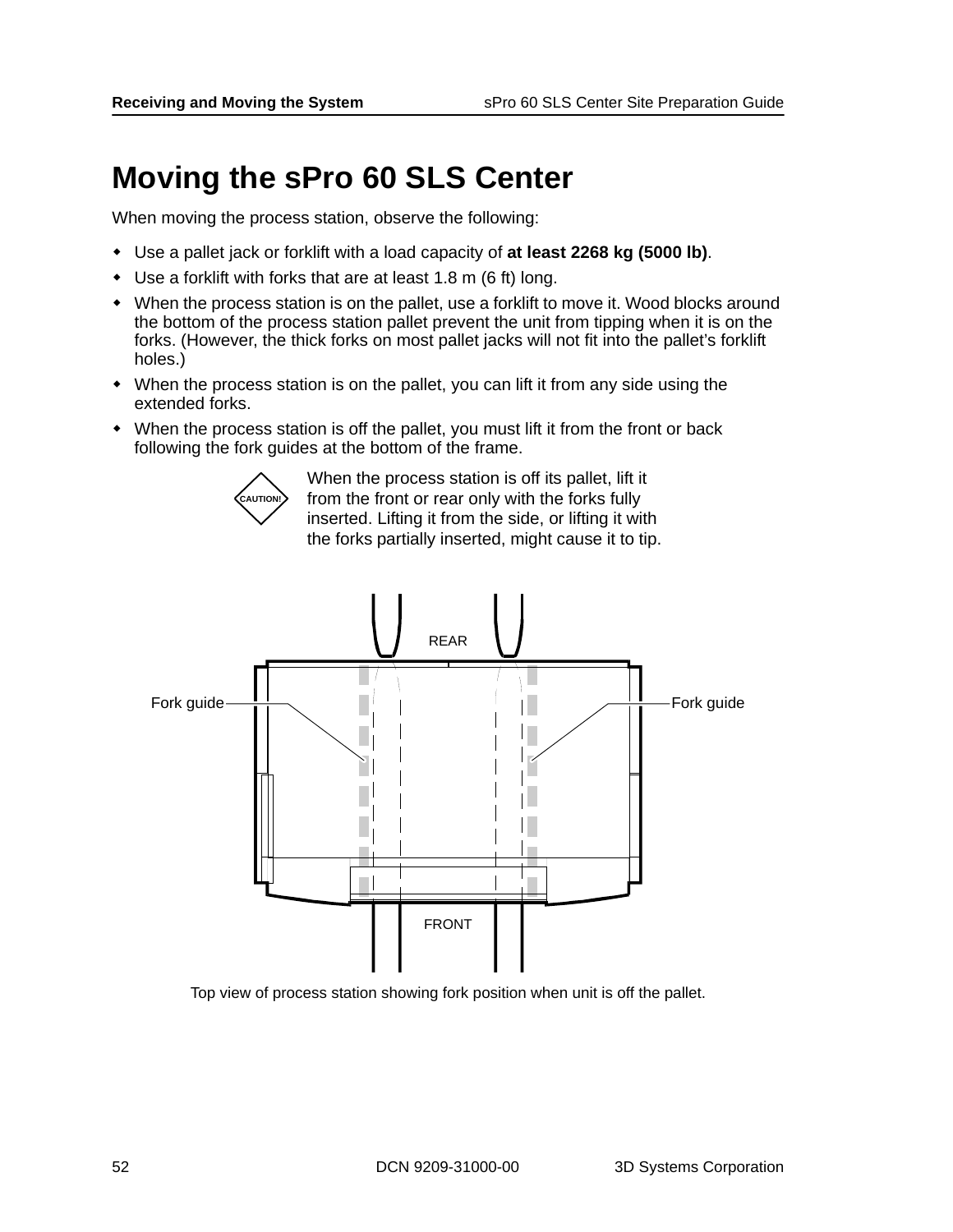### Moving Sequence

Use the pallet jack to remove the chiller and computer cabinet from the truck.

**1.** Use the forklift to remove the process station from the truck.



Do not use a forklift with standard-length forks to move the process station; use 1.8 m (6 ft) long forks. (The front of the process station is much heavier than the back and it can tip.)

- **2.** Use the forklift to lift the components off their pallets or crate bottoms.
- **3.** Use the pallet jack to move the process station into place.



Make sure the pallet jack forks are between the fork guides before lifting/moving.

Do not move or lift the process station from its sides.

**4.** Unlock the front wheels on the chiller and computer cabinet and roll them into place.

Place the computer cabinet on the right side of the process station and the chiller on the left.

### sPro 60 SLS Center Placement

3D Systems Customer Support can advise you on sPro 60 SLS Center equipment placement before installation. Also refer to the *sPro 60 SLS Centers Facilities Requirements* drawing (DCN 8002-20020). Be sure to meet the ["Clearance](#page-30-1)  [Requirements" on page 27](#page-30-1) so there will be sufficient room for air circulation and service/ operator access.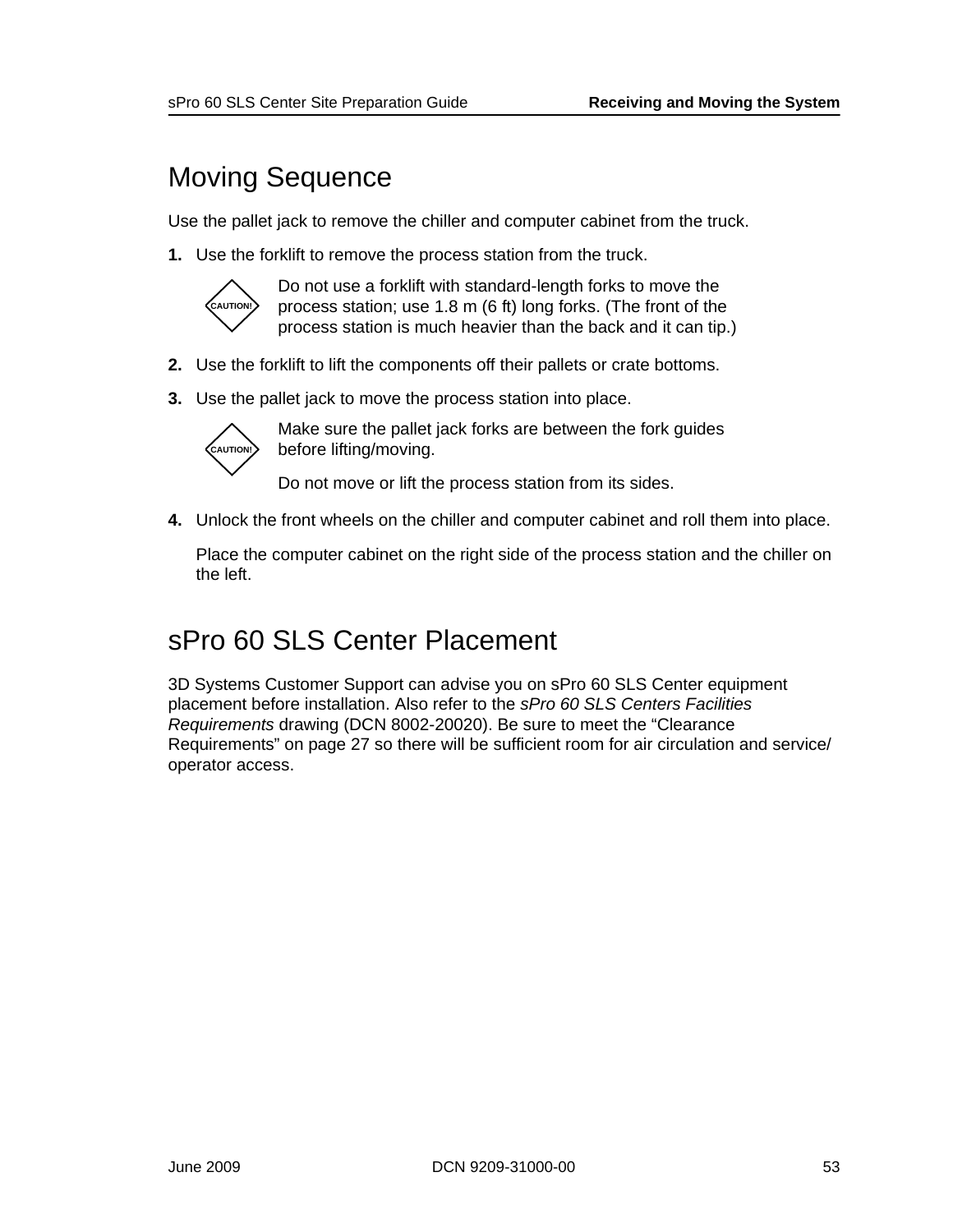### **Installation Verifications (performed by 3D Systems)**

Once all the sPro 60 SLS Center equipment is in place, your 3D Systems Field Service Representative will make the required nitrogen, power, and coolant hook-ups and connections. He will also level the process station, then perform the following verification procedures:

- Complete machine module functional tests
- Verify functionality of safety interlocks
- Verify calibration of components
- Build an acceptance test part to ensure system function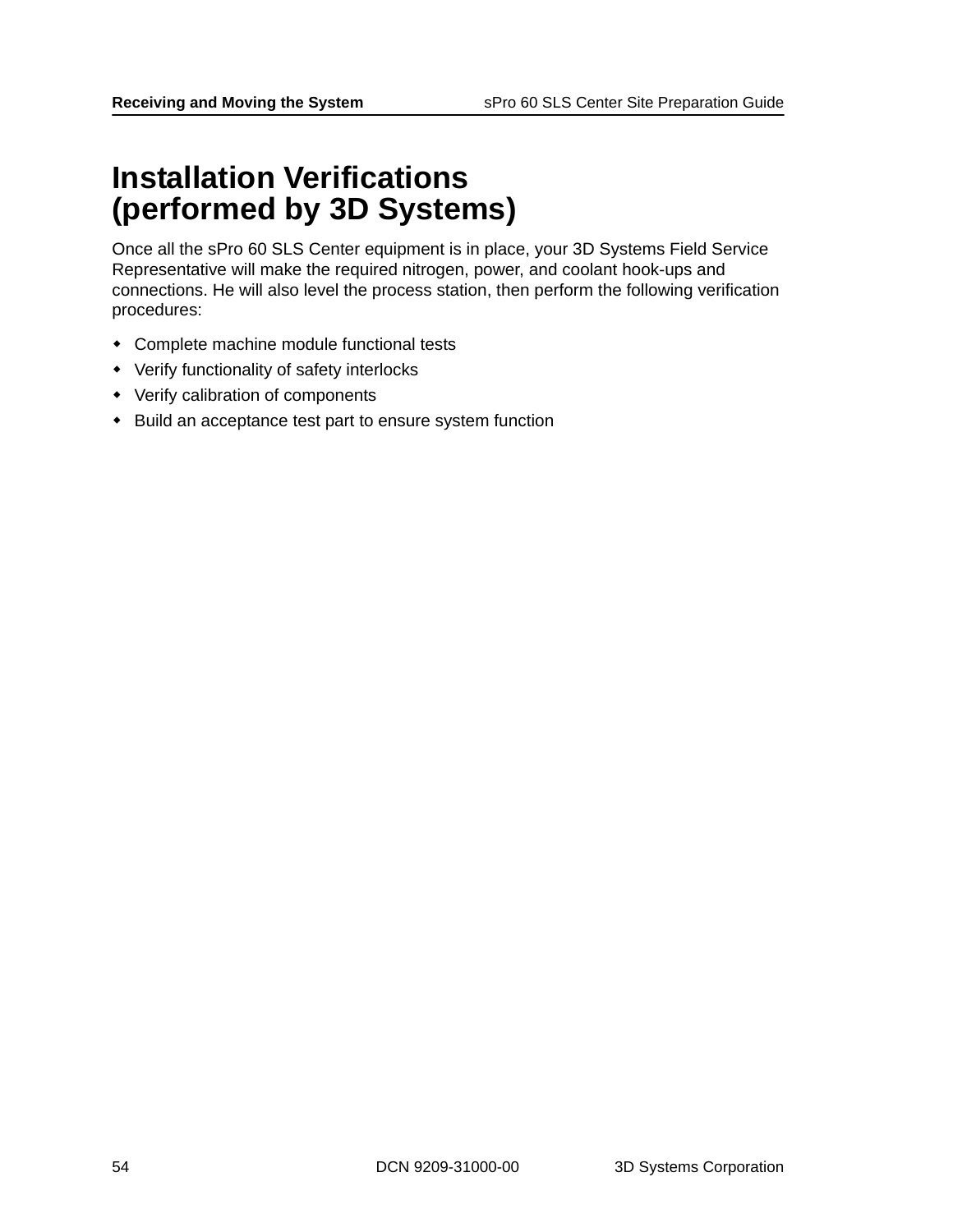# **Part Finishing Area Facilities Requirements**

This section describes the facility requirements and 3D Systems-recommended third party equipment for your part finishing area. If you have questions about third party maintenance and part finishing equipment, contact 3D Systems for additional product information.

# **Part Finishing and Maintenance Equipment List**

- BOS Air Handler
- Vibratory Sifter
- A 1.5-m (5-ft) platform ladder for installation and service
- A glass bead blaster to clean sintered parts (requires a source of compressed air of at least 5.5 bar (80 psi))
- A storage cabinet for maintenance parts
- Anti-static mats for the floor around the sPro 60 SLS Center and the BOS.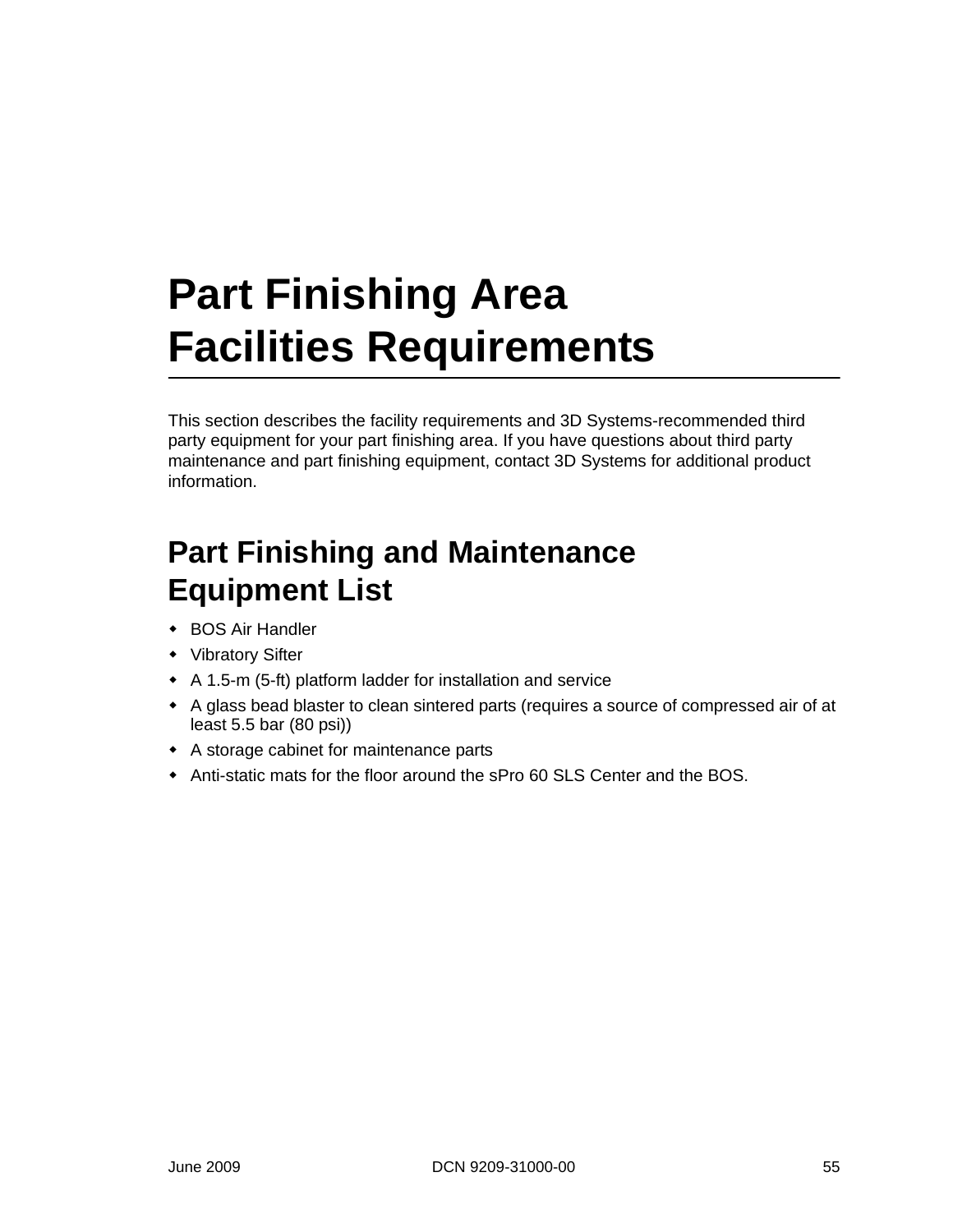### **Electrical Requirements for Part Finishing Equipment**

This section lists the electrical power and grounding facilities you must have in order to operate the part finishing and maintenance equipment.

### Part Finishing Equipment Facility Power Requirements

|                        |              | Voltage        | <b>Frequency</b> | <b>Phase</b> | Operating<br><b>Current</b> | <b>Breaker</b><br>Rating |
|------------------------|--------------|----------------|------------------|--------------|-----------------------------|--------------------------|
| <b>BOS air handler</b> | U.S., Europe | 220/230 VAC    | 50/60 Hz         |              | 5.9 A                       | 15 $A^1$                 |
| Vacuum cleaner         | U.S.         | <b>115 VAC</b> | 60 Hz            |              | 10A                         | 15 A                     |
|                        | U.S., Europe | <b>220 VAC</b> | 50/60 Hz         |              | 6 A                         | 15A                      |
| <b>BOS sifter</b>      | U.S., Europe | 220/240 VAC    | 50/60 Hz         |              | 3.25A                       | 15 A                     |
| <b>Bead blaster</b>    | U.S.         | <b>110 VAC</b> | 60 Hz            |              | 6 A                         | 15 A                     |
|                        | Europe       | <b>220 VAC</b> | 50 Hz            |              | 2 A                         | 10A                      |

1. Motor rated breaker

### Grounding Requirements

See["Grounding Requirements" on page 34](#page-37-0)

# **Part Finishing Equipment Dimensions and Weights**

See["System Component Weights and Dimensions" on page 50](#page-53-1).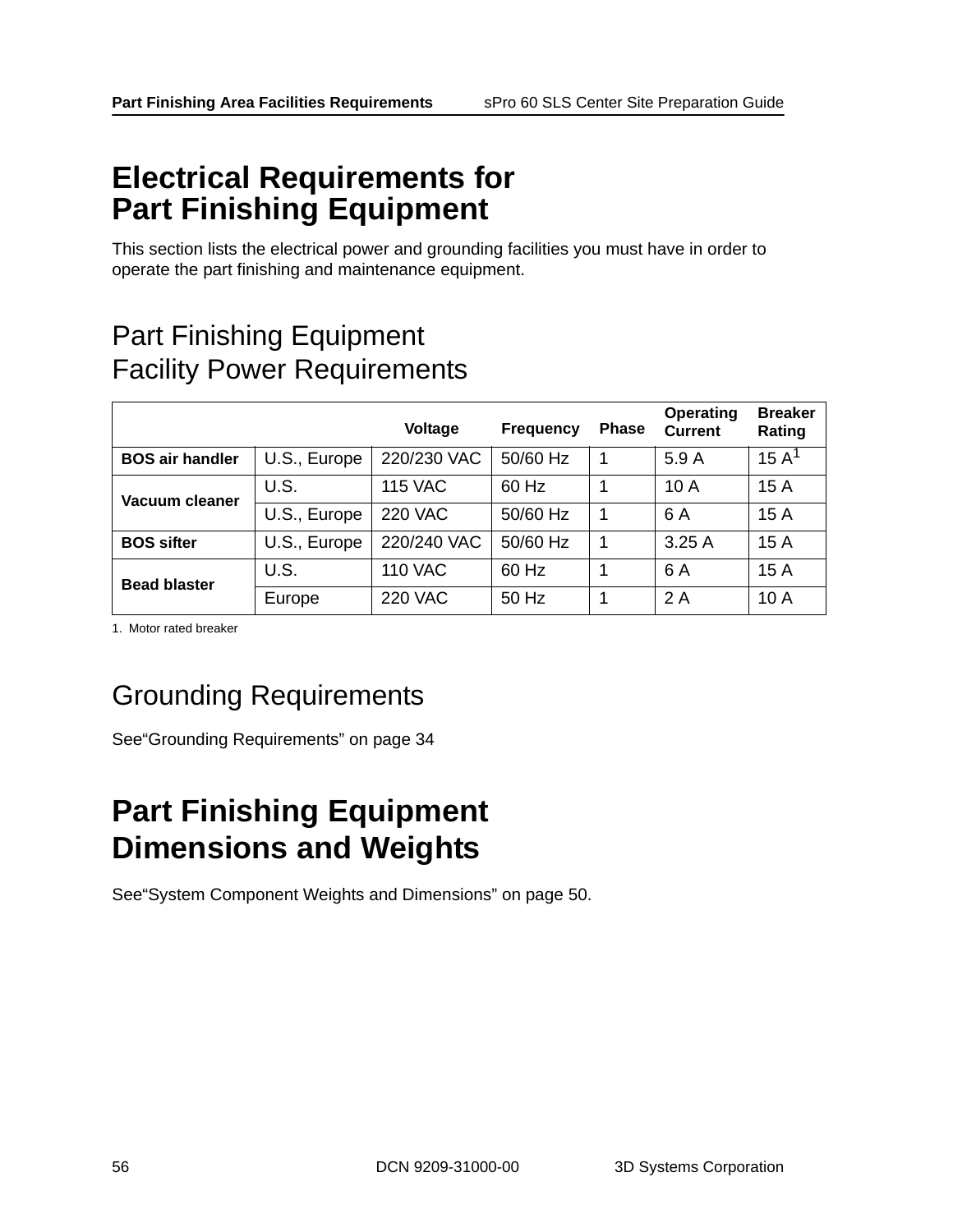### BOS, Sifter, and Air Handler Dimensions





Front view of BOS table showing sifter under the BOS table. (Air handler also shown on the right side of the photo below.)

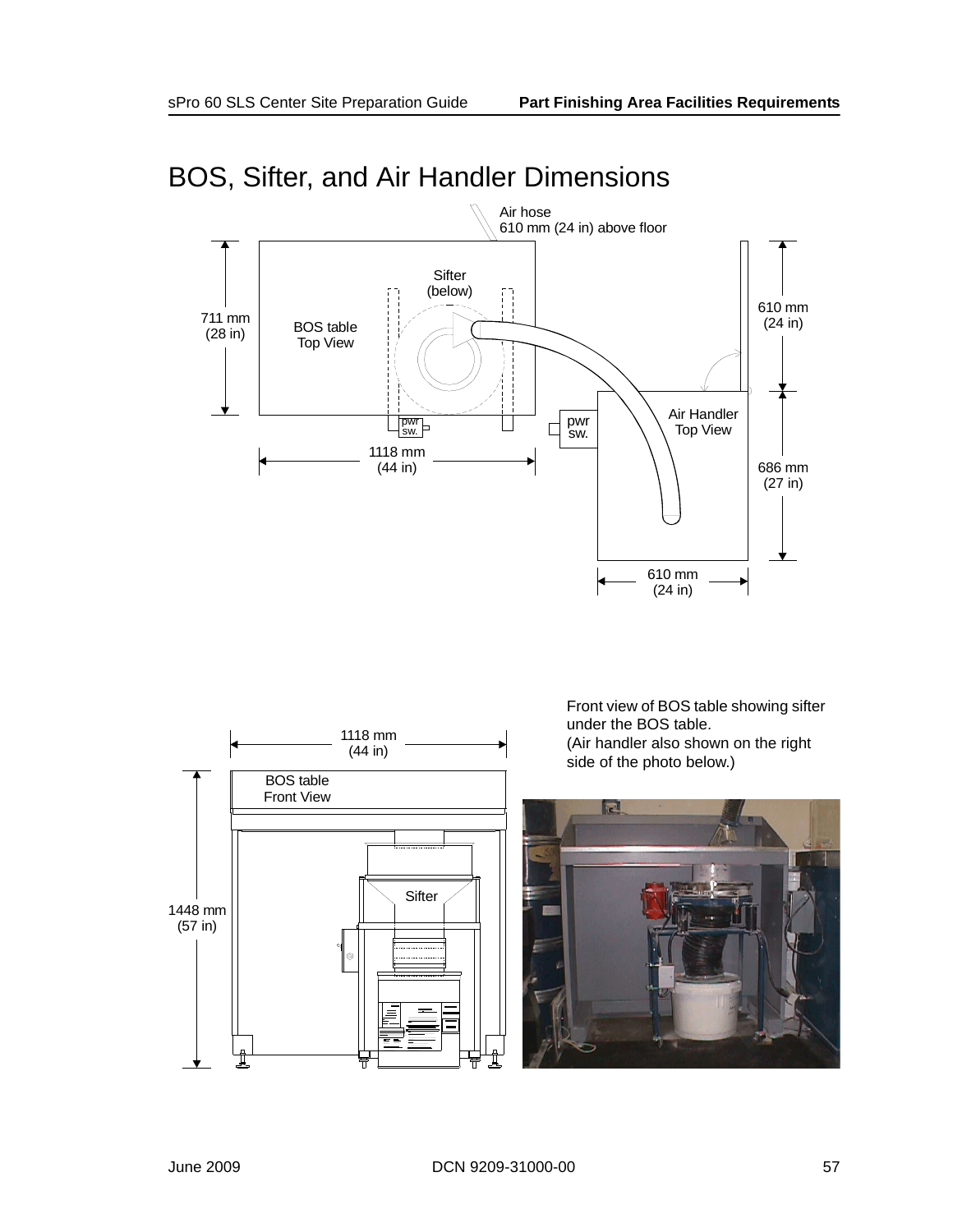### BOS Component Purchasing Information

This section provides purchasing information for the following third-party 3D Systems BOS components:

- Standard volume sifter
- High volume sifter (optional)
- Air handler

3D Systems supplies the BOS table (part number 9201-20681).

### **Standard Volume Sifter Purchasing Information**



Standard volume sifter



Air handler



High volume sifter

|                                   | <b>Standard Volume Sifter</b><br>(U.S. and Asia Pacific) |                                                      |  |  |
|-----------------------------------|----------------------------------------------------------|------------------------------------------------------|--|--|
| 3D Systems<br><b>Part Number</b>  | 9201-20683                                               |                                                      |  |  |
| 3D Systems<br><b>Stocked Item</b> | Yes                                                      |                                                      |  |  |
|                                   | <b>Dimensions</b>                                        | $(61 \times 102 \times 86)$ cm                       |  |  |
|                                   | $(W \times D \times H)$                                  | (24 x 40 x 34) in                                    |  |  |
|                                   | Weight                                                   | 34 kg (75 lb)                                        |  |  |
| Specifications/                   | Sifting rate                                             | $> 2.9$ kg (6.5 lb)/min (Duraform PA)                |  |  |
| <b>Requirements</b>               | Screens                                                  | One 70 TBC and one 94 TBC                            |  |  |
|                                   | <b>Facility power</b>                                    | 220/240 VAC, single phase,<br>50/60 Hz, 1.4 A        |  |  |
|                                   |                                                          | (15% reduction at 50 Hz)                             |  |  |
| <b>Features</b>                   | Four casters                                             |                                                      |  |  |
|                                   |                                                          | Power switch and 3 m (10 ft) power cord without plug |  |  |
| <b>Warranty Information</b>       | One year                                                 |                                                      |  |  |
| <b>Notes</b>                      |                                                          | This sifter fits under the 3D Systems BOS table.     |  |  |
|                                   |                                                          | Contact 3D Systems for replacement screens.          |  |  |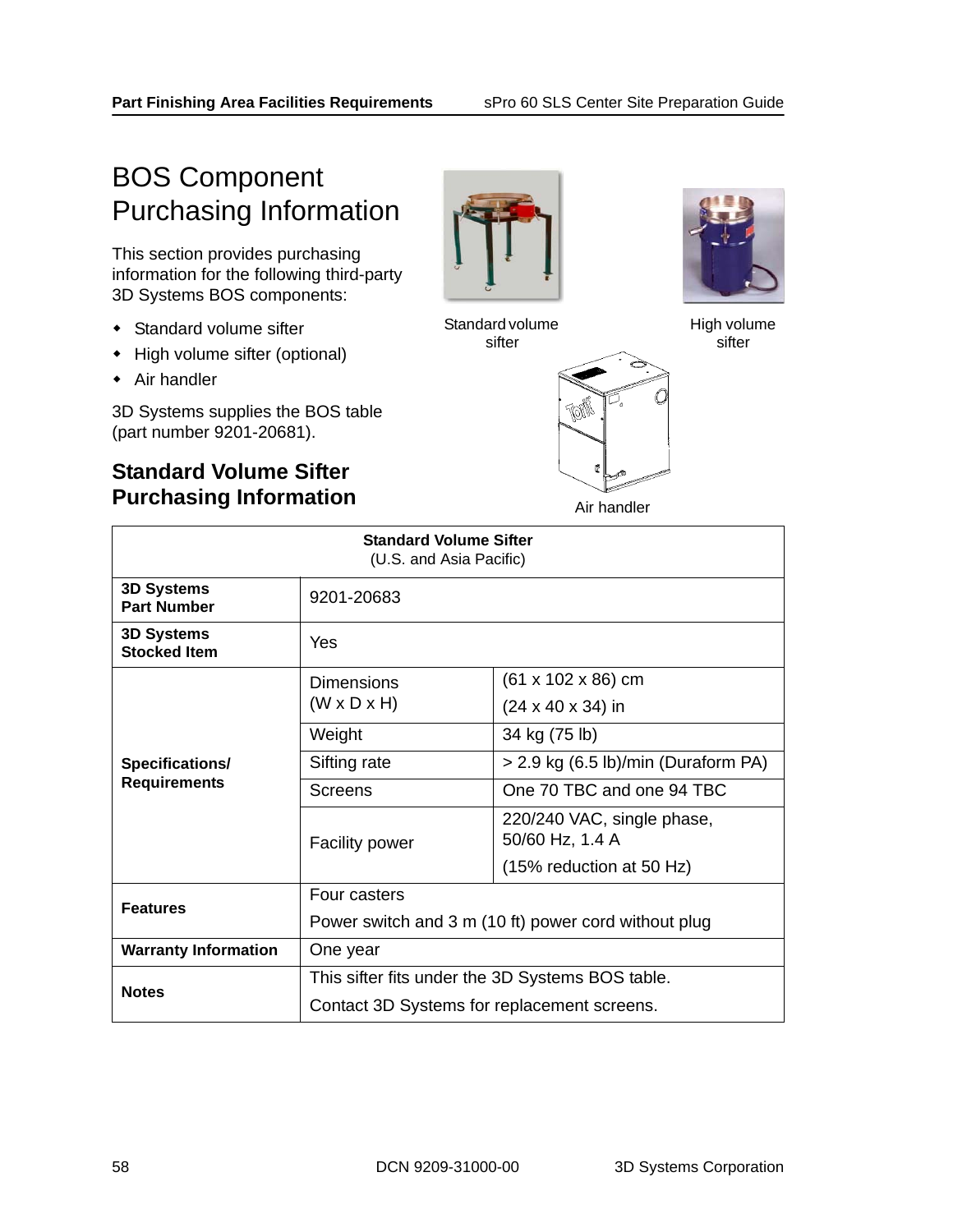| <b>Standard Volume Sifter</b><br>(Europe) |                                                                                                             |                                     |  |
|-------------------------------------------|-------------------------------------------------------------------------------------------------------------|-------------------------------------|--|
| 3D Systems<br><b>Part Number</b>          | 4100-03153                                                                                                  |                                     |  |
| <b>3D Systems</b><br><b>Stocked Item</b>  | No.                                                                                                         |                                     |  |
|                                           | Dimensions                                                                                                  | (45 x 45 x 45) cm                   |  |
|                                           | $(W \times D \times H)$                                                                                     | $(18 \times 18 \times 18)$ in       |  |
| <b>Specifications/</b>                    | Weight                                                                                                      | 12 kg (26 lb)                       |  |
| <b>Requirements</b>                       | Sifting rate                                                                                                | > 2.9 kg (6.5 lb)/min (Duraform PA) |  |
|                                           | Screens                                                                                                     | One 70 TBC and one 94 TBC           |  |
|                                           | <b>Facility power</b>                                                                                       | 230 VAC, single phase, 50 Hz        |  |
| <b>Warranty Information</b>               | One year                                                                                                    |                                     |  |
| <b>Notes</b>                              | This sifter fits under the 3D Systems BOS table, on top of the<br>standard DuraForm PA and DuraForm GF pail |                                     |  |
|                                           | Contact 3D Systems for replacement screens.                                                                 |                                     |  |

### **High Volume Sifter Purchasing Information**

| <b>High Volume Sifter</b> |                                      |                                               |  |
|---------------------------|--------------------------------------|-----------------------------------------------|--|
| 3D Sys. Part Number       | 9201-20529                           |                                               |  |
| 3D Sys. Stocked Item      | No.                                  |                                               |  |
| <b>Lead Time</b>          | 42 Days                              |                                               |  |
|                           | <b>Dimensions</b>                    | Height: 122 cm (48 in)                        |  |
|                           |                                      | Diameter: 53 cm (21 in)                       |  |
|                           | Weight                               | 136 kg (300 lb)                               |  |
| Specifications/           | Sifting rate                         | > 7 kg (15.5 lb)/min (Duraform PA)            |  |
| <b>Requirements</b>       | Screens                              | One 70 TBC and one 94 TBC                     |  |
|                           | <b>Facility power</b>                | 220/240 VAC, single phase,<br>50/60 Hz, 7.5 A |  |
|                           |                                      | (15% reduction at 50 Hz)                      |  |
|                           | Brush assembly for screen deblinding |                                               |  |
| <b>Features</b>           | Four casters                         |                                               |  |
|                           | Removable feed lid                   |                                               |  |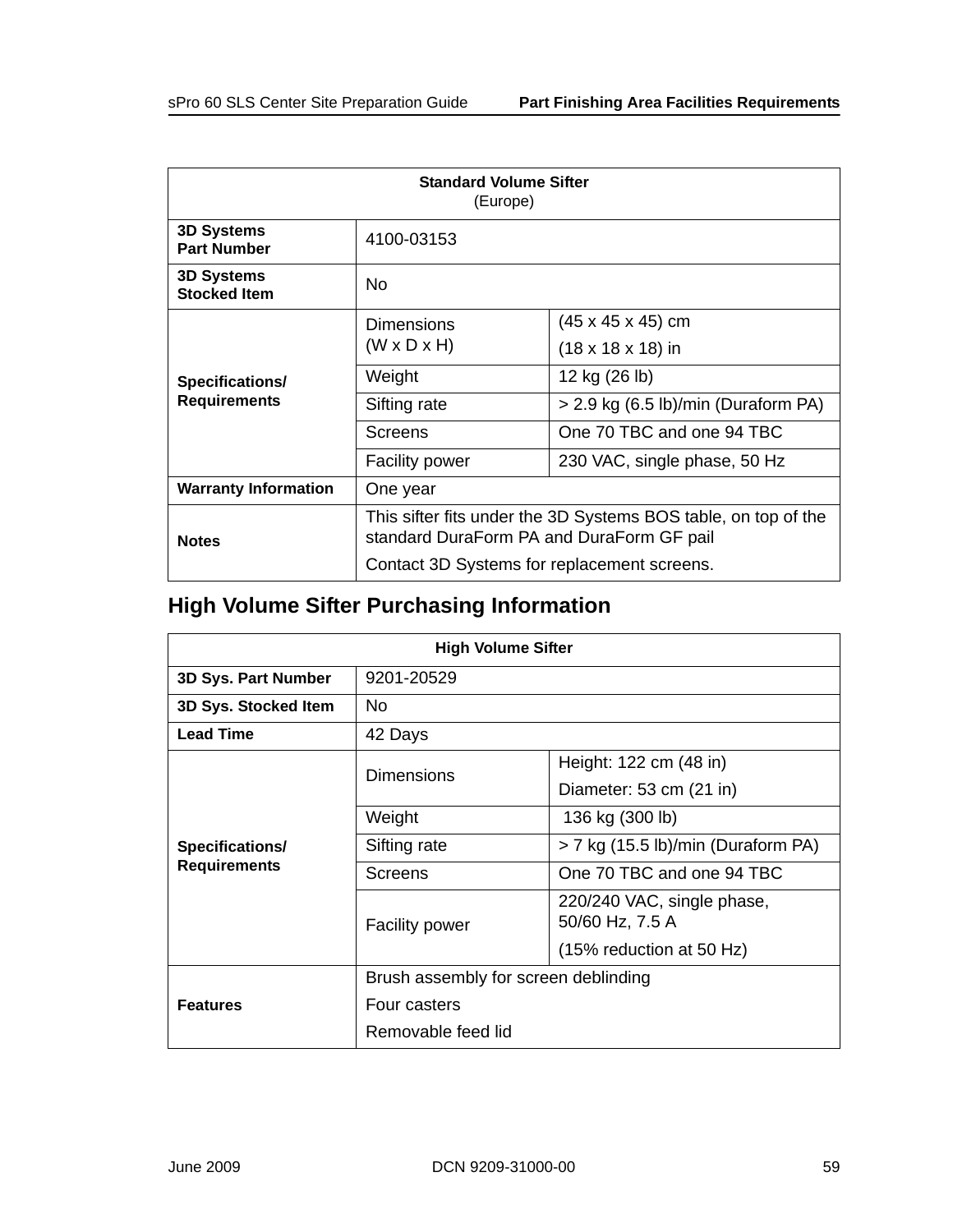| <b>High Volume Sifter (continued)</b>   |                                                                                         |  |  |
|-----------------------------------------|-----------------------------------------------------------------------------------------|--|--|
| <b>Warranty Information</b><br>One year |                                                                                         |  |  |
|                                         | This is a stand-alone sifter. It does not fit under the 3D<br>Systems BOS table.        |  |  |
| <b>Notes</b>                            | Order 3D Systems adapter kit 9201-20526 with this sifter for<br>easier powder handling. |  |  |
|                                         | Contact 3D Systems for replacement screens.                                             |  |  |

### **Air Handler Purchasing Information**

| Air Handler:<br><b>U.S. and Asia Pacific</b> |                                     |                                                              |  |
|----------------------------------------------|-------------------------------------|--------------------------------------------------------------|--|
| 3D Sys. Part Number                          | 4100-03595                          |                                                              |  |
| 3D Sys. Stocked Item                         | Yes                                 |                                                              |  |
|                                              | <b>Dimensions</b>                   | (66 x 71 x 91) cm                                            |  |
|                                              | $(W \times D \times H)$             | (26 x 28 x 36) in                                            |  |
|                                              |                                     | 220/230 VAC, single phase,<br>50/60 Hz, 1.4 A                |  |
| Specifications/<br><b>Requirements</b>       | <b>Facility power</b>               | (17% power loss with a 30% static<br>pressure drop at 50 Hz) |  |
|                                              | Motor                               | $0.75$ hp                                                    |  |
|                                              | Air volume                          | 14.2 $m^3$ /min (500 cfm) per inlet                          |  |
|                                              |                                     | 10 cm $(4 \text{ in})$ inlet                                 |  |
|                                              | Starter switch                      |                                                              |  |
| <b>Features</b>                              | Snorkel tube                        |                                                              |  |
|                                              | Four casters                        |                                                              |  |
|                                              | 3 m (10 ft) power cord without plug |                                                              |  |
| <b>Warranty Information</b>                  | One year                            |                                                              |  |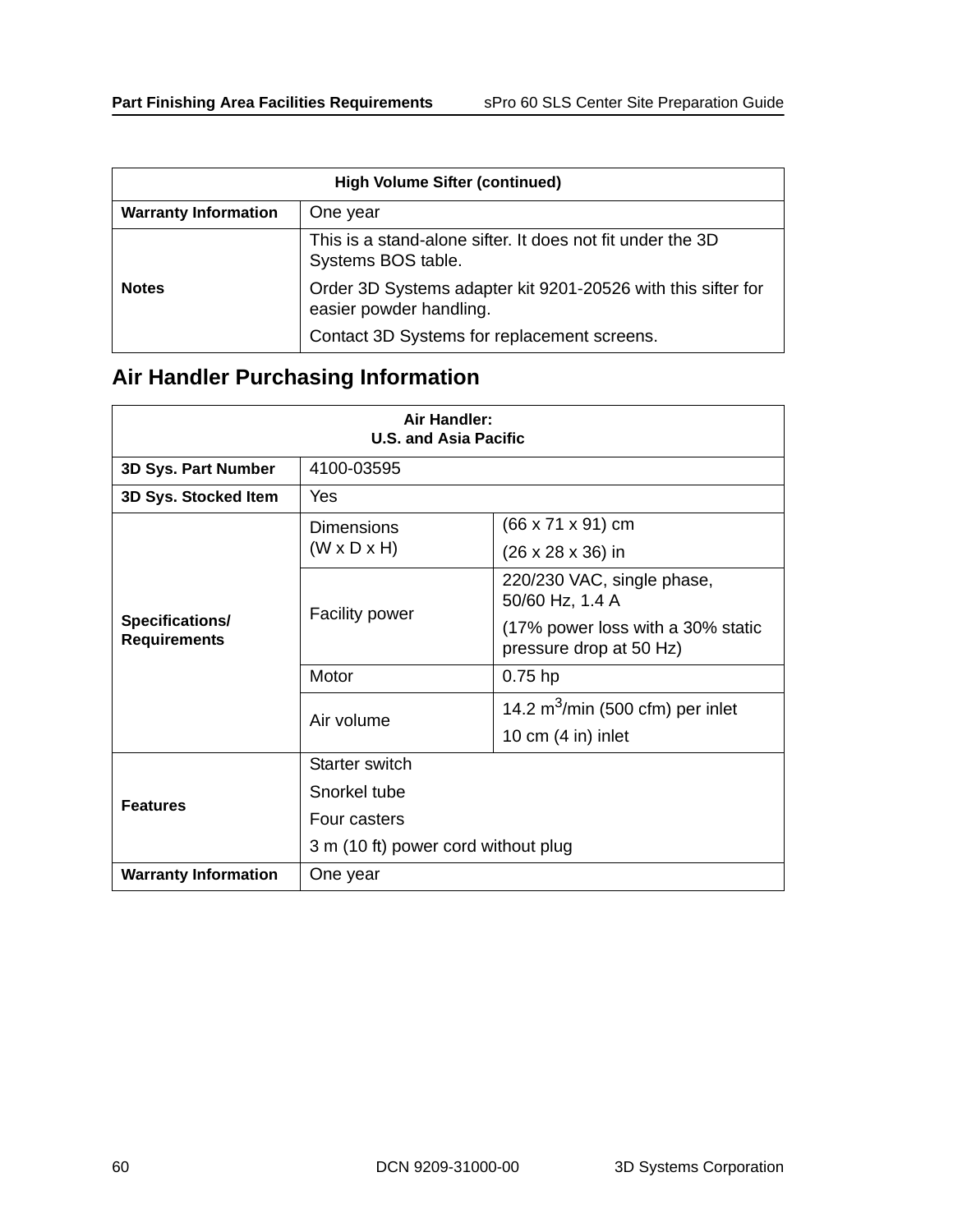| Air Handler:<br><b>Europe</b>          |                                                                       |                                     |  |  |
|----------------------------------------|-----------------------------------------------------------------------|-------------------------------------|--|--|
| 3D Sys. Part Number                    | 9100-20200-EUR                                                        |                                     |  |  |
| 3D Sys. Stocked Item                   | Yes                                                                   |                                     |  |  |
| Specifications/<br><b>Requirements</b> | Dimensions (crated)                                                   | (115 x 115 x 195) cm                |  |  |
|                                        | $(W \times D \times H)$                                               | (45 x 45 x 77) in                   |  |  |
|                                        | Dimensions (actual)<br>$(W \times D \times H)$                        | $(66 \times 71 \times 91)$ cm       |  |  |
|                                        |                                                                       | (26 x 28 x 36) in                   |  |  |
|                                        | Weight                                                                | 160 kg (353 lb)                     |  |  |
|                                        | <b>Facility power</b>                                                 | 400 VAC, single-phase, 50 Hz, 16 A  |  |  |
|                                        | Motor                                                                 | $0.75$ hp                           |  |  |
|                                        | Air volume                                                            | 14.2 $m^3$ /min (500 cfm) per inlet |  |  |
|                                        |                                                                       | 10 cm $(4 \text{ in})$ inlet        |  |  |
| <b>Features</b>                        | Starter switch                                                        |                                     |  |  |
|                                        | Snorkel tube                                                          |                                     |  |  |
|                                        | Four casters                                                          |                                     |  |  |
|                                        | 3 m (10 ft) power cord without plug                                   |                                     |  |  |
| <b>Warranty Information</b>            | One year parts and service, except for shipping cost (Europe<br>only) |                                     |  |  |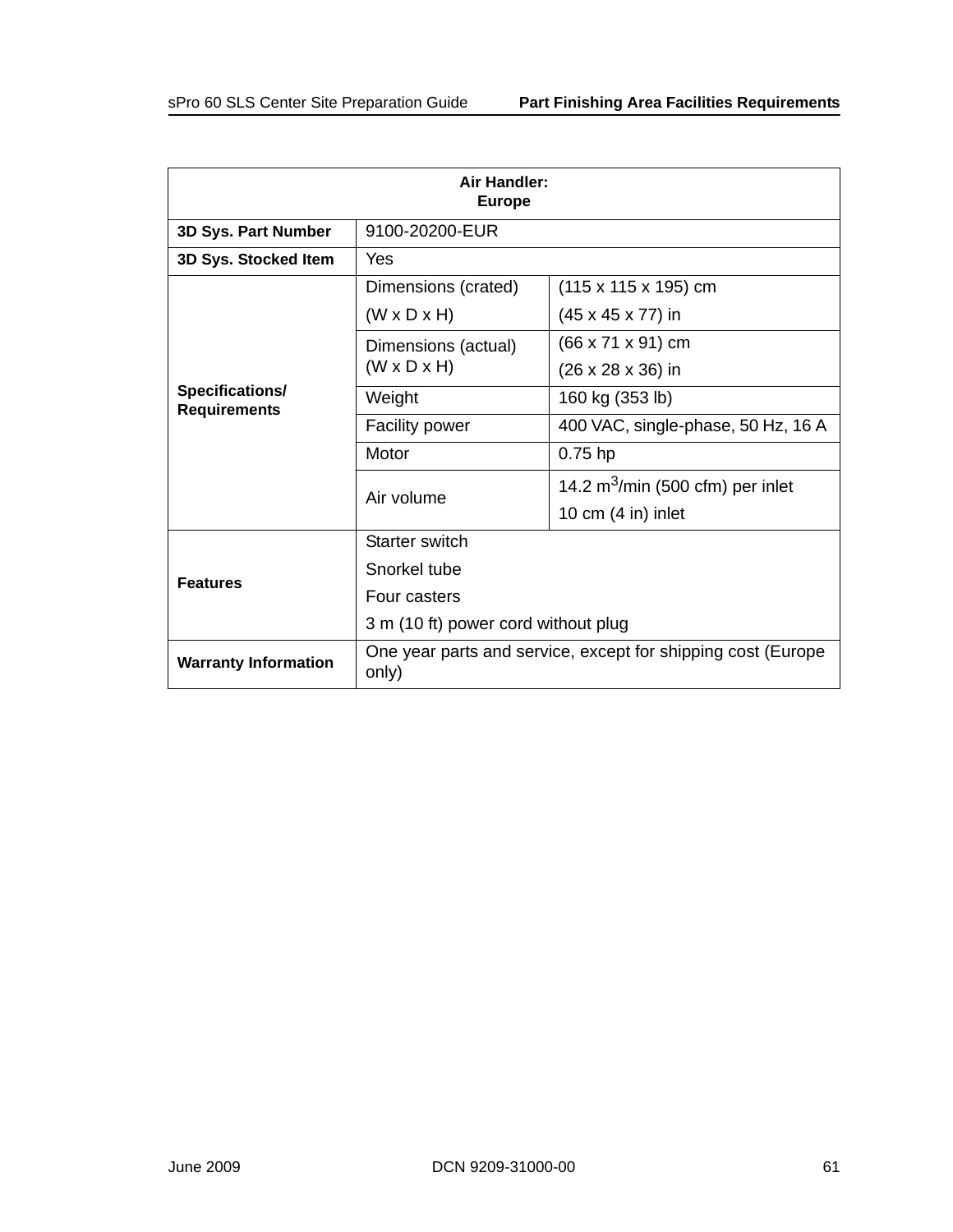### Bead Blaster

A glass "bead blaster" (pneumatic abrasive blast cabinet) is very useful for cleaning sintered DuraForm and LaserForm parts. It requires an 5.5 bar (80 psi) compressed air line and a 110 VAC/60 Hz power source (U.S. and Asia Pacific version; shown at right) or 240 VAC/50 Hz power source (European version).



Pneumatic abrasive blast cabinet ("bead blaster")

| <b>Bead Blaster</b>                    |                                                  |                                                                                                                                                     |  |  |
|----------------------------------------|--------------------------------------------------|-----------------------------------------------------------------------------------------------------------------------------------------------------|--|--|
| 3D Sys. Part Number                    | 9201-20695 (U.S. and Asia Pacific)               |                                                                                                                                                     |  |  |
| 3D Sys. Stocked Item                   | <b>No</b>                                        |                                                                                                                                                     |  |  |
| <b>Lead Time</b>                       | 14 days                                          |                                                                                                                                                     |  |  |
| Specifications/<br><b>Requirements</b> | Overall dimensions<br>$(W \times D \times H)$    | $(66 \times 102 \times 160)$ cm                                                                                                                     |  |  |
|                                        |                                                  | $(26 \times 40 \times 63)$ in                                                                                                                       |  |  |
|                                        | Weight                                           | 68 kg (150 lb)                                                                                                                                      |  |  |
|                                        | <b>Facility power</b><br>(U.S. and Asia Pacific) | 110 VAC, single phase, 60 Hz, 6 A                                                                                                                   |  |  |
|                                        | <b>Facility power</b><br>(Europe)                | 240 VAC, single phase, 50 Hz, 2 A                                                                                                                   |  |  |
|                                        | Facility compressed air                          | 5.5 bar (80 psi)                                                                                                                                    |  |  |
|                                        | Glass bead media                                 | 3D Systems part no. 4100-01380:<br>23 kg (50 lb) bucket of Potter<br>Industries medium glass beads<br>(Grainger # 2W580),<br><b>US sieve 70-140</b> |  |  |
| <b>Warranty Information</b>            | One year                                         |                                                                                                                                                     |  |  |

#### **Bead Blaster Purchasing Information**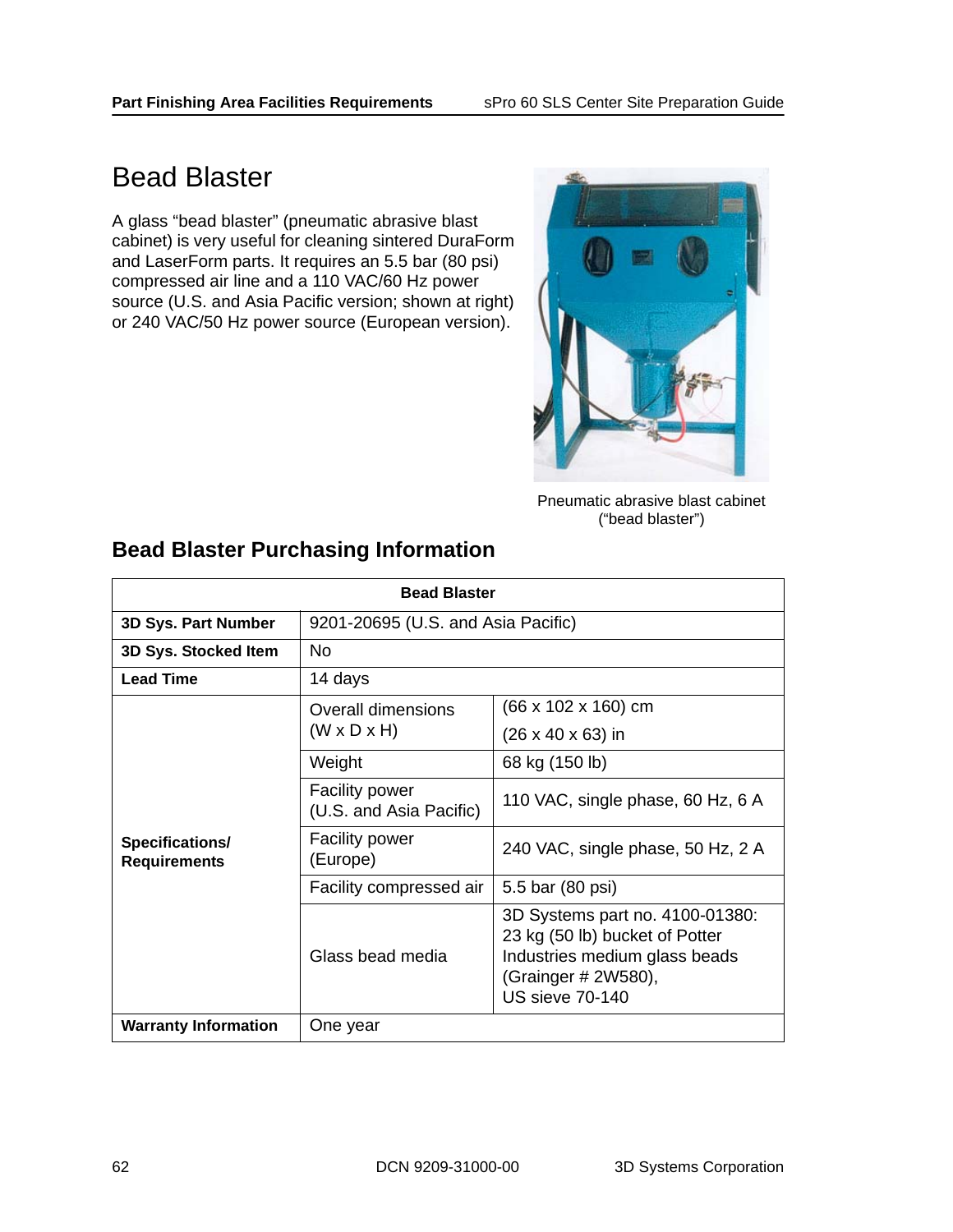### LaserForm Oven

See the "Facilities" section in the *LaserForm Oven Guide* (DCN 8002-20031).

### CastForm Forced Convection Oven

This section provides specifications and purchasing information for the SandForm/ CastForm Forced Convection Oven manufactured by the Lindberg / Blue M division of Cole-Parmer Instrument Co.



Forced convection oven for CastForm materials. (U.S. and Asia Pacific Only)

3D Systems recommends this oven for curing SandForm parts and infiltrating CastForm parts. It is available in a 110 VAC 60 Hz or 240 VAC 50/60 Hz model.

> **NOTE** The Forced Convection Oven is not CE-approved.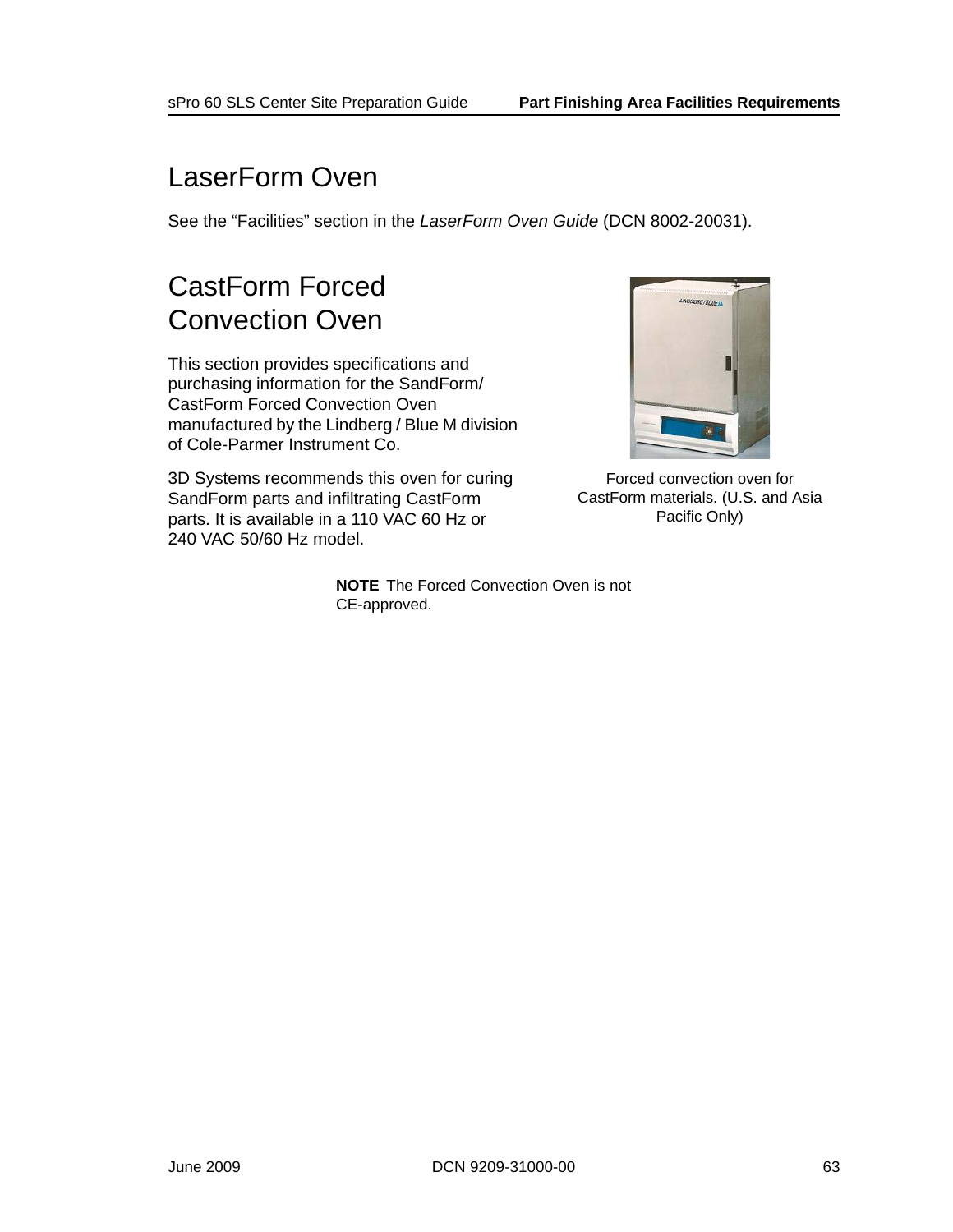| Forced Convection Oven, 110 VAC, single phase, 60 Hz |                                               |                                                                     |  |  |
|------------------------------------------------------|-----------------------------------------------|---------------------------------------------------------------------|--|--|
| <b>3D Systems</b><br><b>Part Number</b>              | 5300-03146                                    |                                                                     |  |  |
| 3D Systems<br><b>Stocked Item</b>                    | No                                            |                                                                     |  |  |
| <b>Lead Time</b>                                     | 30 days                                       |                                                                     |  |  |
| Specifications/<br><b>Requirements</b>               | Overall dimensions<br>$(W \times D \times H)$ | $(91 \times 58 \times 123)$ cm                                      |  |  |
|                                                      |                                               | $(36 \times 23 \times 48)$ in                                       |  |  |
|                                                      | Chamber dimensions<br>$(W \times D \times H)$ | $(56 \times 41 \times 64)$ cm                                       |  |  |
|                                                      |                                               | $(22 \times 16 \times 25)$ in                                       |  |  |
|                                                      | Capacity                                      | 0.14 m <sup>3</sup> (5.0 ft <sup>3</sup> )                          |  |  |
|                                                      | Weight                                        | 133 kg (294 lb)                                                     |  |  |
|                                                      | <b>Facility power</b>                         | 110 VAC, single phase, 60 Hz,<br>17.5 A                             |  |  |
|                                                      | Temperature range                             | (40 to 300) $^{\circ}$ C                                            |  |  |
|                                                      |                                               | (104 to 572) °F                                                     |  |  |
|                                                      | Uniformity                                    | $\pm$ 1.0 °C at 200 °C<br>$(\pm 1.8 \text{ °F at } 392 \text{ °F})$ |  |  |
| <b>Features</b>                                      | Double wall construction                      |                                                                     |  |  |
|                                                      | Single set point-programmable                 |                                                                     |  |  |
| <b>Warranty Information</b>                          | One year                                      |                                                                     |  |  |

### **CastForm Forced Convection Oven Purchasing Information**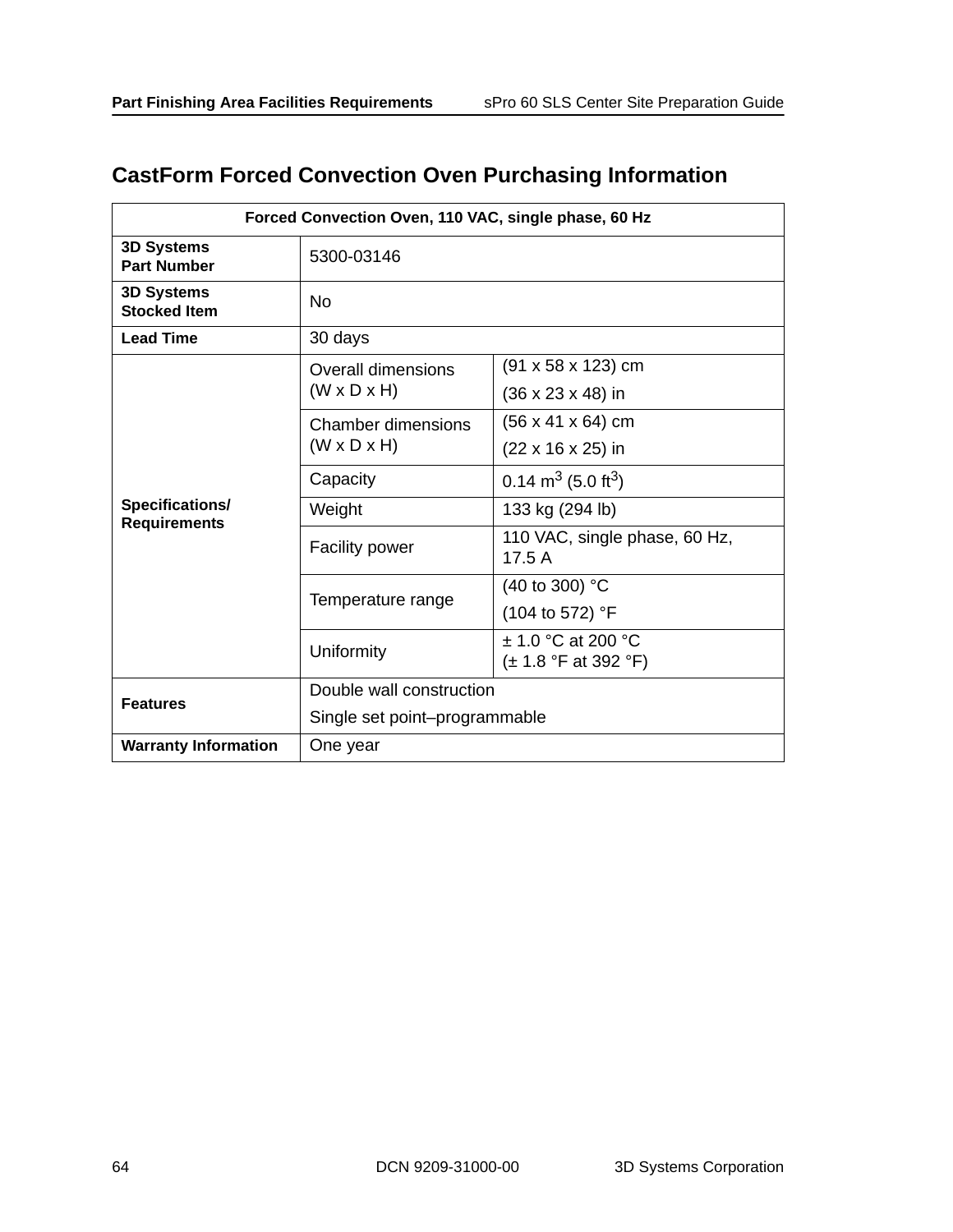| Forced Convection Oven, 240 VAC, single phase, 50/60 Hz<br>(with step-down transformer 3D Systems part no. 5600-03670) |                                                      |                                                                     |  |  |
|------------------------------------------------------------------------------------------------------------------------|------------------------------------------------------|---------------------------------------------------------------------|--|--|
| <b>3D Systems</b><br><b>Part Number</b>                                                                                | 9201-20711 <sup>1</sup>                              |                                                                     |  |  |
| 3D Systems<br><b>Stocked Item</b>                                                                                      | No                                                   |                                                                     |  |  |
| <b>Lead Time</b>                                                                                                       | 30 days                                              |                                                                     |  |  |
|                                                                                                                        | Overall dimensions<br>$(W \times D \times H)$        | $(91 \times 58 \times 123)$ cm                                      |  |  |
|                                                                                                                        |                                                      | $(36 \times 23 \times 48)$ in                                       |  |  |
|                                                                                                                        | <b>Chamber dimensions</b><br>$(W \times D \times H)$ | (56 x 41 x 64) cm                                                   |  |  |
|                                                                                                                        |                                                      | $(22 \times 16 \times 25)$ in                                       |  |  |
|                                                                                                                        | Capacity                                             | 0.14 m <sup>3</sup> (5.0 ft <sup>3</sup> )                          |  |  |
| Specifications/<br><b>Requirements</b>                                                                                 | Weight                                               | 133 kg (294 lb)                                                     |  |  |
|                                                                                                                        | <b>Facility power</b>                                | 240 VAC, single phase, 50/60 Hz,<br>8.8 A                           |  |  |
|                                                                                                                        | Temperature range                                    | (40 to 300) °C                                                      |  |  |
|                                                                                                                        |                                                      | (104 to 572) °F                                                     |  |  |
|                                                                                                                        | Uniformity                                           | $\pm$ 1.0 °C at 200 °C<br>$(\pm 1.8 \text{ °F at } 392 \text{ °F})$ |  |  |
| <b>Features</b>                                                                                                        | Double wall construction                             |                                                                     |  |  |
|                                                                                                                        | Single set point-programmable                        |                                                                     |  |  |
| <b>Warranty Information</b>                                                                                            | One year                                             |                                                                     |  |  |

1. This assembly must be ordered if your facility requires 240 VAC.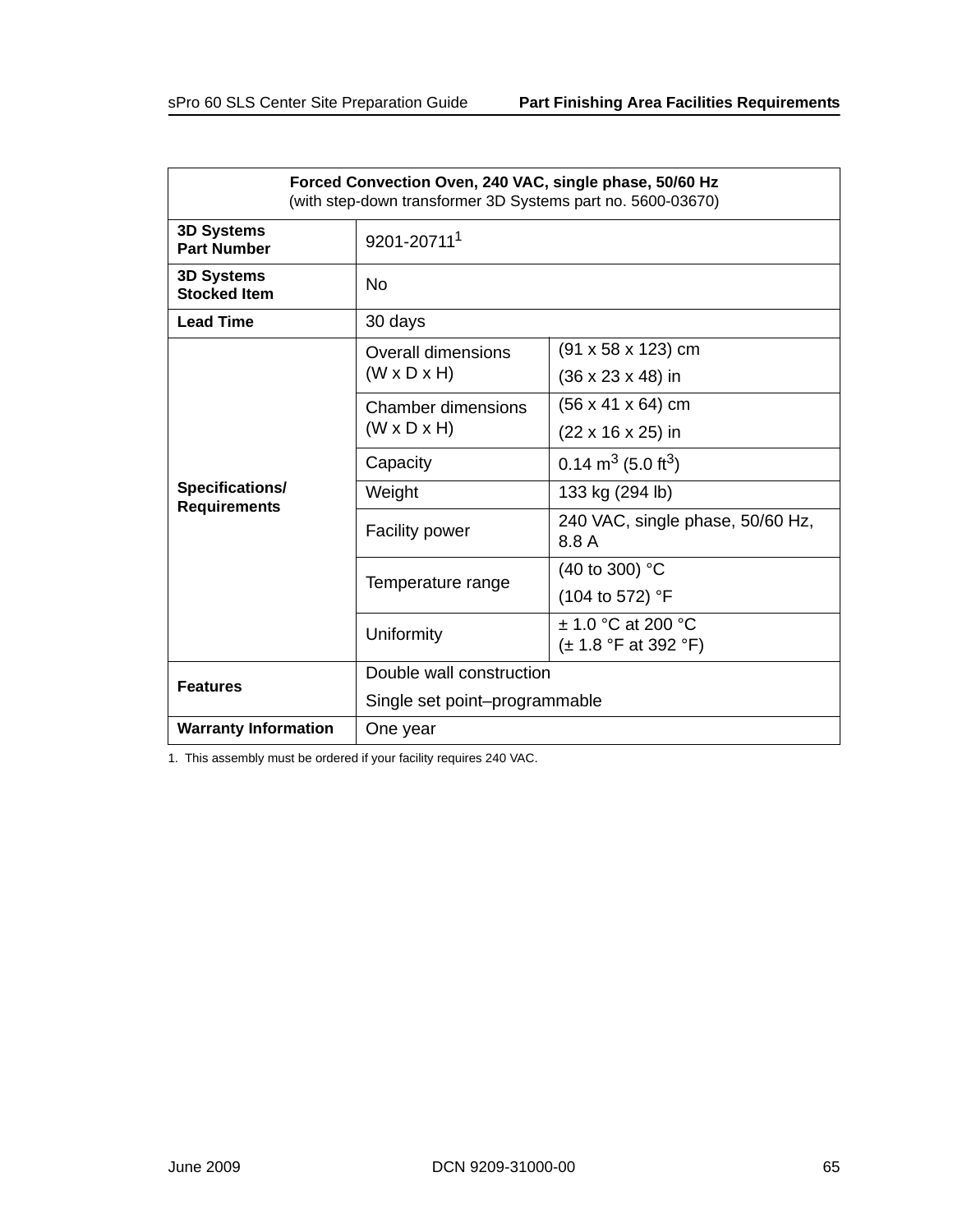66 DCN 9209-31000-00 3D Systems Corporation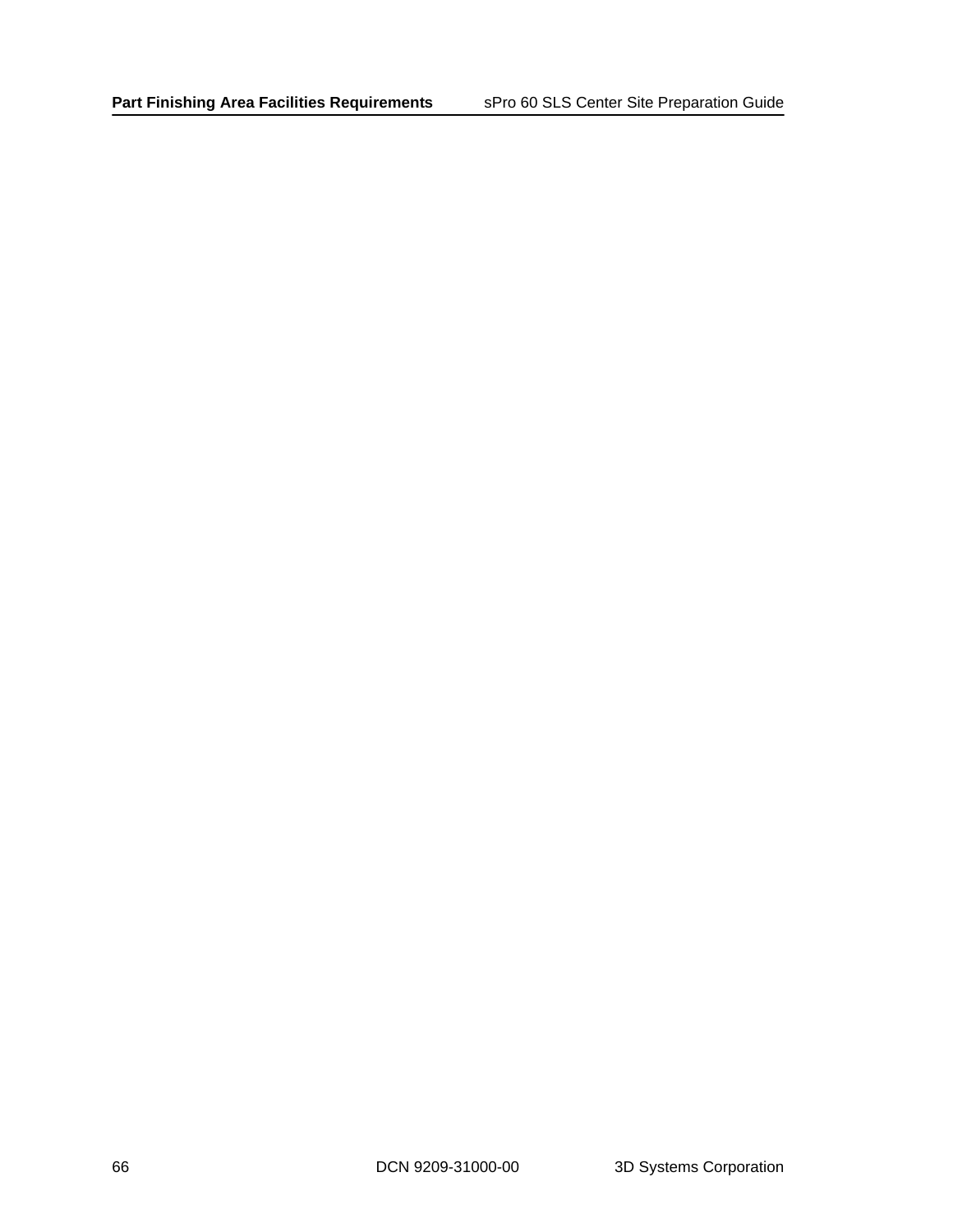# **Safety**

Following the safety recommendations and guidelines in this chapter when preparing your facility for Sinsterstation installation.

# **General Operator Safety Information**

Before using the sPro 60 SLS Center, your company should have a safety program in place. The safety program should do the following:

- Label and point out hazardous equipment, materials, and procedures.
- Explain what to do in an emergency situation.
- Provide information about the hazards of equipment and materials in the form of warning labels, signs, and Material Safety Data Sheets (MSDS). 3D Systems provides the MSDS's for the powdered materials used with the sPro 60 SLS Center.
- Include the installation of a room area oxygen sensor with audible and visible alarms with optional connections to the process station's nitrogen system safety interlocks.

### Environmental Venting Information

Environmental venting is required where the sPro 60 SLS Center operates for three reasons:

- **1.** To control waste heat created by SLS operations
- **2.** To prevent nitrogen from displacing oxygen in the work area
- **3.** To prevent excessive concentrations of airborne SLS material and SLS combustion off-gasses from accumulating in the work area

#### **Waste Heat Venting**

Waste heat venting is required for the normal operation of the sPro 60 SLS Center in a room that meets or exceeds the recommended room specifications. See ["Atmosphere](#page-32-0)  [Requirements" on page 29.](#page-32-0)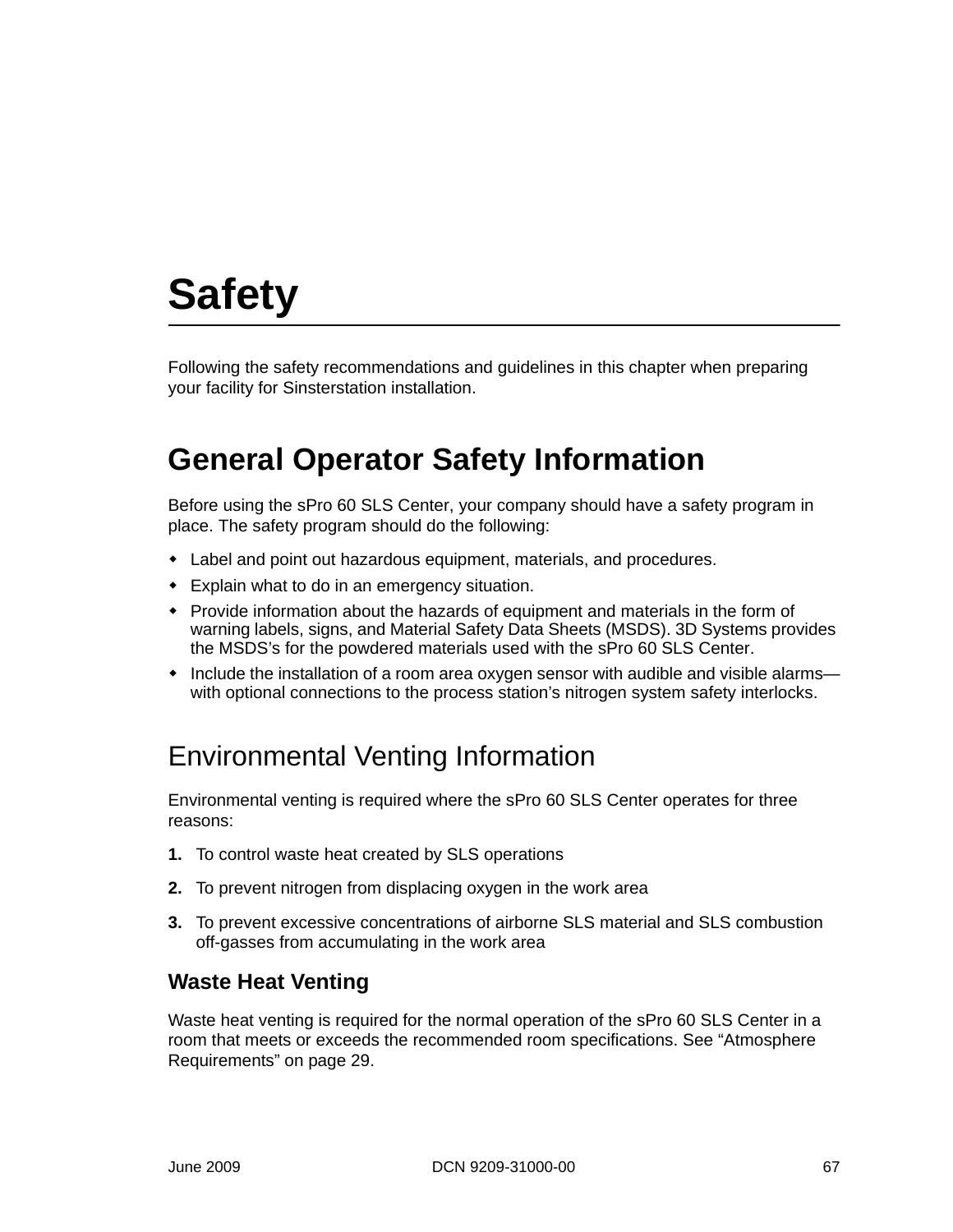### **Nitrogen Venting**

Nitrogen must be vented from the process station by a 3/4-inch diameter NPT pipe fitting with an exhaust pressure of less than 25.4 mm  $H_2O$  (1.00 inches  $H_2O$ ). See "Nitrogen [Supply and Exhaust Lines" on page 41](#page-44-0) for more information.

### **SLS Material Combustion Off-Gas and Airborne Dust Control**

All SLS materials and operations have been evaluated for environmental exposure safety by a certified industrial hygienist<sup>1</sup>. The "Industrial Hygiene Surveys" and Material Safety Data Sheets (MSDS's) for 3D Systems SLS materials are excellent sources of occupational health information and exposure control recommendations.

The industrial hygiene survey reports conclude that occupational exposures to SLS materials and combustion off-gasses during SLS operations are well below allowable OSHA<sup>2</sup> and ACGIH $3$  limits. These reports assume that the SLS system has been installed correctly and that the facility meets all the requirements in this guide.

Contact 3D Systems Customer Support at +1-800-999-5553 if you wish to obtain copies of the Industrial Hygiene Surveys and MSDSs for the SLS materials you use.

<sup>1.</sup> All SLS material industrial hygiene surveys were performed by Southwest Research Institute, P.O. Drawer 28510, 6220 Culebra Road, San Antonio, Texas 78228-0510 U.S.A.

<sup>2.</sup> Occupational Safety and Health Administration

<sup>3.</sup> American Conference of Governmental Industrial Hygienists, Inc.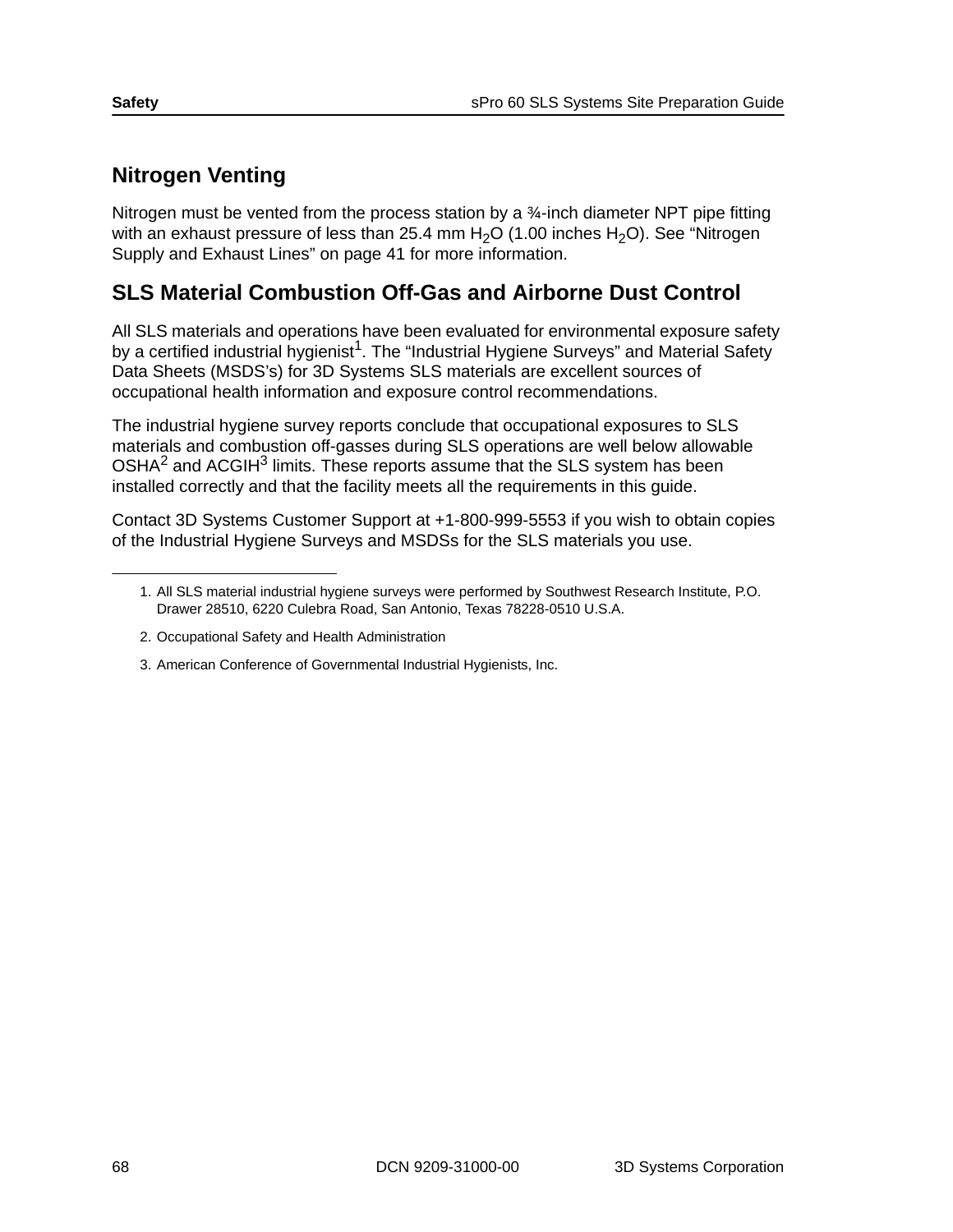## Noise Level Information

In accordance with ISO 4871, the following table shows the declared single-number noise emission values for the sPro 60 SLS Center process station and BOS air handler. These values assume that the input power levels for the process station and air handler are both within specifications.

> **NOTE** Declared single-number noise emission values are the sum of measured values and the associated uncertainty. They represent upper boundaries of the range of likely measurements.

| sPro 60 SLS Center Process Station Sound Levels                        | Powder loading <sup>1</sup> | Building parts <sup>2</sup> |
|------------------------------------------------------------------------|-----------------------------|-----------------------------|
| A-weighted sound power level                                           | $< 70$ dB                   | $< 70$ dB                   |
| A-weighted emission sound pressure level at the<br>operator's position | $< 70$ dB                   | $< 70$ dB                   |

1. Two feed pistons and one part piston moving simultaneously

2. Roller movement

| <b>BOS Air Handler (Torit Model)</b><br><b>Sound Levels</b> | Operating |
|-------------------------------------------------------------|-----------|
| A-weighted sound power level                                | 69 dB     |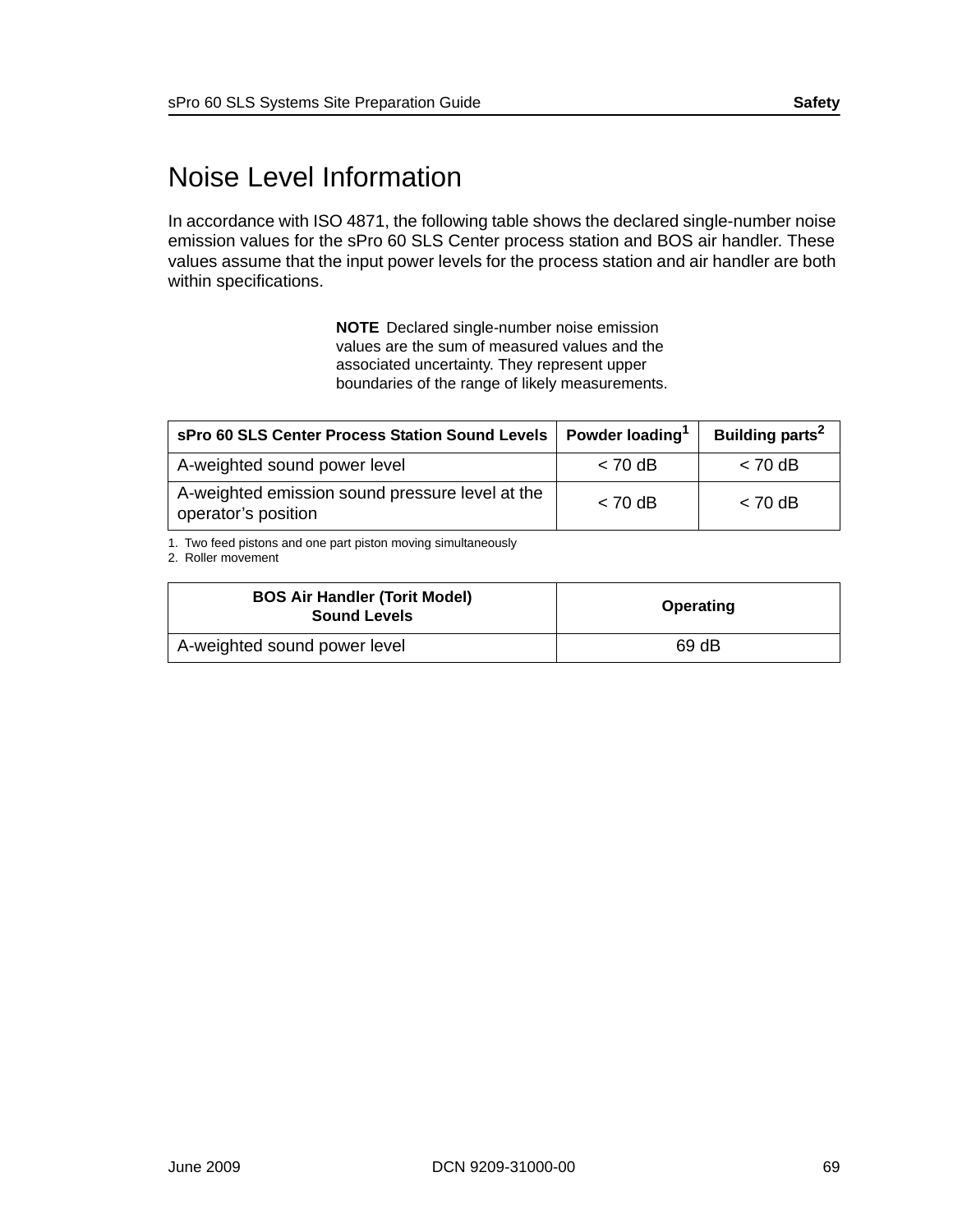# **Laser Safety**

Using a laser may cause accidental exposure to radiation. This section discusses safety precautions to guard against exposure during sPro 60 SLS Center operation.

# Laser Classes

The sPro 60 SLS Center contains a 30W or 70 W  $CO<sub>2</sub>$  continuous-wave laser. The sPro 60 SLS Center is a Class 1 laser product that complies with the Federal Laser Product Performance Standard.

| <b>Class</b> | Explanation <sup>1</sup>                                                                                                                                                                                                                                                                                                                           |
|--------------|----------------------------------------------------------------------------------------------------------------------------------------------------------------------------------------------------------------------------------------------------------------------------------------------------------------------------------------------------|
| Class 1      | Any laser, or laser system containing a laser, that cannot emit accessible<br>laser radiation levels in excess of the Class Accessible Emissions Limit<br>(AEL) for the maximum possible duration inherent in the design or intended<br>use of the laser or laser system. For the CO <sub>2</sub> laser the AEL is $\leq$ 9.6 x 10 <sup>-3</sup> . |
| Class 4      | Ultraviolet and infrared lasers and laser systems which emit an average<br>accessible radiant power in excess of 0.5 W for periods $\leq$ 0.25 s or produce<br>a radiant energy $> 0.125$ J within an exposure time of $< 0.25$ s.                                                                                                                 |

1. Information taken from the American National Standard Z136.1-2000

## Laser Precautions

3D Systems recommends the following laser safety precautions:

- All operators should attend a training class for the sPro 60 SLS Center.
- Only fully qualified and experienced 3D Systems personnel trained in laser safety may perform service procedures.
- Anyone in the controlled area during service must wear the appropriate safety glasses.
- When service is in progress, warning signs must be posted.
- Operators must follow all other safety procedures outlined in the *sPro 60 SLS Centers User's Guide* (DCN 8002-00001).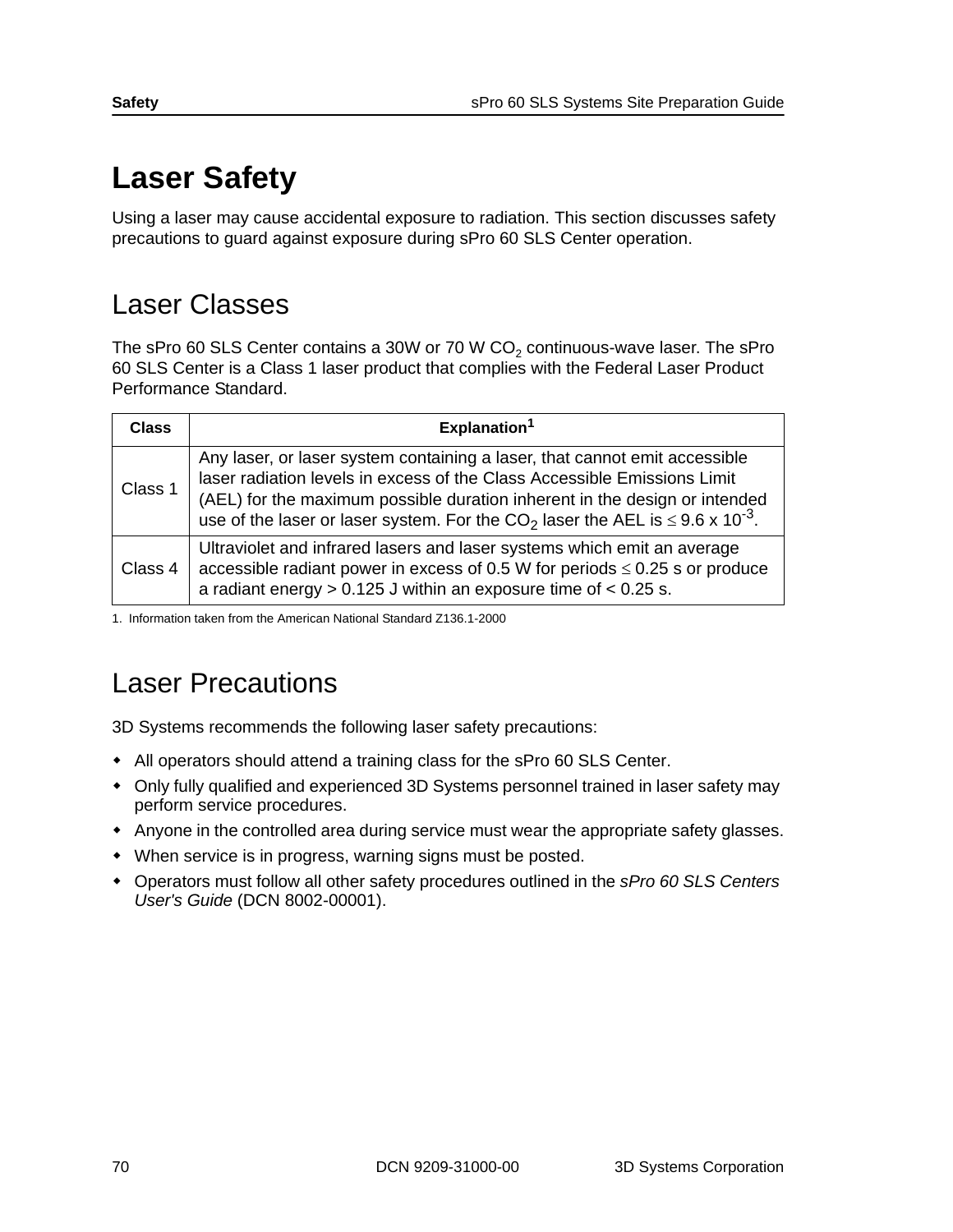## **3D Systems Laser Service Procedures**

This section discusses safety precautions that protect you from accidental radiation exposure while servicing the sPro 60 SLS Center.

### Laser Service Procedures

When 3D Systems personnel service the laser, they use the following standards and any state and local safety regulations that are appropriate for your facility.

US and Japan: ANSI Z136.1-2000 section 4.3.1.1 Germany: tDIN VDE 0837/02.86 + A1/07.90

During normal operation or maintenance, an operator must not override interlocks and expose the laser beam outside the cover containment. However, certified service personnel will occasionally need to perform alignment or focus adjustments that will put the laser in a Class 4 circumstance. When this occurs, certified service personnel will follow the procedures outlined below:

The area, called the Nominal Hazard Zone (NHZ), must be secured such that entry is limited, and exiting is in no way restricted. If you place the sPro 60 SLS Center in an area that cannot be secured, your company must provide laser safety curtains. (See ["Laser](#page-12-0)  [Safety Curtains or Partitions" on page 9](#page-12-0).)

- Notice signs that say **Laser Service In Progress—Eye Protection Required** are to be placed at each entrance to the room.
- All personnel in the area must be notified that laser service procedures will be performed and instructed to wear safety glasses (ANSI Z87; DIN 58215/01.86 and DIN 58219/02.86).

The  $CO<sub>2</sub>$  laser wavelength does not travel through glass and will create a visible indication on polycarbonate; therefore, industrial safety glasses (either glass or polycarbonate) provide adequate eye protection. Your company must provide safety glasses for personnel.

If your company's safety requirements are more extensive (for example, a red light turned on during laser servicing), you must provide the additional equipment. Certified service personnel will comply with all customer safety requirements.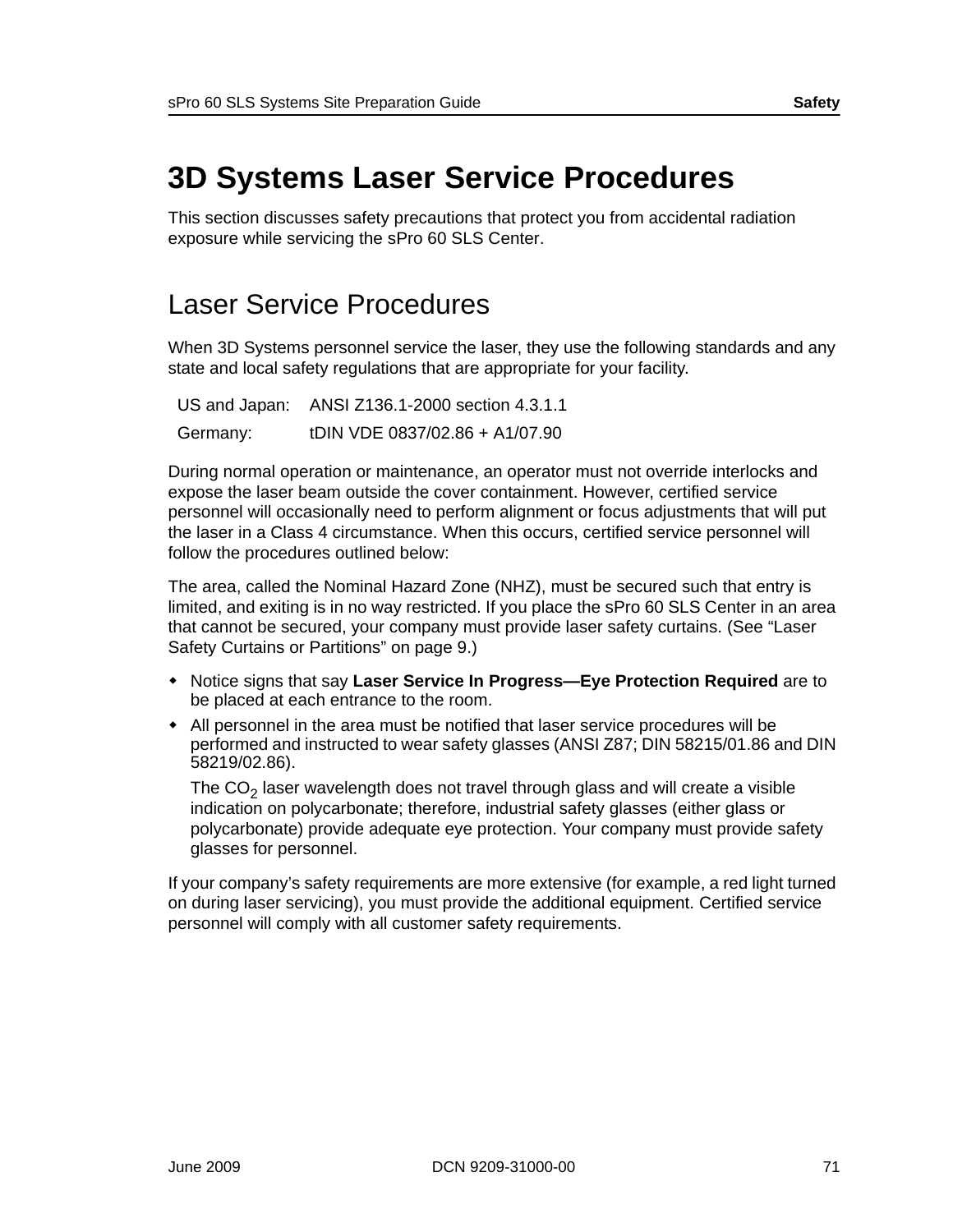# **Powder Safety**

This section discusses procedures you must follow to prevent a safety hazard when using fine powders. All powders provided by 3D Systems are generally safe during normal operations and when used in accordance with the procedures described in the MSDS for each material. 3D Systems supplies the MSDS's with each material ordered. Additional MSDS's are available from 3D Systems Customer Support.

The primary safety concerns with SLS powder materials are the potential for a dust explosion and the inhalation of the powders.

## Powder Hazards

- Any airborne dust or fine powder (such as flour or grain dust) can become explosive when ignited under the right conditions.
- The SLS powders are considered nuisance dust and may cause irritation to the respiratory tract.
- $\bullet$  Skin contact with the powders can cause irritation to the skin (dermatitis); an allergic reaction, a rash or excessively dry skin.
- Spilled powder can cause the floor to become slippery.

## Safe Powder Handling

Read the appropriate MSDS before handling any powder.

When handling powder, you should observe the following general precautions:

- **1.** Avoid the dispersion of dust into the air and dust accumulation to minimize the potential for explosions and inhalation. Follow good industrial hygiene practices and exercise care when dumping bags, sweeping, mixing or doing other task which might create dust.
- **2.** Avoid or remove all ignition sources (flames, electrical and/or static sparks).
- **3.** Work in a well-ventilated area to avoid breathing the powdered materials. In normal operations, dust mask (respirators) are not required when handling SLS powder materials. "Normal operations" mean operations in an environment where the dust and particulates in the air do not exceed accepted standards (refer to the MSDS). For conditions where exposure to dust is apparent, a NIOSH approved respirator (type N95 particulate) should be worn.
- **4.** Avoid contact with eyes, skin, and clothing.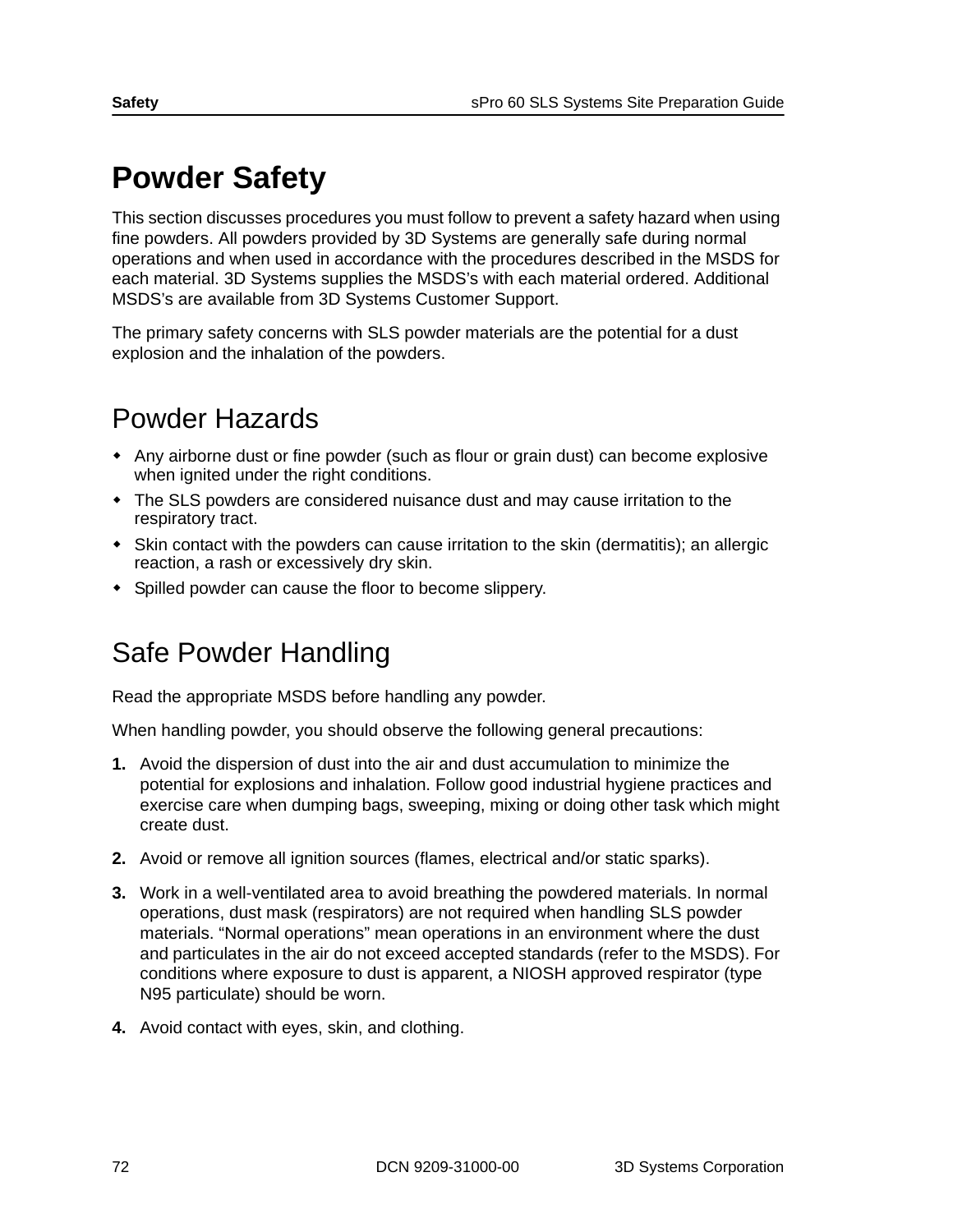**5.** Clean up powder spills immediately. Vacuum the dry powder with internally and externally explosion-proof vacuum equipment or wet mop.

Practice good industrial housekeeping and ventilation procedures to minimize powder safety hazards.

## Breakout Station (BOS) Ventilation

When using the BOS, follow standard industrial ventilation practices such as those recommended by the American Conference of Governmental Hygienists, Committee on Industrial Ventilation.

## **Powder Storage**

Protect 3D Systems powders from open flames and sparks and keep portable heating devices a safe distance away. Store flammable liquids away from all powdered materials.

For additional powder safety information, refer to:

- *NFPA 654: Standard for the Prevention of Dust Explosions in the Plastics Industry*, published by the National Fire Protection Association (Volume 5 of the National Fire Code). This is available from the Superintendent of Documents, Government Printing Office, Washington, D.C. 20402. Tel: +1-202-783-3238.
- DIN EN 26184 Teil 1/06.91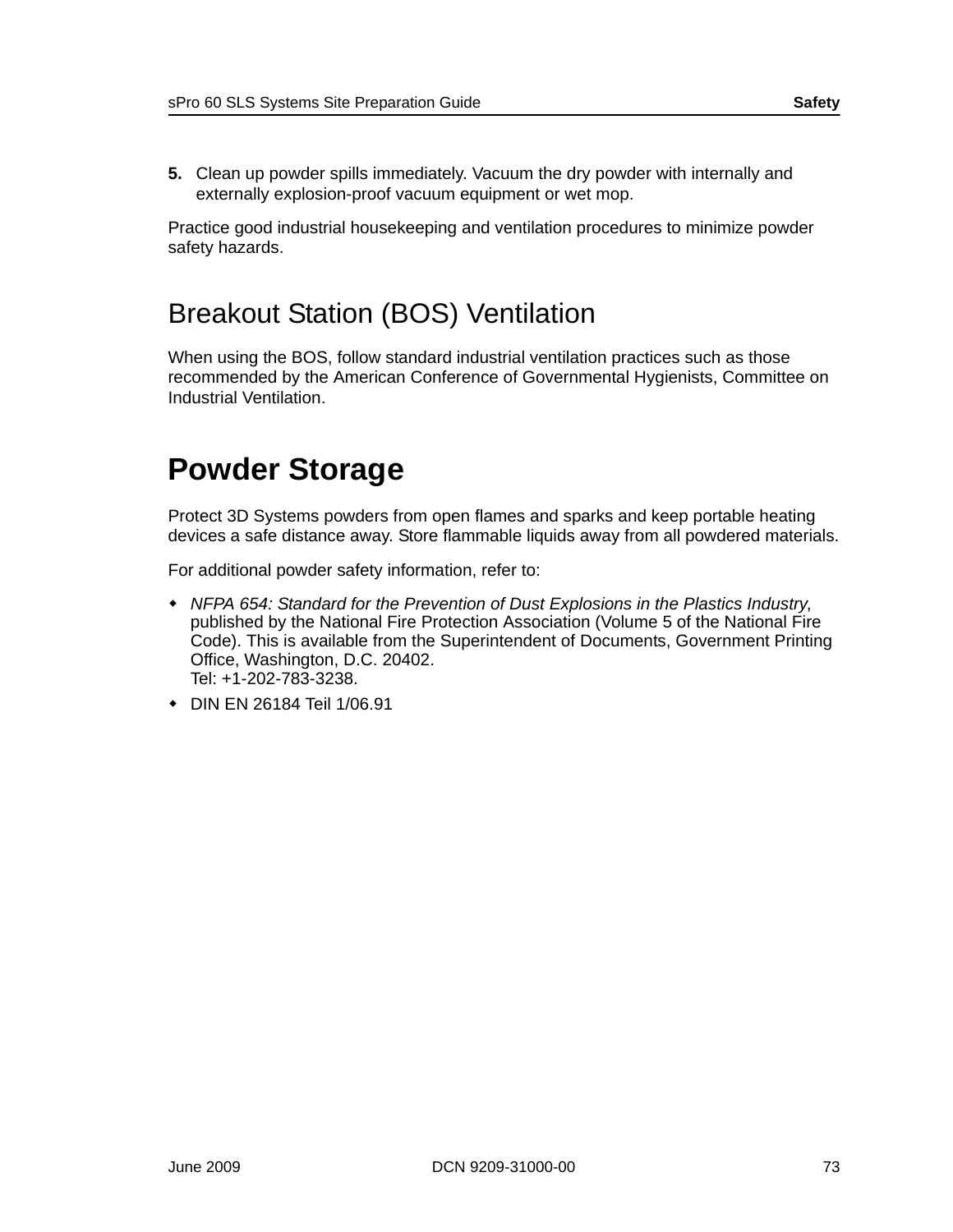# **Electrical Safety**

Electrical shock is a danger when using or servicing an electric machine. This section explains how to protect yourself from this danger when using or servicing the sPro 60 SLS Center.

During normal operation of the sPro 60 SLS Center, the operator is not exposed to electrical shock hazards.



During some service and maintenance procedures—and during a power loss—the sPro 60 SLS Center can potentially cause an electrical shock even if the high voltage panel is turned off. This danger exists because the sPro 60 SLS Center may contain an optional battery-powered uninterruptible power supply.

To protect yourself from electrical shock, see the safety guidelines in the *sPro 60 SLS Centers User's Guide* (DCN 8002-00001) and follow any local and departmental electrical safety procedures.

# **Nitrogen/Oxygen Safety**

Using nitrogen causes a threat of oxygen displacement. This section explains oxygen displacement and how to ensure that the sPro 60 SLS Center does not pose a hazard.

To eliminate the possibility of powder combustion during the sintering process, the sPro 60 SLS Center uses nitrogen to make the atmosphere of the process chamber inert. Displacement of the oxygen in a room is possible if excessive nitrogen leaks into the room from the process chamber or nitrogen lines.

To address this possibility, an external machine shutdown signal port is located on the sPro 60 SLS Center. This port enables installation of a room oxygen monitor that automatically implements a shutdown sequence when oxygen levels in the room trigger the alarm.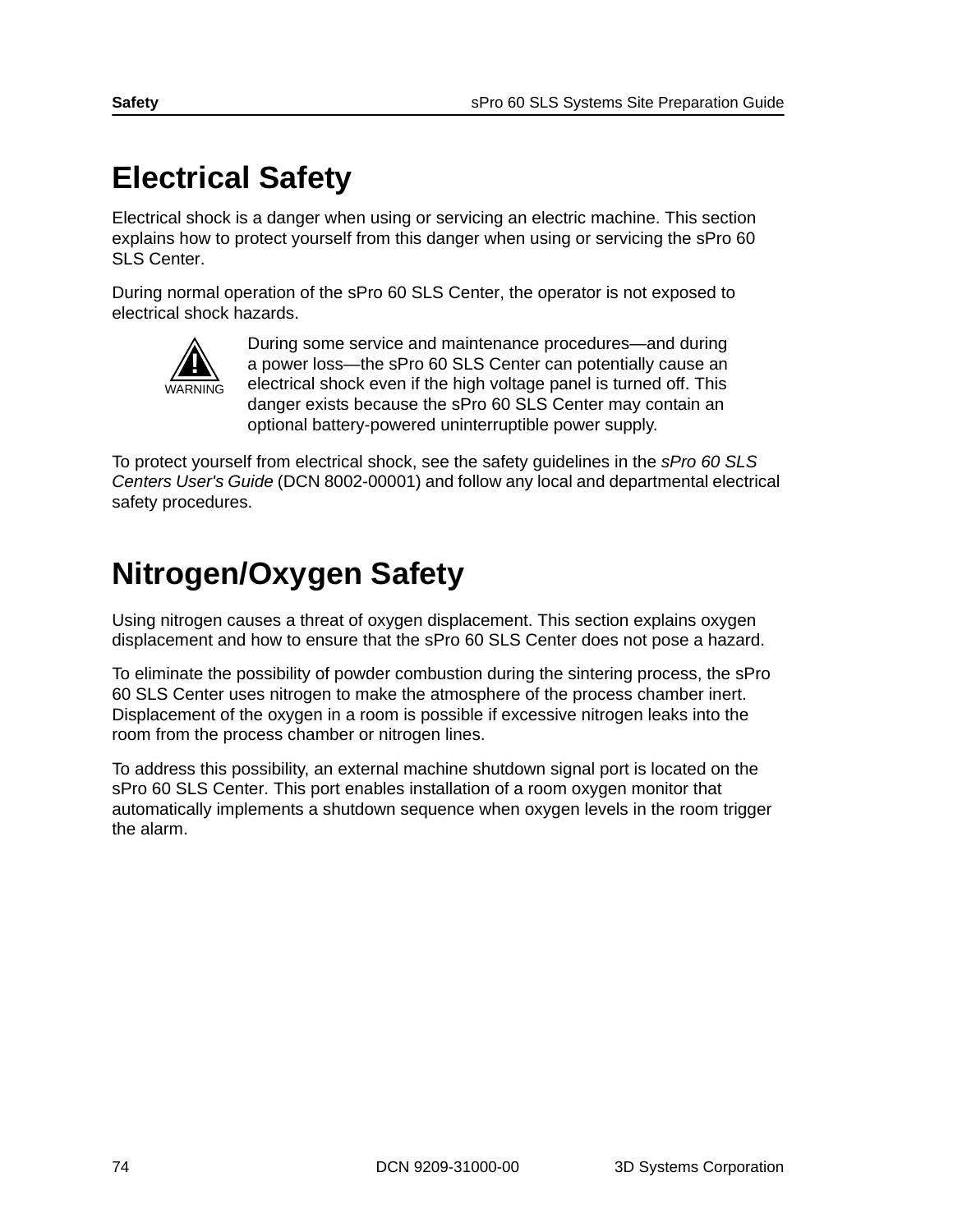Even at the maximum displacement, oxygen content in a normally vented room (four air changes per hour) should never fall below 18 percent. The following table lists different concentrations of oxygen in the atmosphere and explains the potential effects and symptoms.

| Effects & Symptoms of Oxygen-Deficient Atmosphere <sup>1</sup> |                                                                                                                                                                 |  |
|----------------------------------------------------------------|-----------------------------------------------------------------------------------------------------------------------------------------------------------------|--|
| 15 - 19%                                                       | Decreased ability to work strenuously. May impair coordination or may<br>induce early symptoms in persons with coronary, pulmonary, or circulatory<br>problems. |  |
| $12 - 14%$                                                     | Increases respiration during exertion. Pulse rate goes up. Experience<br>impaired coordination, perception, and judgment.                                       |  |
| $10 - 12%$                                                     | Respiration continues to increase in rate and depth. Lips become blue. May<br>lose consciousness at this point.                                                 |  |
| $8 - 10%$                                                      | Mental failure. Fainting and unconsciousness. Face becomes ashen, lips<br>become blue, accompanied by nausea and vomiting.                                      |  |
| $6 - 8%$                                                       | 100% fatal after 8 minutes of exposure; 50% fatal within 6 minutes.<br>Recovery with treatment within 4 to 5 minutes.                                           |  |
| $4 - 6%$                                                       | Coma within 40 seconds, convulsions, respiration ceases, death occurs.                                                                                          |  |

1. From Safety Bulletin SB-2—1983 ©1983 by the Compressed Gas Association, Inc. 1235 Jefferson Davis Highway, Arlington, VA 22202. (Is this current?)

When working in an environment that may become oxygen-deficient, make sure you comply with the following:

- The room oxygen monitor must be functional and calibrated.
- The room oxygen monitor alarm should be set with the previous effects and symptoms in mind.
- The room oxygen monitor alarm must be audible when in the alarm state.
- All personnel have received nitrogen/oxygen safety training.
- The room must be well ventilated.
- Check with your local fire department regarding applicable fire safety codes.

## **Optional Safety Equipment**

3D Systems recommends you use the following optional safety equipment with the sPro 60 SLS Center:

- [R](#page-79-0)oom area oxygen monitor (below)
- Non-ignition vacuum cleaner [\(page 77\)](#page-80-0)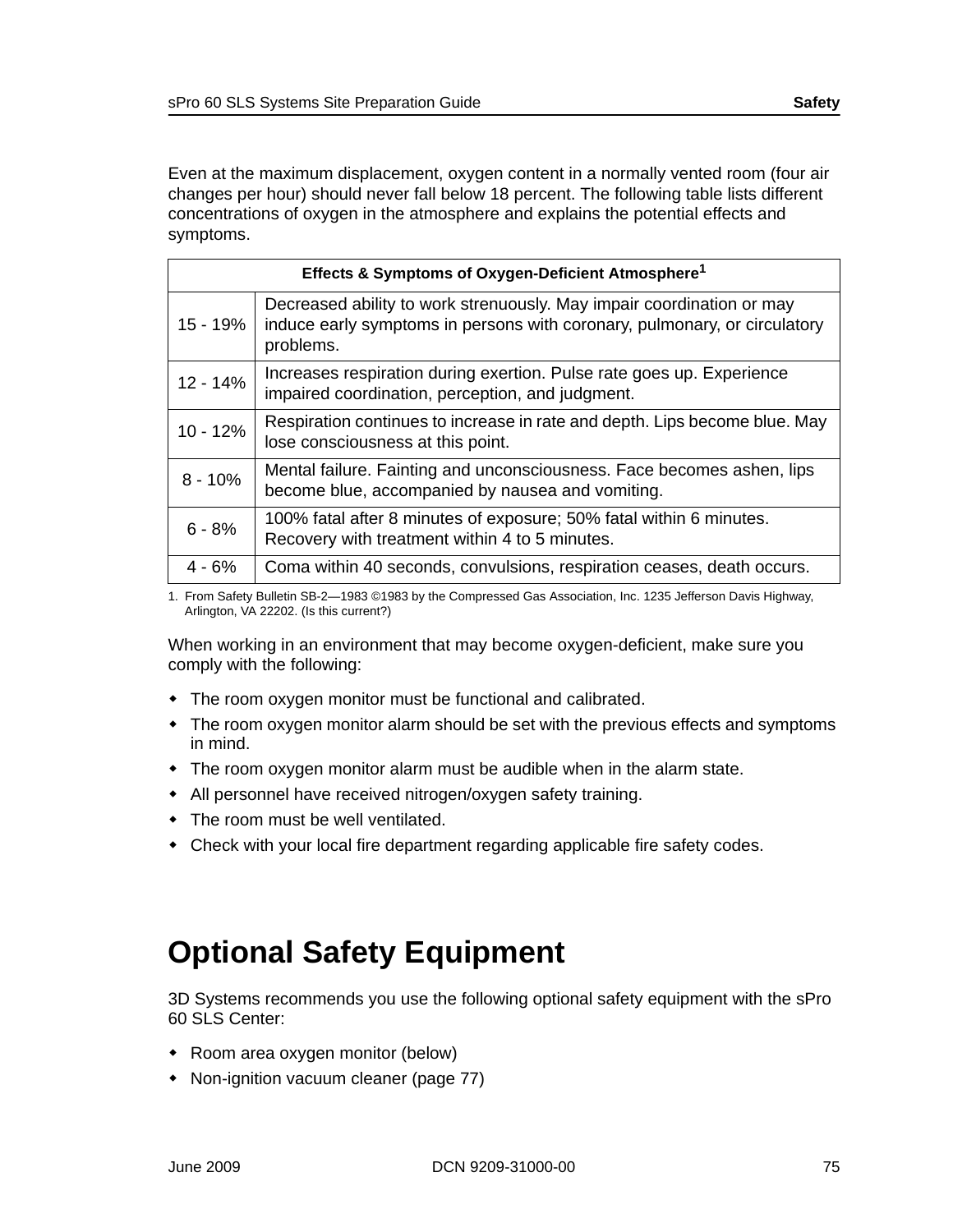- Laser safety curtains [\(page 78\)](#page-81-0)
- 1.5 m (5 ft) platform ladder for installation and service
- Anti-static mats for the floor around the process station and the BOS

## <span id="page-79-0"></span>[Room Area Oxygen Monitor](#page-79-0)

Because nitrogen is used to create an inert environment in the process station, 3D Systems recommends that you purchase and install an external oxygen monitor with a single channel controller and a sensor module.

- Single channel controller Model #4001-11
- **\*** Sensor Module Model #4101-03

At installation, your 3D Systems CSE can wire your oxygen monitor to the process station's power shutoff safety interlock. The safety interlock will switch off power to the process station if the concentration of oxygen in the room drops below the safe level. (The safety interlock has a contact rating of 10 A.)

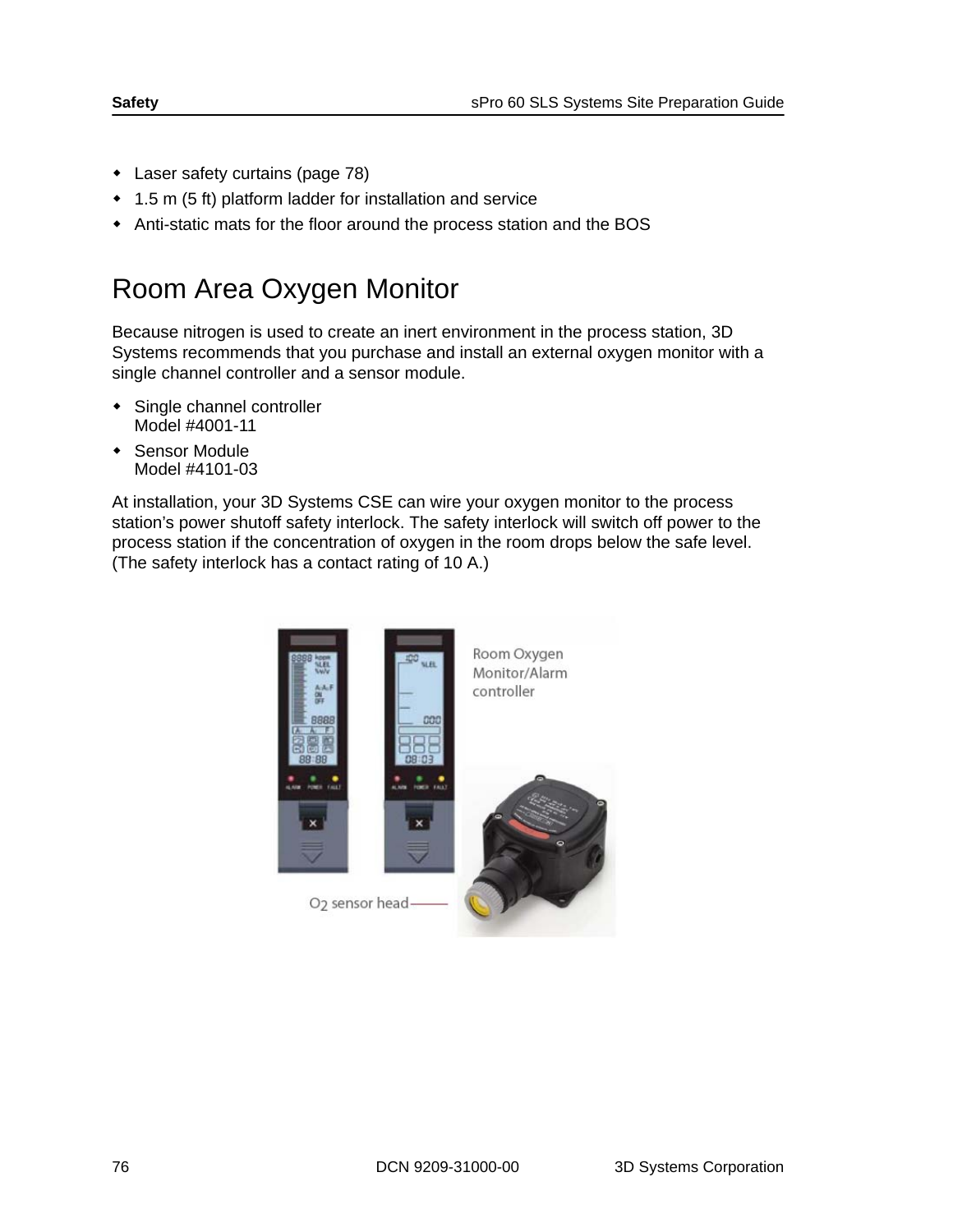<span id="page-80-0"></span>3D Systems strongly recommends you use a nonignition vacuum cleaner to clean powder from the sPro 60 SLS Center, part finishing equipment, and the surrounding area. A "non-ignition" model is required due to the potential combustibility of airborne powder.

#### **Non-ignition Vacuum Purchasing Information**



| 3D Sys. Part Number                    | 4100-03730 (U.S. and Asia Pacific only)                   |                                         |  |
|----------------------------------------|-----------------------------------------------------------|-----------------------------------------|--|
| 3D Sys. Stocked Item                   | Yes                                                       |                                         |  |
|                                        | <b>Dimensions</b>                                         | Height: 91 cm (36 in)                   |  |
|                                        |                                                           | Diameter: 51 cm (20 in)                 |  |
|                                        | Weight                                                    | 32 kg (70 lb)                           |  |
| Specifications/<br><b>Requirements</b> | <b>Facility power</b>                                     | 115 VAC, single phase, 60 Hz,<br>1550 W |  |
|                                        | Tank size                                                 | 57 L (15 gal)                           |  |
|                                        | Air flow                                                  | 3.3 m <sup>3</sup> /min (115 cfm)       |  |
|                                        | 38 mm x 254 mm (1.5 in x 10 in) grounded plastic hose     |                                         |  |
| <b>Features</b>                        | 38 mm x 432 mm (1.5 in x 17 in) machinery cleaning nozzle |                                         |  |
|                                        | Filter protectors (package of 12)                         |                                         |  |
|                                        | Vacuum bags (package of 10)                               |                                         |  |
|                                        |                                                           |                                         |  |

#### **Vacuum Safety**

Observe the following vacuum safety guidelines:

**Warranty Information** | One year

- Hard-wire the vacuum to the power source (no plug).
- Connect the vacuum to the correct power source. For the standard model, C-83905-01-DTM, the source must be 115 VAC, single phase, 60 Hz.



**To avoid shock, the vacuum cleaner should be an internally and externally non-ignition unit with conductive housing, hose, and filter. It should be connected to the same earth ground point as the sPro 60 SLS Center.**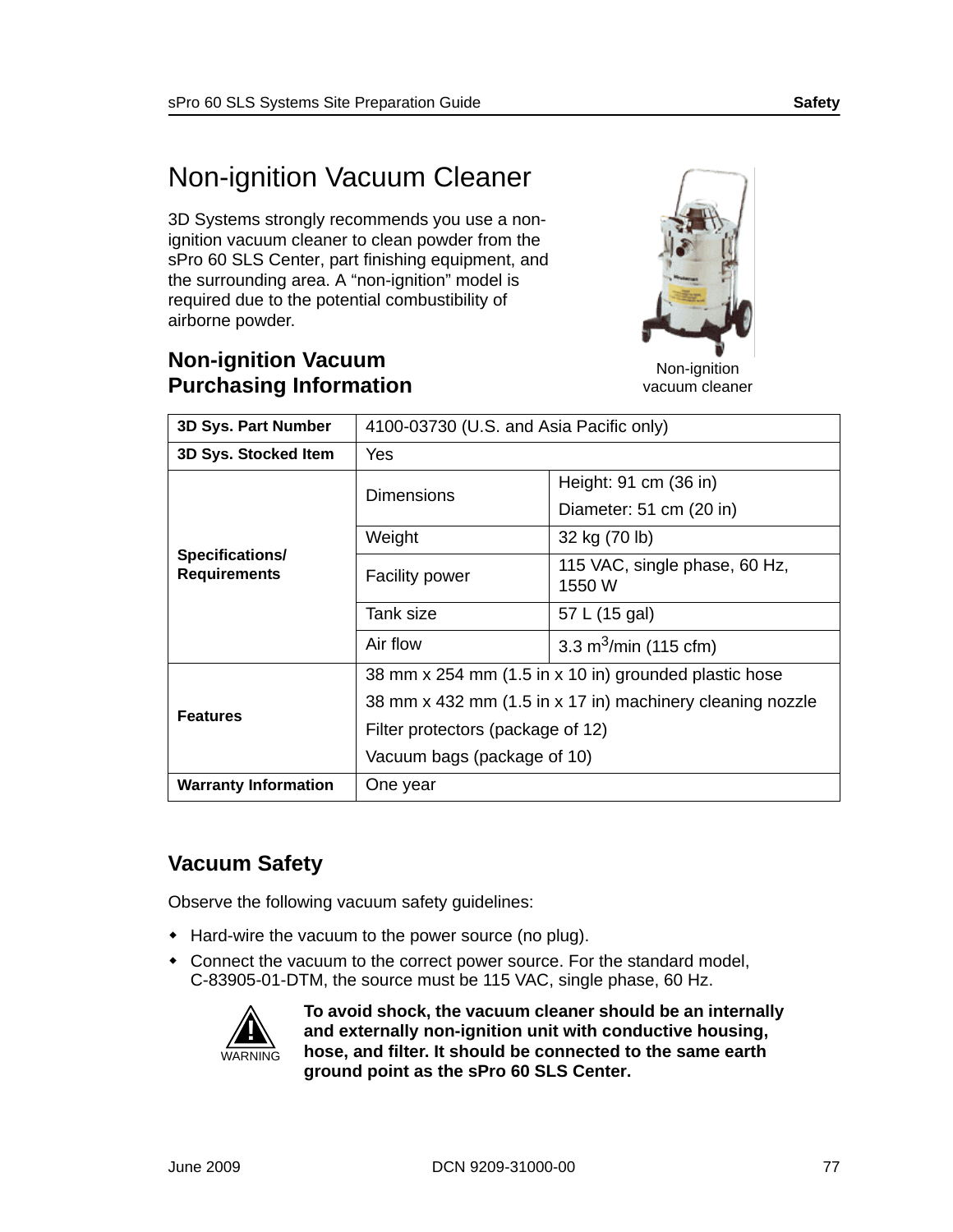## <span id="page-81-0"></span>Laser Safety Curtains or **Partitions**

Laser safety curtains or partitions (fixed or on rollers) help prevent accidental exposure to radiation when servicing the process station.

If the sPro 60 SLS Center is in an area that cannot be secured during laser calibration, install laser safety curtains or partitions.



**NOTE** If the area cannot be secured, laser safety curtains or partitions must be in place before 3D Systems performs laser maintenance.

#### **Laser Safety Curtains or Partitions Purchasing Information**

| <b>3D Systems</b><br><b>Stocked Item</b> | No.                                        |  |
|------------------------------------------|--------------------------------------------|--|
| <b>Supplier</b>                          | <b>KENTEK Corporation</b>                  |  |
| <b>Phone</b>                             | 1-800-432-2323 (U.S.)                      |  |
|                                          | +1-603-435-5580 (outside U.S.)             |  |
| <b>Fax</b>                               | +1-603-435-7441                            |  |
| <b>Address</b>                           | 19 Depot Street, Pittsfield, NH 03263, USA |  |
| <b>Internet Address</b>                  | www.kentek-laser.com                       |  |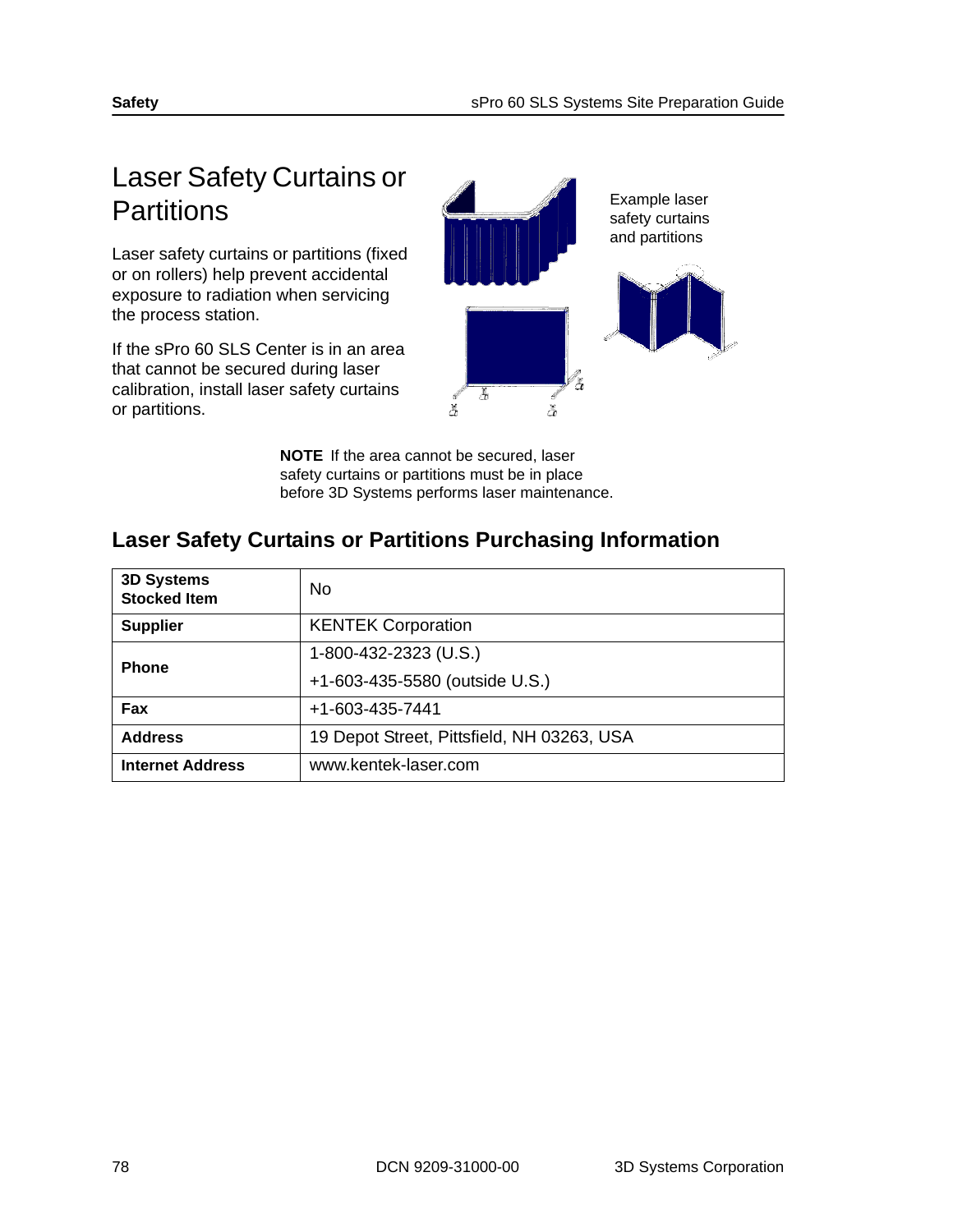# **Contacting 3D Systems**

# **For Customer Support**

**U.S.**: +1 800-999-5553

**Europe:** +49 6151 357 452

**Asia Pacific**: +65 430-6681

# **About this Manual**

3D Systems strives to constantly improve the sPro 60 SLS Center and this guide. Your corrections and suggestions concerning this document should be addressed to:

3D Systems Inc. Technical Publications 333 Three D Systems Circle Rock Hill, SC 29730

### Revision History

| DCN 8002-20001: sPro 60 SLS Centers Site Preparation Guide |                     |                 |  |
|------------------------------------------------------------|---------------------|-----------------|--|
| <b>Revision</b>                                            | <b>Release Date</b> | <b>Comments</b> |  |
| 000                                                        | June 2009           | Initial release |  |
|                                                            |                     |                 |  |
|                                                            |                     |                 |  |
|                                                            |                     |                 |  |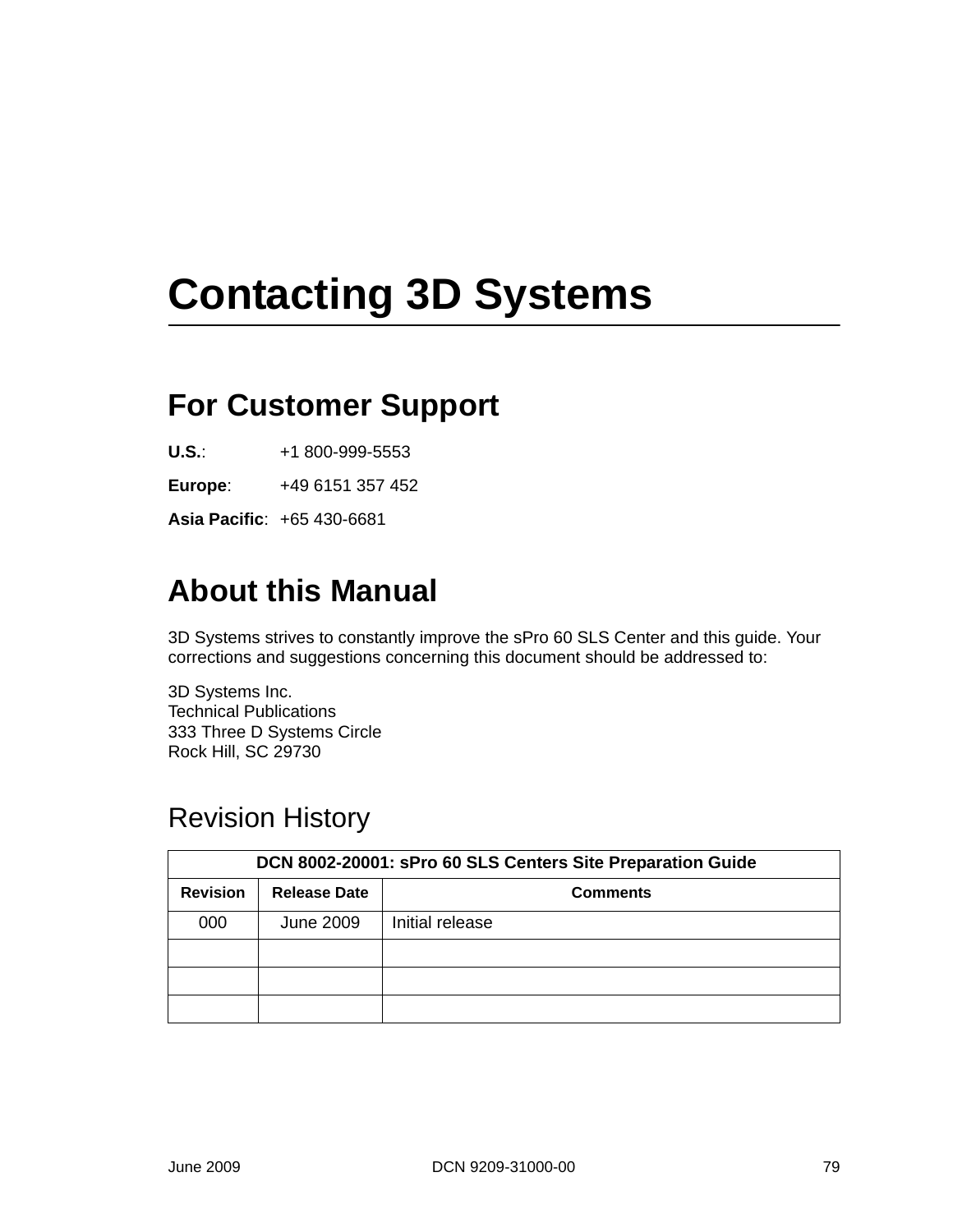# **Legal Notices**

## Copyright and Improvements

This document is copyrighted and contains proprietary information that is the property of 3D SYSTEMS CORPORATION ("3D"). The licensed user, in the name of whom this document is registered (the "Licensed User") does not have the right to copy, reproduce, or translate this document in any way or to any media without the prior written consent of 3D. No copies of the document may be sold or given to any person or other entity.

3D may (but shall not be obligated to) make improvements to this document from time to time. However, the Licensed User acknowledges that at any time after the expiration of the date of issuance, 3D may institute a periodic charge or fee payable by the Licensed User in return for ongoing receipt of improvements. It is the responsibility of the Licensed User to provide 3D with current information as to its name and address. The Licensed User also undertakes to notify 3D promptly in the event that it considers any of the data contained in this document to be incomplete or erroneous in any respect, in connection with Licensed User's particular use or generally.

## FCC Notice

This equipment has been tested and found to comply with the limits for a class A digital device, pursuant to Part 15 of the FCC Rules. These limits are designed to provide reasonable protection against harmful interference when the equipment is operated in a commercial environment. This equipment generates, uses, and can radiate radio frequency energy and, if not installed and used in accordance with the instruction manual, may cause harmful interference to radio communications. Operation of this equipment in a residential area is likely to cause harmful interference in which case the user will be required to correct the interference at his own expense.

Changes or modifications not expressly approved by 3D Systems Corporation could void your authority to operate this equipment.